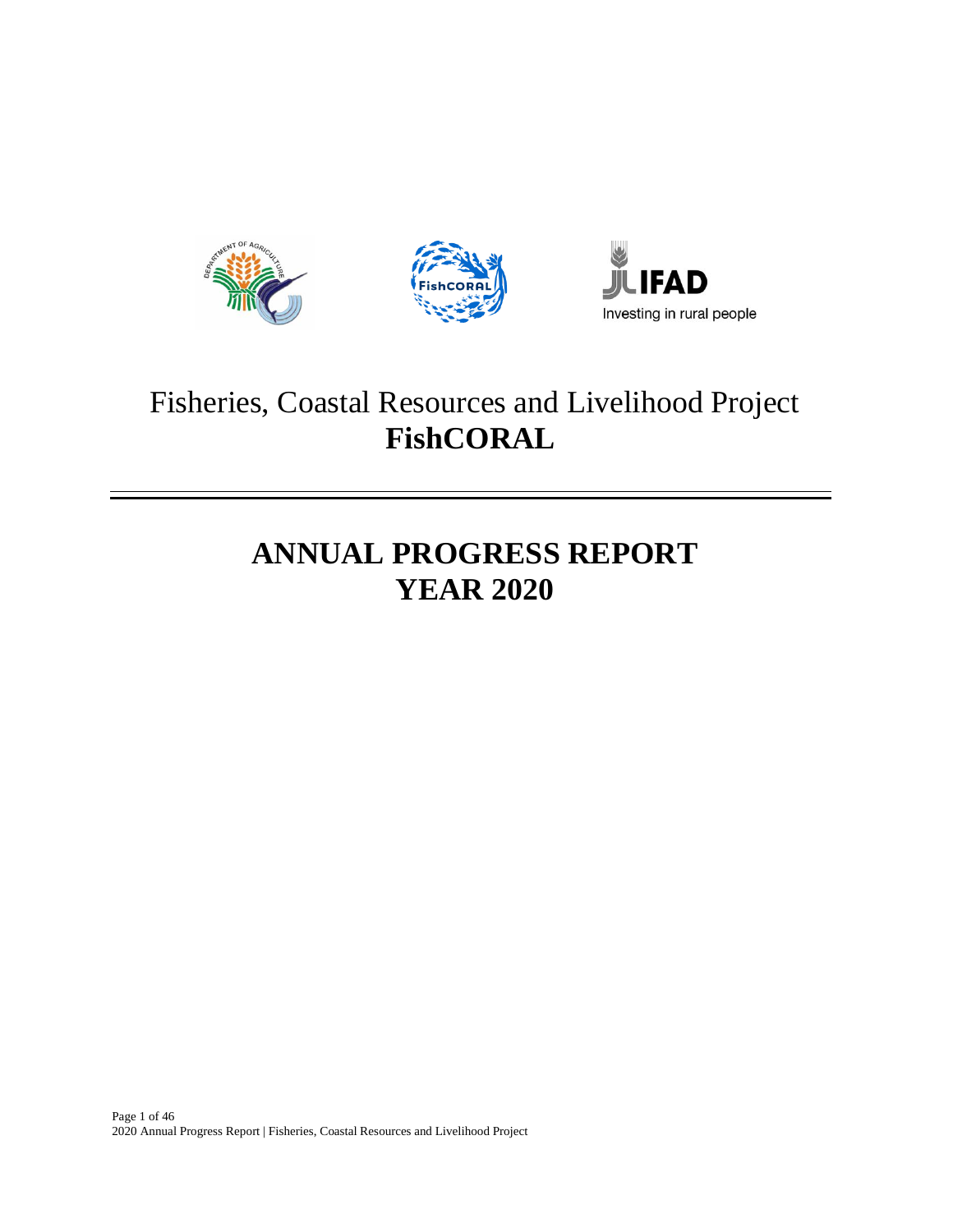

# Fisheries, Coastal Resources and Livelihood (FishCORAL) Project

# **ANNUAL PROGRESS REPORT YEAR 2020**

# **PROJECT OVERVIEW**

The Fisheries, Coastal Resources and Livelihood Project (FishCORAL) is a joint endeavor of the Government of the Philippines and the International Fund for Agricultural Development (IFAD). The Department of Agriculture is the executing agency with the Bureau of Fisheries and Aquatic Resources as the lead implementing agency. It has a total project cost of USD 43.045 million composed of an IFAD loan of EUR 27.31million or approximately USD 29.956 million, an IFAD grant of USD 0.60 million; national and local government counterpart funds of USD 12.38 million; and beneficiary contributions estimated at USD1.25 million.

The overall goal of the Project is to contribute to the reduction of poverty incidence in the coastal communities of the 11 target bays. The project will raise household incomes of target coastal communities through the sustainable management of the coastal and fisheries resources and implementation of community-based enterprises.

The Project targets 11 bays/gulfs in Region V in Luzon; VIII in Eastern Visayas; Region XIII and the Bangsamoro Autonomous Region in Muslim Mindanao (BARMM). The target bays are located in 14 provinces with 103 municipalities or cities bordering the bays/gulfs, with 1,098 coastal barangays. More than 180,000 poor households living in coastal areas will benefit from this IFAD-funded project. Implementation period will be for five (5) years from 2016 to 2020.

The Project has the following three components: (i) Coastal Resource Management; (ii) Livelihood Development; and (iii) Project Management and Coordination.

## **Part 1: OVERALL PROGRESS**

The Overall Weighted Physical Accomplishment (OWPA) of the Fisheries, Coastal Resources and Livelihood (FishCORAL) Project stands at seventy-seven-point sixty-two (77.62%) against one hundred percent (100%) target as of December 31, 2020.

This report highlights major accomplishments for the year 2020. Key accomplishments include: (i) distribution and utilization of patrol boats and equipment; (ii) assistance to the municipal licensing system; (iii) support to the bay management councils; (iv) support to the fishery law enforcement teams and fisheries and aquatic resources management councils; (v) conduct of participatory resource and socioeconomic assessment; (vi) approval of municipal water delineation ordinances and (vii) coastal resources management plans; (viii) deployment of fish sanctuary markers; (ix) installation of supplemental artificial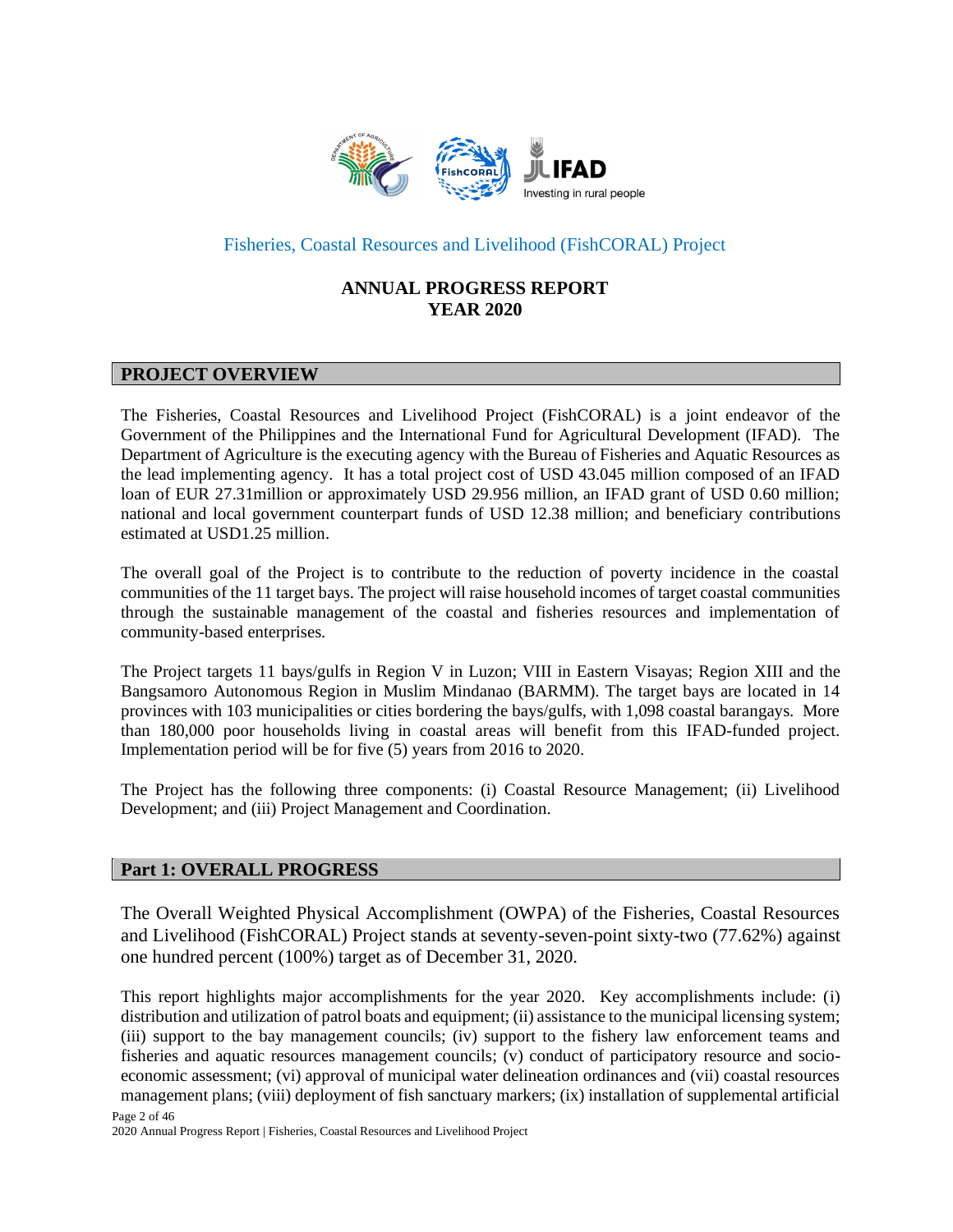reefs and coral nursery unit; (x) stock enhancement activities; (xi) rehabilitation of mangrove areas; (xii) protection of seagrass areas; (xiii) construction of the bay management multi-purpose buildings, watchtowers, jetty port, solar dryers with storage warehouses and processing centers; (xiv) distribution of freezers; (xv) approval/implementation of livelihood projects and delivery of livelihood materials; (xvi) distribution of knowledge management materials; (xvii) provision of technical support and facilitation of strengthening activities to the people's organizations and savings mobilization clubs; (xviii) conduct of coastal resource management and livelihood related trainings; (xix) and implementation of aqua-based business school

# **Part II: PROGRESS OVERVIEW**

# **2.1 Implementation Progress**

The major activities are discussed per component.

# **Component 1: Coastal Resources Management (CRM)**

# **Governance and Legislation**

- Continuous support in the operations and activities of the Bay Management Councils (BMCs).
- The Project has continuously rendered assistance in the municipal water delineation (i.e. coordination with LGUs and NAMRIA.

# **CRM planning and LGU investment**

- Support to the Local Government Units (LGUs) in the drafting, formulation and updating of the municipal CRM plans and initiated consultation meetings and dialogues with the SB members.
- CRM plans of 16 municipalities are integrated into the Municipal Development Plan (MDP).
- Utilization of the data extracted from the Participatory Resource and Socio-Economic Assessment (PRSA) terminal reports.

# **Law enforcement**

- The Project has continuously provided support to LGUs in the formation, activation, reorganization, strengthening, and reinforcement of the Fisheries and Aquatic Resources Management Councils (FARMCs) and Barangay/ Municipal Fisheries and Aquatic Resources Management Councils (B/MFARMCs).
- Consultative meetings and dialogues with LGUs were held to discuss operations, plans, and issues/concerns on organizing/reorganizing and strengthening of FARMC and FLETs.
- Distribution of the 32 units patrol boats in Region 8 (27 units) and Region 13 (5 units) with sets of engines, monocular night vision, search lights, global positioning system and underwater cameras.
- Implementation of day and night seaborne patrol directed by the FLET using the patrol boats and equipment provided by the Project to support the Bureau's intensified campaign against Illegal, Unreported, and Unregulated fishing (IUUF). A total of 272 violators were apprehended.
- Assistance rendered to the 406 individuals in the fish and boat registration of BFAR.
- Facilitation of the Orientations and Trainings, and Planning Workshops and, Seminars.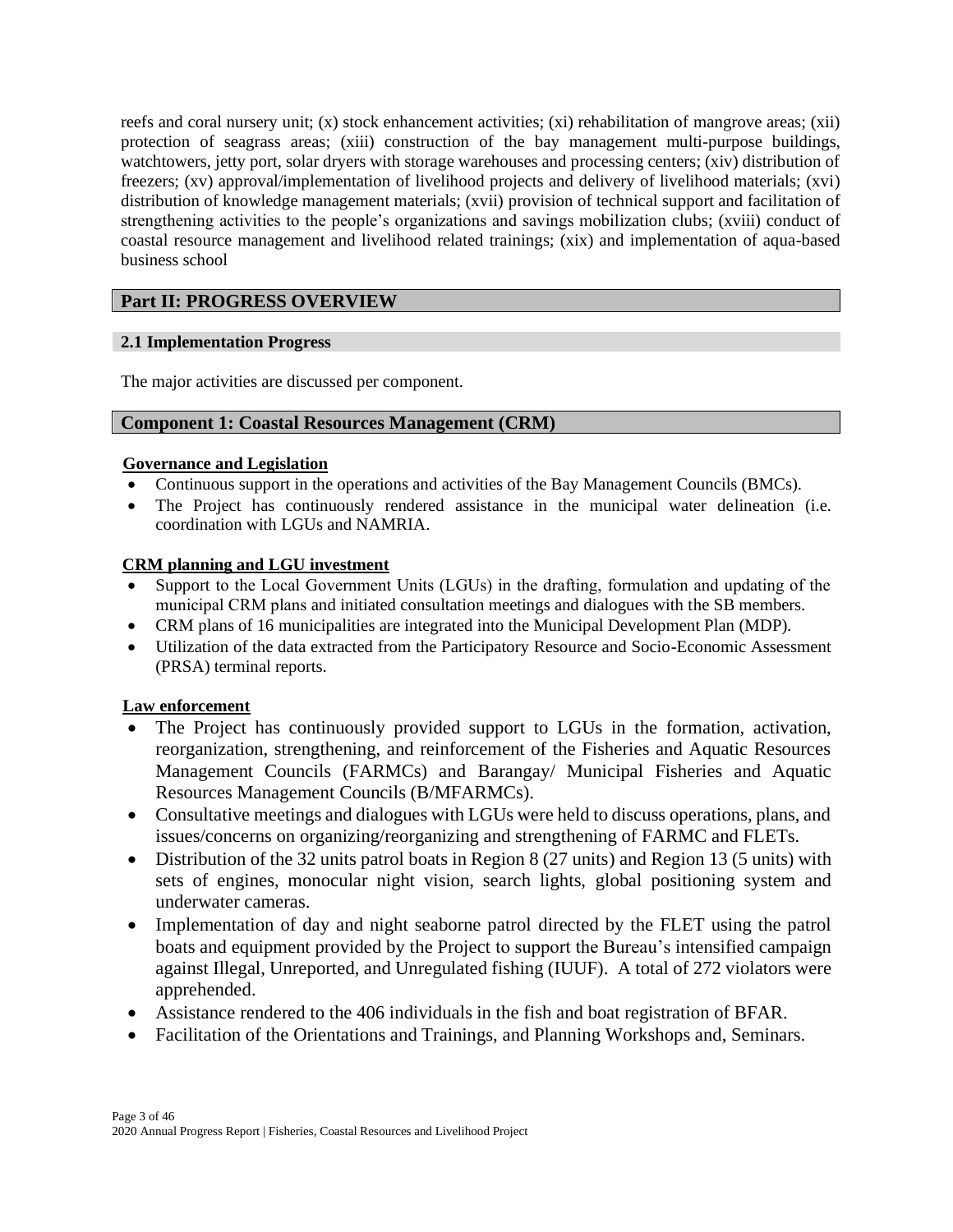# **Resource Management and Rehabilitation**

- Installed 253 fish sanctuary markers covering 1,942 hectares of the 23 municipalities.
- Installed 632 units of artificial reefs in Regions 5 and 8.
- Deployed 11 coral nursery units in BARMM.
- Dispersed a total of 34, 650 pieces sea cucumber juveniles, 25, 800 blue swimming crablets, 8,755 abalone (*Haliotis asinina*), and 20,000 mangrove crablets in selected sites across the regions.
- Rehabilitated the 7.4 hectares of mangrove areas with 22,200 propagules in Maguindanao, BARMM.
- Additional of 19 hectares of sea grass beds in BARMM are protected.
- Conducted Mangrove Sustainability Workshop in Region 13 and Fish Sanctuary Management Workshops in Region 8.

# **Infrastructure and Equipment Support**

- 1 BMMB in Region 8 constructed.
- 20 units watchtowers are constructed.
- 7 jetty ports with a total of 503.4 linear meters constructed
- Information technology equipment as support to LGU is distributed in Region 5.
- MPA Network equipment delivered in Region 13.
- Complete set of diving gears equipment is provided for the patrol operations of fish wardens in Region 5.

# **Component 2: Livelihood Development**

# **People's Organization (PO) formation and strengthening**

- Strengthening activities (through visitation and coaching, and provision of technical support to the People's Organizations (POs) in the implementation of their livelihood projects.
- Continuous support and assistance to the Community Savings Clubs in selected areas.
- Conducted the Organizational Development and Management (ODM) and Focus Group Discussions (FGDs) to the PO members and leaders in Region 5.

# **Livelihood sub-projects development and implementation**

- Started the implementation of 214 livelihood projects on the ground.
- Conduct of livelihood activities and support to the livelihood project implementation.
- Materials and equipment were delivered for the different livelihood projects to augment the operation of existing and ongoing livelihood projects.

# **Infrastructure and equipment support**

- 73 units of solar dryers and 3 units seaweed warehouse constructed.
- 12 processing centers were constructed.
- 144 units of freezers were provided to the LGUs and POs.
- Primary electric lines and transformers for the full operation of the Cortes Multi-Species Hatchery in Cortes, Surigao del Sur, Region 13 were installed.
- Construction of the one-storey acclimation facility in the Guiuan Marine Fisheries Development Center (GMFDC) in Region 8 were completed.
- Provision of hatchery equipment in support to Bubong Hatchery in Cotabato City, BARMM*.*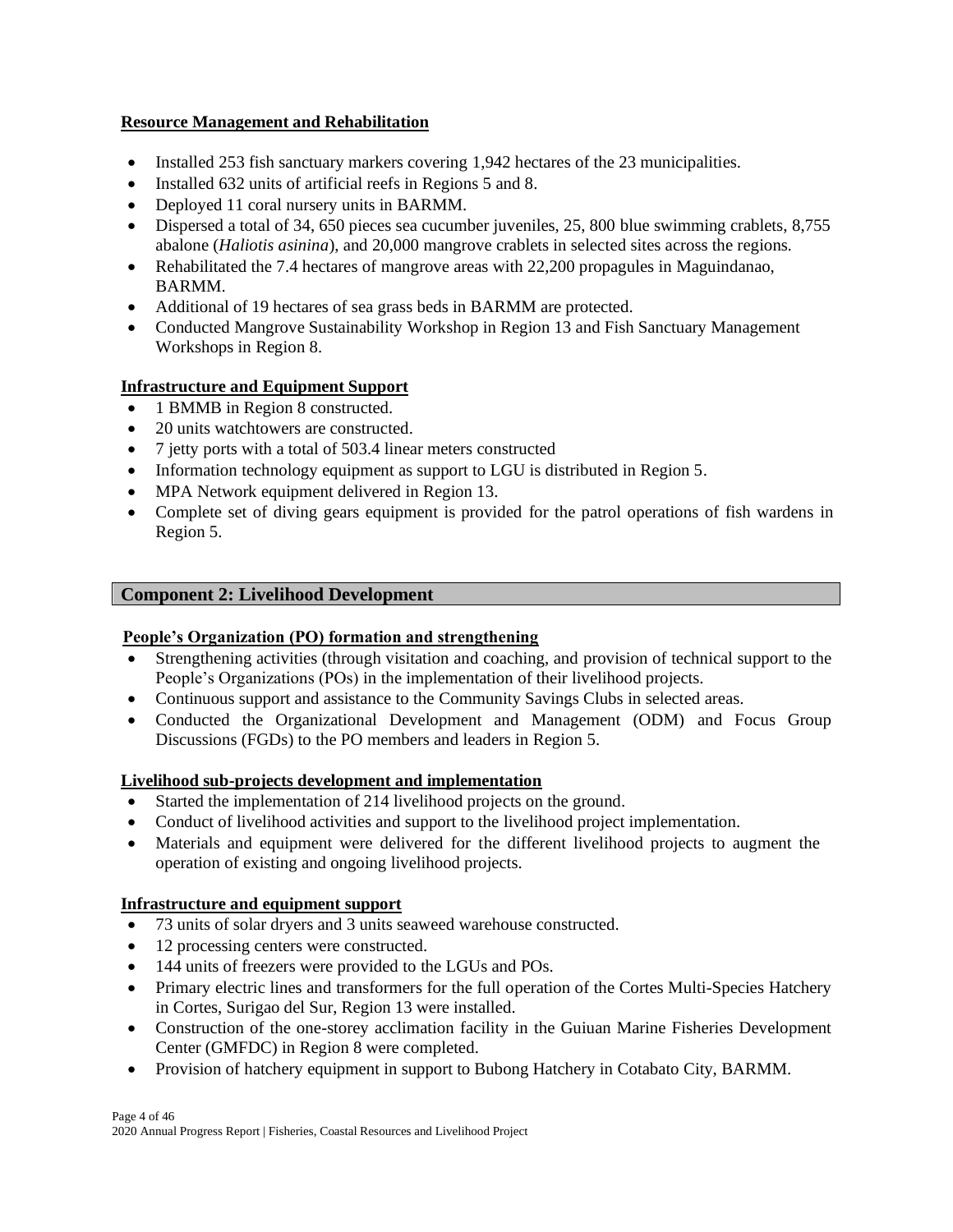# **Aqua-based Business School with Gender and Climate Change Perspective (ABS-GCC)**

• Adoption of the ABS-GCC as one of the approaches to support fisherfolk participation in dynamic fishery value chains. The implementation is ongoing in Region 8 (second cycle) and Regions 5, 13, and BARMM (first cycle). The ABS activities were halted and limited due to ECQ but with the easing of community lockdowns and the imposition of the new normal, several PO groups in the region have engaged again in the ABS. Protocols for health and hygiene standards were linked in the implementation. e.g ABS classes through online and on-air.

# **Component 3: Project Management and Coordination (PMC)**

# **Monitoring and Evaluation (M&E)**

- Preparation and submission of monthly and quarterly physical and financial reports to the oversight agencies. The Project's M&E system has been established and is available via google live document. It has regular reporting timelines, standard formats of reporting.
- Conduct of monitoring via online, calls, messaging, and emails as part of mitigating measure amidst pandemic. Onsite monitoring (regional level) on the operation of the livelihood subproject and the implementation of the CRM activities are also being conducted.
- Regular updating of M&E databank, Infrastructure Status live document, Over-all Weighted Physical Accomplishment (OWPA), Total Project Reach (TPR) Tracker, and Livelihood Monitoring Tool are constantly conducted.

# **Consultations, Meetings, Missions**

- Spearheaded the FishCORAL 2020 Operational and Planning Workshop.
- Facilitated the International Fund for Agricultural Development (IFAD) Supervision and Implementation Support (SIS) Missions.
- PSCO facilitated the meeting (remote) on the ISM Agreed Actions and status of the 2020 Second Semester Quarterly Work Plan and Budget. Meetings were also conducted to discuss project updates, issues and concerns, recommendations, other matters related to Project implementation.

# **Knowledge Management (KM) and Management Information Systems (MIS)**

- Published the AquaNegosyo Komiks (*Pagpapataba ng Alimango*) and distributed to the regions.
- Published articles regarding the initiatives of the RPMOs during the COVID19 pandemic.
- Translated the ABS Modules into Filipino language.
- Provided KM/advocacy materials to the beneficiaries, partner agencies and stakeholders.
- Circulation of Information, Education and Communication (IEC) materials on the technology on Tilapia and Lobster and conduct of IEC campaigns on the conservation and protection of municipal waters.
- Documentation of lessons learned, good practices, and innovations through write-ups, photos, and video continuously being done and uploaded to the official website of FishCORAL as well as being shared with the RPMOs and DA.
- Participation in the Agriculture Rural Development Knowledge and Policy Platform (ARDKPP)'s Technical Working Group Meeting via Zoom on United Nations Decade of Family Farming (UNDFF) Philippines National Action Planning.
- Featured the implementation of activities of the FishCORAL-05 in the Agricultural Training Institute (ATI). The activity intends to recognize and popularize the various projects and services being catered by FishCORAL Project to coastal communities.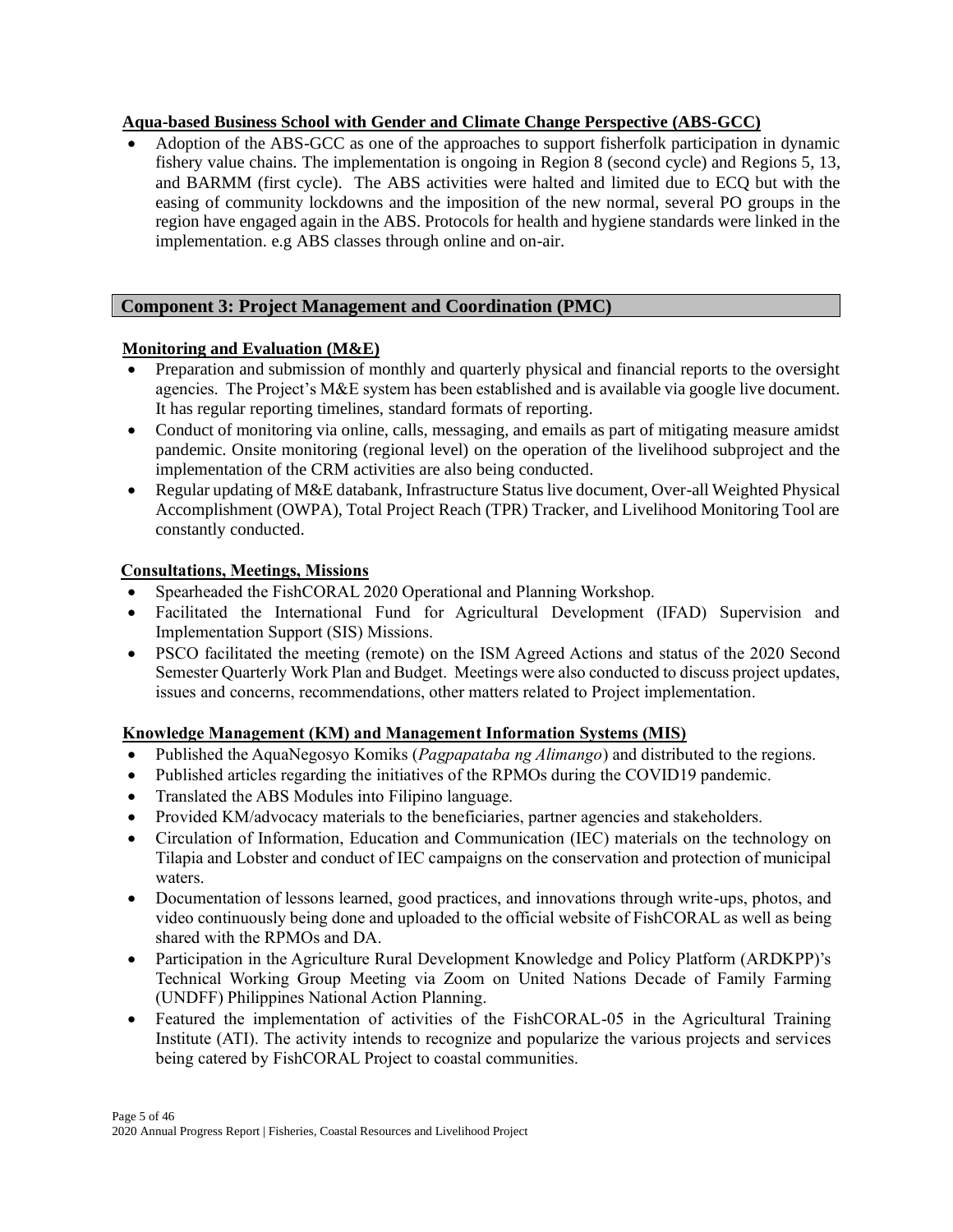- Launched a Photography Contest dubbed as "Kulturang Bughaw ng Lokal na Baybayin: Cascade your Coastal Experiences through Photography" in celebration with the Fish Conservation Week 2020 and collaboration with BFAR-5.
- Reboot of the block time radio program "Hingyap han Parupangisda" in Region 8.
- Regular updating on the FishCORAL Official Facebook Page and website regarding the implementation of the Project (Publishing of infographics, posters, photos, articles, press releases, and news) and shared information from other fishery sites were being done. These activities intend to recognize and popularize the various projects and services being catered by projects to coastal communities.
- Maintenance and regular updating of the geo-mapping program specifically designed for the FishCORAL Project, the new Mapping List for the Livelihood GIS, the Database on report submission required oversight agencies, the livelihood monitoring live document, and the FishCORAL website.
- Scaling up of the MIS and M&E System for automation and the Remodeling of Total Project Reach document (Overall and per region) is being started.

## **Total Project Reach (TPR) Status**

• The Total Project Reach (TPR) Monitoring tool is maintained and updated regularly. As of the period, the project has now covered 106,599 household beneficiaries out of the target outreach of 188,000 households. Also, of the targeted 90,596 households to be directly served by the project, the actual reach is now 22,823 households.

## **Part 2.2: Over-all Weighted Physical Accomplishment (OWPA)**

#### **Cumulative Status**

The over-all weighted physical accomplishment has reached a total of seventy-seven-point sixty-two (77.62%) against one hundred percent (100%) target as of December 31, 2020.



Figure 1. Over-all Weighted Physical Accomplishment (OWPA)

Page 6 of 46 2020 Annual Progress Report | Fisheries, Coastal Resources and Livelihood Project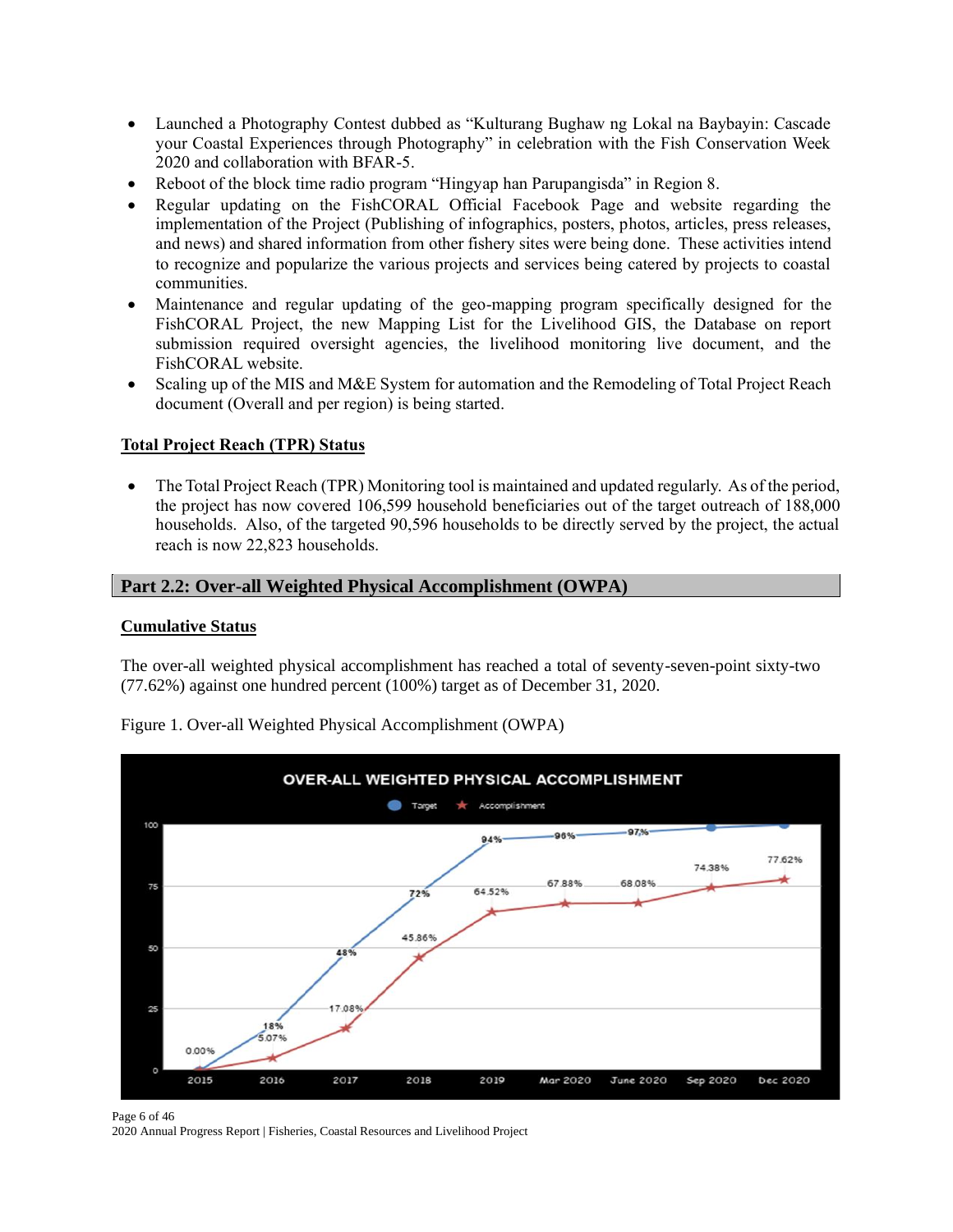# **Part 2.3: Fund Utilization**

The cumulative obligation rate is at 93.8% for the IFAD loan, 88.4% for the government counterpart, and 33.7% for the IFAD grant. The cumulative disbursement rate for the IFAD loan is at 76.4%, 66.9% for the IFAD grant, and 78.4% for the government counterpart. The cumulative utilization rate for the IFAD loan is at 71.7%, 31.1% for the IFAD grant, and 66.9% for the government counterpart. See Table 1.

| <b>CUMULATIVE FINANCIAL ACCOMPLISHMENT</b><br>as of December 23, 2020 |                                      |                                           |                  |                    |                                      |                     |                                    |        |                          |                                                  |
|-----------------------------------------------------------------------|--------------------------------------|-------------------------------------------|------------------|--------------------|--------------------------------------|---------------------|------------------------------------|--------|--------------------------|--------------------------------------------------|
| <b>PARTICULARS</b>                                                    | <b>PROJECT COST</b><br>AND FINANCING | <b>AUTHORIZED</b><br><b>APPROPRIATION</b> | <b>ALLOTMENT</b> | <b>OBLIGATIONS</b> | <b>UNOBLIGATED</b><br><b>BALANCE</b> | <b>DISBURSEMENT</b> | <b>UNPAID</b><br><b>OBLIGATION</b> | Allot) | % (Obl/ % (Disb/<br>Obl) | $\frac{0}{0}$<br>(Disbursement/<br>Project Cost) |
| <b>LOAN PROCEEDS</b>                                                  | 1,271,507,000.00                     | 1,271,507,000.00                          | 1,271,507,000.00 | 1,192,167,860.82   | 79,339,139.18                        | 911,110,258.17      | 281,057,602.66                     | 93.8%  | 76.4%                    | 71.7%                                            |
| <b>MOOE</b>                                                           | 765,135,000.00                       | 766,025,000.00                            | 766,025,000.00   | 706,891,200.09     | 59,133,799.91                        | 601,654,134.14      | 105,237,065.95                     | 92.3%  | 85.1%                    | 78.6%                                            |
| C <sub>0</sub>                                                        | 506,372,000.00                       | 505,482,000.00                            | 505,482,000.00   | 485,276,660.74     | 20.205.339.26                        | 309,456,124.03      | 175,820,536.71                     | 96.0%  | 63.8%                    | 61.1%                                            |
| <b>GPH COUNTERPART</b>                                                | 259,967,000.00                       | 250,838,000.00                            | 250,838,000.00   | 221,747,328.47     | 29,090,671.53                        | 173,920,643.12      | 47,826,685.35                      | 88.4%  | 78.4%                    | 66.9%                                            |
| <b>MOOE</b>                                                           | 175,449,000.00                       | 180.277.000.00                            | 180,277,000.00   | 162,181,471.67     | 18,095,528.33                        | 139,203,600.60      | 22,977,871.07                      | 90.0%  | 85.8%                    | 79.3%                                            |
| C <sub>0</sub>                                                        | 84,518,000.00                        | 70,561,000.00                             | 70,561,000.00    | 59,565,856.80      | 10.995,143.20                        | 34,717,042.52       | 24,848,814.28                      | 84.4%  | 58.3%                    | 41.1%                                            |
| <b>GRANT PROCEEDS</b>                                                 | 29,000,000.00                        | 40,083,032.36                             | 40,083,032.36    | 13,497,592.24      | 26,585,440.12                        | 9,027,836.97        | 4,469,755.27                       | 33.7%  | 66.9%                    | 31.1%                                            |
| <b>MOOE</b>                                                           | 29,000,000.00                        | 40,083,032.36                             | 40,083,032.36    | 13,497,592.24      | 26,585,440.12                        | 9,027,836.97        | 4,469,755.27                       | 33.7%  | 66.9%                    | 31.1%                                            |
| <b>GRAND TOTAL</b>                                                    | 1,560,474,000.00                     | 1,562,428,032.36                          | 1,562,428,032.36 | 1,427,412,781.54   | 135,015,250.82                       | 1,094,058,738.26    | 333,354,043.28                     | 91.4%  | 76.6%                    | 70.1%                                            |

Table 1: Cumulative Financial Progress in Million Pesos.

The current obligation rate is at 72% for the IFAD loan and 61% for the government counterpart. The current disbursement rate for the IFAD loan is 40% and 39% for the government counterpart. See Table 2 for the Current Financial Accomplishment.

|  | Table 2: Current Financial Progress in Million Pesos |  |  |
|--|------------------------------------------------------|--|--|
|  |                                                      |  |  |

| <b>FY 2020 FishCORAL PROJECT FINANCIAL ACCOMPLISHMENT</b> |                                           |                  |                         |                                      |                     |                                    |                                 |                    |
|-----------------------------------------------------------|-------------------------------------------|------------------|-------------------------|--------------------------------------|---------------------|------------------------------------|---------------------------------|--------------------|
|                                                           | <b>SUMMARY</b>                            |                  |                         |                                      |                     |                                    |                                 |                    |
|                                                           |                                           |                  | as of December 23, 2020 |                                      |                     |                                    |                                 |                    |
| <b>PARTICULARS</b>                                        | <b>AUTHORIZED</b><br><b>APPROPRIATION</b> | <b>ALLOTMENT</b> | <b>OBLIGATIONS</b>      | <b>UNOBLIGATED</b><br><b>BALANCE</b> | <b>DISBURSEMENT</b> | <b>UNPAID</b><br><b>OBLIGATION</b> | $\frac{0}{6}$<br>(Obl<br>Allot) | $%$ (Disb/<br>Obl) |
| <b>CURRENT APPROPRIATION</b>                              | 93.177.000.00                             | 93,177,000.00    | 63,390,443.73           | 29,786,556.27                        | 36,638,672.90       | 26,751,770.83                      | 68%                             | 39%                |
| <b>Loan Proceeds</b>                                      | 63.023.000.00                             | 63.023.000.00    | 45,093,331.14           | 17.929.668.86                        | 24.955.042.64       | 20,138,288.50                      | 72%                             | 40%                |
| <b>MOOE</b>                                               | 56,353,000.00                             | 56,353,000.00    | 44,993,366.85           | 11,359,633.15                        | 24,955,042.64       | 20.038.324.21                      | 80%                             | 44%                |
| CO                                                        | 6.670,000.00                              | 6.670,000.00     | 99,964.29               | 6,570,035.71                         |                     | 99.964.29                          | 1%                              | 0%                 |
| <b>GPH</b> Counterpart                                    | 30,154,000.00                             | 30,154,000.00    | 18,297,112.59           | 11,856,887.41                        | 11.683.630.26       | 6,613,482.33                       | 61%                             | 39%                |
| <b>MOOE</b>                                               | 29.263,000.00                             | 29.263,000.00    | 18, 138, 226, 15        | 11.124.773.85                        | 11.683.630.26       | 6.454.595.89                       | 62%                             | 40%                |
| CO                                                        | 891,000.00                                | 891,000,00       | 158,886.44              | 732.113.56                           |                     | 158,886.44                         | 18%<br>×                        | 0%                 |
| <b>AUTOMATIC APPROPRIATI</b>                              | 8.979.048.00                              | 8.979.048.00     | 2.164.500.00            | 6.814.548.00                         | 1,871,795.80        | 292,704.20                         | 24%                             | 21%                |
| <b>Grant Proceeds</b>                                     | 8.979.048.00                              | 8.979.048.00     | 2.164.500.00            | 6,814,548.00                         | 1.871.795.80        | 292,704.20                         | 24%                             | 21%                |
| <b>MOOE</b>                                               | 8,979,048.00                              | 8,979,048.00     | 2.164.500.00            | 6.814.548.00                         | 1,871,795.80        | 292,704.20                         | 24%                             | 21%                |
| <b>CONTINUING APPROPRIAT</b>                              | 24,127,263.68                             | 24,127,263,68    | 17.447.261.19           | 6.680.002.49                         | 10.640.075.35       | 6.807.185.84                       | 72%                             | 44%                |
| <b>Loan Proceeds</b>                                      | 18.696.813.83                             | 18,696,813.83    | 13,425,569.81           | 5,271,244.02                         | 7.200.137.74        | 6,225,432.07                       | 72%                             | 39%                |
| <b>MOOE</b>                                               | 8,863,891.81                              | 8,863,891.81     | 7,991,427.64            | 872.464.17                           | 5,621,474.09        | 2.369.953.55                       | 90%                             | 63%                |
| CO                                                        | 9.832.922.02                              | 9.832.922.02     | 5,434,142.17            | 4.398.779.85                         | 1,578,663.65        | 3,855,478.52                       | 55%                             | 16%                |
| <b>GPH</b> Counterpart                                    | 5,430,449.85                              | 5,430,449.85     | 4,021,691.38            | 1,408,758.47                         | 3,439,937.61        | 581,753.77                         | 74%                             | 63%                |
| <b>MOOE</b>                                               | 3.252.973.83                              | 3.252.973.83     | 3.156.909.82            | 96,064.01                            | 3.151.206.39        | 5.703.43                           | 97%                             | 97%                |
| CO                                                        | 2,177,476.02                              | 2,177,476.02     | 864,781.56              | 1,312,694.46                         | 288,731.22          | 576,050.34                         | 40%                             | 13%                |
| <b>GRAND TOTAL</b>                                        | 126.283.311.68                            | 126,283,311.68   | 83,002,204.92           | 43.281.106.76                        | 165,285,040.23      | (82, 282, 835, 31)                 | 66%                             | 131%               |

Page 7 of 46 2020 Annual Progress Report | Fisheries, Coastal Resources and Livelihood Project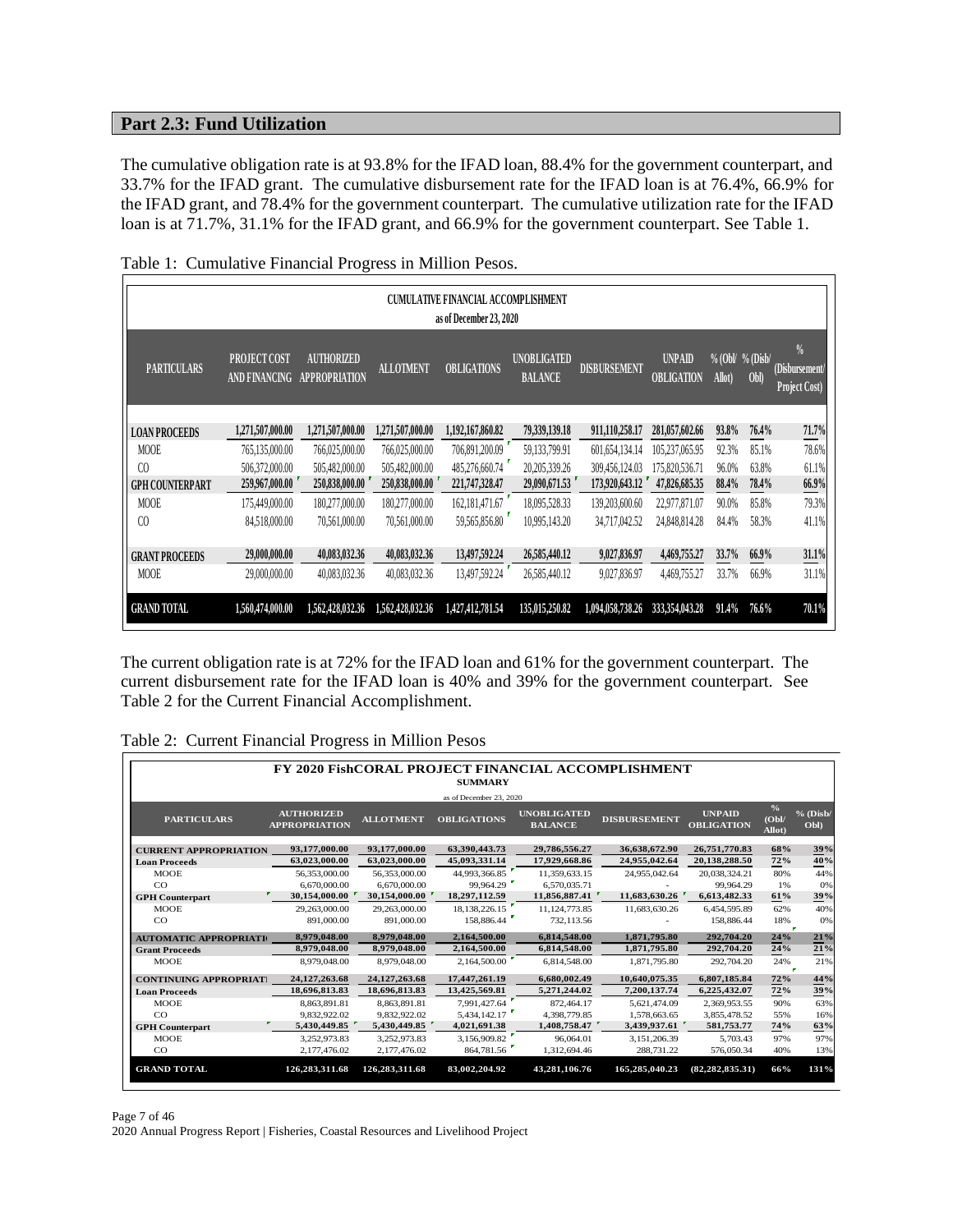# **Part III: PROJECT ACTIVITIES**

## **Component 1. Coastal Resource Management (CRM)**

This component aims to adopt an ecosystem-based approach to coastal resource management and among its interventions and activities that will protect both aquatic and coastal zone habitats including mangroves and coral reefs are through the adoption of the Bay Wide approach to the management of coastal resources through the active participation of Local Government Units (LGUs). The intended outcome from the component is "*Fishing communities adopted sustainable management of the fishery and coastal resources*":

# **Output 1: Capabilities of LGUs and fishing communities to enforce sustainable management of the fishery and coastal resources established**.

#### **Bay Management Council Formation and Strengthening**

The Bay Management Councils (BMCs) that were formed, strengthened, and assisted by the Project served as a platform for several purposes including the enhancement of cooperation and partnership of various bays actors where commitments are needed in coastal resource management. They also assist in the integration of various plans into the bays mandate to foster and agree on a common development agenda for the bay and play an active role in formulating ordinances to regulate overharvesting of protected species and to resolve issues at LGU level.

Amidst the pandemic, the FishCORAL Project continuously supported the operations of the Councils through the assistance in the various activities such as facilitation during dialogues, consultations, and meetings, assistance in drafting of memorandum of agreements (MoAs), support in the registration to the Security Exchange Commission (SEC), and assistance in the drafting of the Council's Manual of Operations.

The Council hold regular meetings to tackle and deliberate issues and concerns relating to protection, utilization, management and general administration of coastal & fishery resources. Refer below for the updates per council.

## **Region 5 (Albay, Asid, and Ragay Gulfs)**

Albay Gulf Management Council (AGMC) - The council is active and has online group chat for regular updating of present and future activities. The council conducted its last meeting on February 4, 2020 with the mayor of Legazpi City after the Inauguration of the Council's Bay Management Multipurpose Building (BMMB). A suggestion to conduct the AGMDC meeting as soon as possible was indicated to tackle among the Alternate Permanent members the concerns on the approval of the Management Plan for the BMMB and watchtowers, policy for collecting fees, the status of LGUs fund transfers, and implementation of subprojects, both livelihood and infrastructure projects. Likewise, to discuss the CRM Plans as the basis for the conduct of the adoption of the Bay Wide Investment and Sustainability Plan for Albay Gulf as well as its passage to Sangguniang Panlungsod and Bayan. The said meeting will only require a small number of participants (maximum of 25 participants) to observe social distancing and other health protocols. Also, The Municipal Mayor of Sto. Domingo, Albay already signed the SEC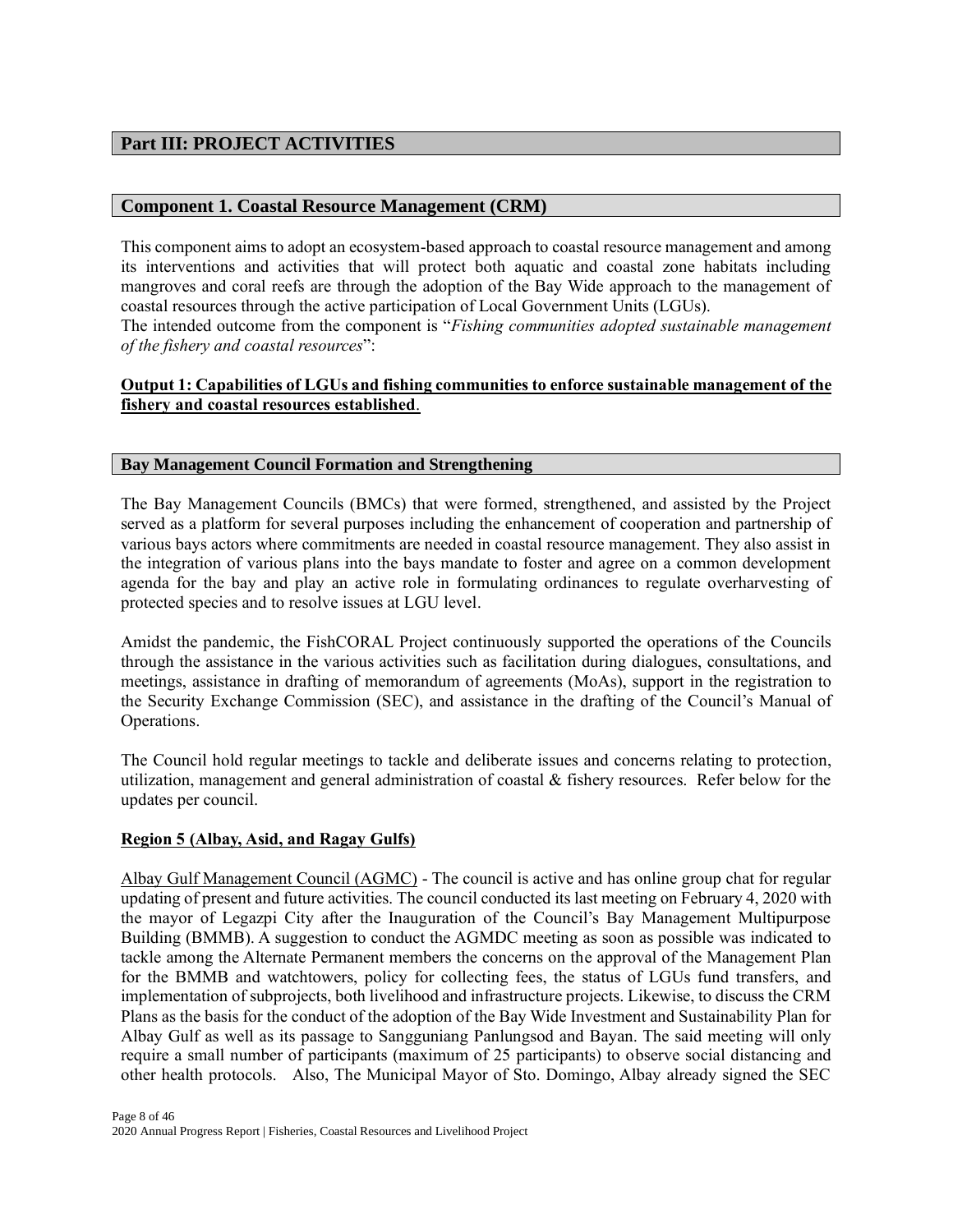registration document last September 11, 2020, while the same document is still for signature by the LCEs of Sorsogon City, Manito, and Bacacay. The SEC Registration is on-going with 90% completion.

Asid Gulf Management Council (AsGMC) - The Council has drafted Unified Ordinance and presented 2 possible logo layouts for the Council's approval. Its Memorandum of Agreement was already signed by the Local Chief Executive of Cawayan. On the other hand, the SEC registration is on-process (securing the required documents prior for the registration). The proposed meeting for the Asid Gulf Management Council (AGMC) was postponed due to the unavailability of the LCEs and alternate representative, hence, the next meeting was rescheduled for October 2020, with the following agenda to be discussed: a) Schedule of the ceremonial turnover of all subprojects thru tripartite agreement; b) Approval of AGMC Manual of Operation; c) SEC registration application and; d) Finalization of the adoption of Unified Fishery Ordinance and CRM Bay wide Investment Plan.

Ragay Gulf Management and Development Council (RGMDC) - The documents for SEC registration were already signed by all of the LCEs members with the facilitation and assistance of the RGMDC Secretariat. A meeting was scheduled to discuss the following: a) BMMB Management Plan vis-à-vis Bay Wide Investment and Sustainability Plan; b) Updates on the status of sub-projects (e.g., livelihood and other infrastructure projects); c) Agreement on the collection of fees from the twelve (12) LGU members in which the collected amount will be used as the council's initial fund; d) Update on the status of the Project especially on the issue on the intrusion of other commercial fishing vessels in the Fish Sanctuary and Marine Protected Areas, and e) Action planning for the next five (5) years of the council. However, it was postponed due to the Luzon Enhanced Community Quarantine.

## **Region 8 (Silago to Cabalian Bay, Leyte Gulf, Matarinao Bay, Maqueda and Villareal Bays)**

Alliance of Seven for Integrated Coastal Zone Management (A7 for ICZM) - The MOA was already amended and is being signed by the seven member LGUs. Two LGUs, Guiuan and Mercedes, have already signed the amended MoA, and for signature with the mayor of Salcedo. The fourth Executive Committee Meeting of the A7 for ICZM was convened through the assistance of Guiuan Development Foundation Inc. as the lead organization acting as Secretariat of the Council held last October 21, 2020. The agenda tackled are the amendment of the A7 MoA, updates of the FishCORAL Project, status on the adoption of the Uniform Municipal Fisheries Ordinance (UMFO), and the financial status and distribution of billing receipts to member municipalities, among others. The meeting was attended by the municipal mayors, Sanguniang Bayan (SB) Committee Chairman on Agriculture and Fisheries of Giporlos, Quinapondan, and Guiuan; and representatives from Bureau of Fisheries and Aquatic Resources -VIII.

Integrated Fisheries and Coastal Resources Management Council for Matarinao Bay (IFCRMC-MB)- The finalized Memorandum of Agreement (MoA) for the reestablishment of the MBMC was furnished among Local Government Units (LGUs) of Matarinao Bay for their comments and suggestions and still under review among the four LGUs of Matarinao Bay. The Project is targeting the first quarter of 2021 for the revision of the MoA. Once re-established, the Council would be renamed Integrated Fisheries and Coastal Resources Management Council for Matarinao Bay (IFCRMC-MB). The LCEs of Hernani and General MacArthur have signed the MoA, while the remaining two LGUs of Salcedo and Quinapondan have not yet provided their feedback on the MoA.

Alliance of Local Fisheries and Aquatic Resources Management Development Council (ALFARMDC)- The Council was officially re-established after the signing of memorandum of agreement. Moreover, several meetings were conducted to discuss the implementation of its planned activities. For the reporting period, an online meeting with member-LGUs of the ALFARMDC was conducted last October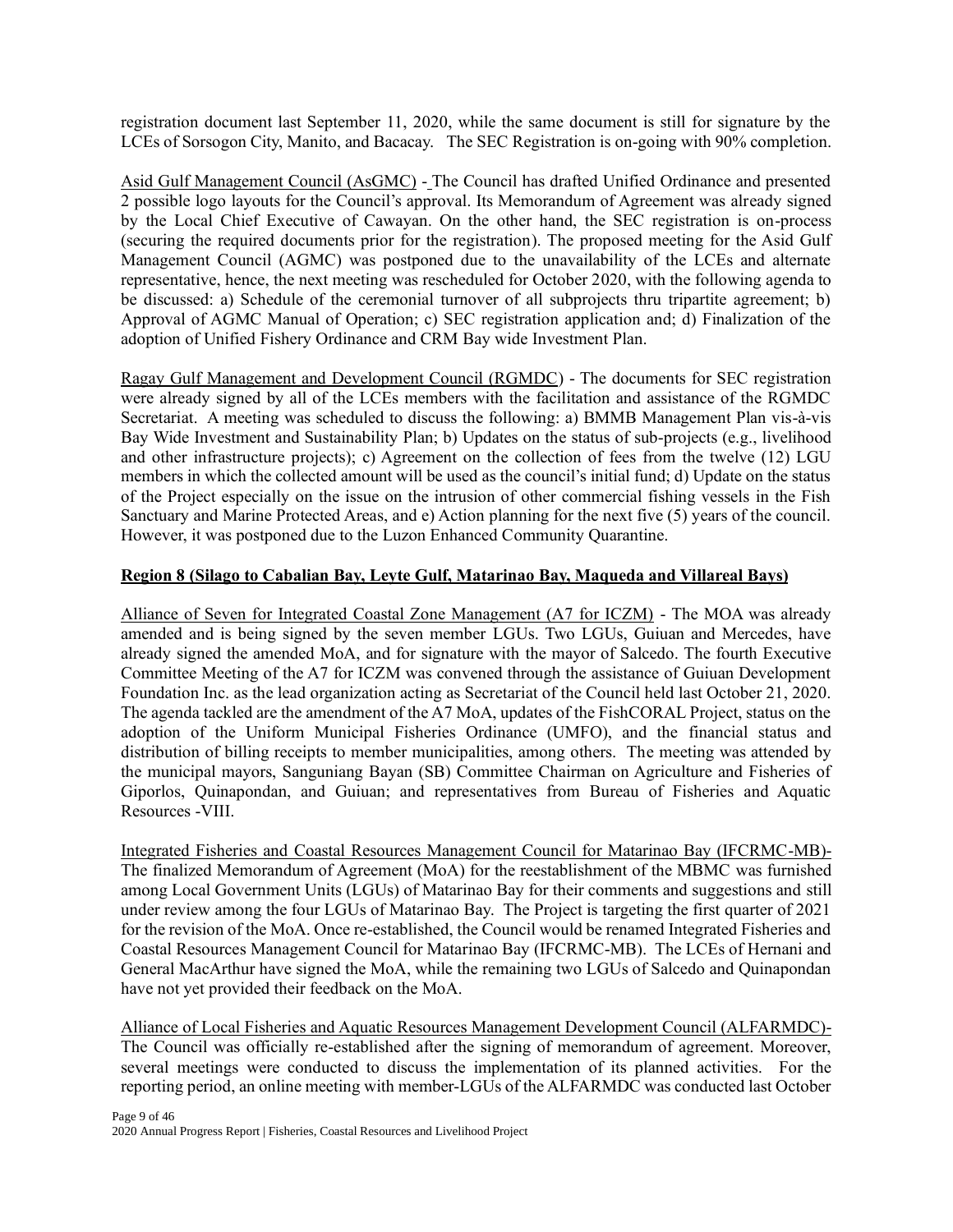27, 2020. The ALFARMDC MoA has already been signed by the municipal mayors of the 10 LGUs, including the Provincial governors of Leyte and Samar, and the regional directors of DENR, DILG, and BFAR. The group agreed to meet again to discuss the primary linear delineation and planned to invite a representative from NAMRIA again to finally resolve the boundary disputes.

Alliance of LGUs in Samar Bays and Channels (ALSBACH) - The first quarter meeting was held at Balay ha Baybayon on February 27, 2020 which presented the status of delineation of the municipal waters; discussed the Memorandum of Understanding for the protection, management, and resource utilization of Bukalan River covering San Sebastian, Paranas and Hinabangan; tackled the proposed project for endorsement of ALSBACH to the concerned agencies and contribution per LGU. The next meeting scheduled for ALSBACH was postponed indefinitely because of the restrictive quarantine being imposed in the region.

Pacific Alliance of LGUs for Marine Resources Development Council (PALMDevC) - A meeting will be held to: (1) elect officers; (2) present PRSA results; (3) discuss delineation of municipal waters; (4) discuss strengthening fishery law enforcement, and (5) determine schedule of presentation of draft CRM Plan to the Sangguniang Bayan; Proposed meeting on February 28, 2020.

# **Region 13 (Butuan Bay and Lianga-Bislig-Hinatuan Bays)**

Butuan Bay Development Alliance (BBDA) -The BBDA conducted its meeting last November 19, 2020. The BBDA Board Treasurer, Mayor Jovitte Calo of Carmen reported that LGU contribution already totalled Php 800,000 from the municipalities of Butuan City, Carmen, Tubay, and Nasipit. The alliance agreed to take a turn in reporting to the BBDA office while hiring for the Executive Director, Program Coordinator, and Admin/Finance Staff is going-on. Additionally, the RPMO assisted the BBDA in the signing of the Resolution No. 04 series of 2020 about the appointment of the Caraga State University (CSU) as the Secretariat of the BBDA Management Board for calendar year 2020 to 2022.

Coastal Community Alliance Unified for Sustainable Ecosystem (CCAUSE) -The Project has provided technical assistance during the online meeting of the Technical Working Group (TWG) held last September 11, 2020. During the meeting, the TWG has endorsed the Annual Work Plan and Budget for approval to the Board. Also, a discussion on the harmonization of the bay-wide unified ordinance on the regulation of lobster fry to the Fisheries Administrative Order (FAO) 265 was tackled. The LGUs need to submit their comments regarding the unified ordinance to give ample time for BFAR to further review and consolidate the comments.

# **BARMM (Illana Bay, Basilan Sea, and Sulu Sea)**

Illana Bay and Sulu Sea Management Councils -The BMC meeting and training/workshop on the drafting of Basilan Bay-wide Management and Investment Plan and Unified Fishery Ordinance was conducted on December 28-30, at Zamboanga City.

Basilan Sea Bay Management Council (BSBMC) - The Project is continually assisting the Council in drafting its unified ordinances for the updating of registry of the municipal fisherfolk, patrol boats, and fishing gears.

**Fishery Law Enforcement Teams (FLETs) and Fisheries and Aquatic Resource Management Councils (FARMCs)**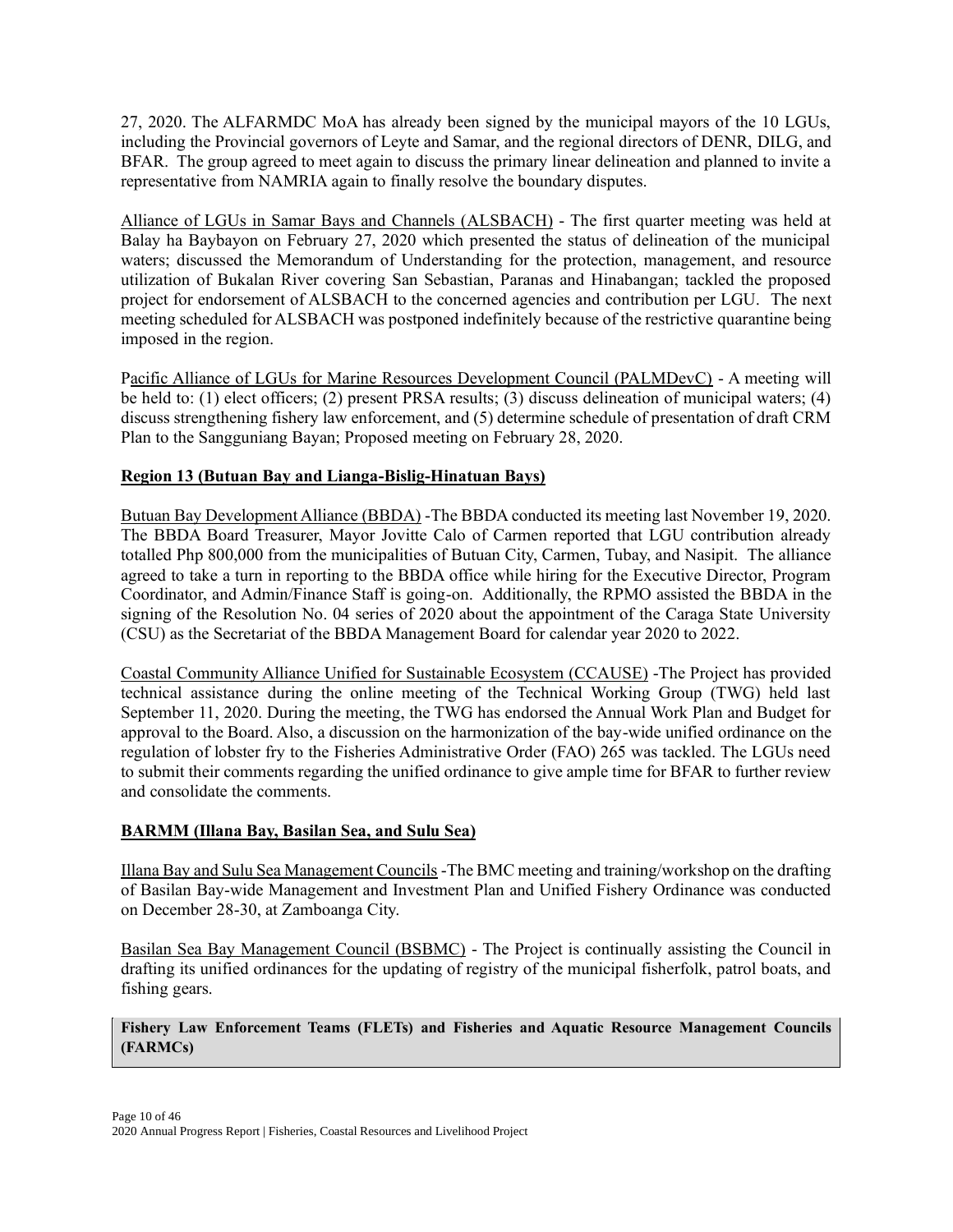Efforts toward improving fishery law enforcement and increasing the level of compliance among stakeholders are continuously directed by the FLETs with the support of the Project. Among the major accomplishments of these organizations are the decrease in illegal fishery activities and the intrusion of commercial fishers in the target bays. The FARMC on the other hand, have enabled the active participation of the small-scale fisherfolks in the fisheries management by assigning them certain responsibilities at the local level and recognizing their competence in decision and formulation of fishery policies,

Below are the activities administered by/to FLETs and FARMCs during the year:

# **Organization, Activation, Formation, and Strengthening of FLETs and FARMCs**

- $\overline{\checkmark}$  Activation of two (2) FLET in LGU Lianga, Surigao del Sur and Magallanes, Agusan del Norte.
- $\checkmark$  Creation of the Executive Number (EO) No. 57 Series of 2020 for the MFLET of Marihatag, Surigao del though the assistance of the Project.
- $\checkmark$  Formation of FLET in Bislig City through the Executive Order (EO) no. 21 series of 2019.
- $\checkmark$  Reorganization of FLET of Paranas, Samar last June 11, 2020.
- ✓ Creation and reactivation of the MFARMC in Villareal, Samar. The EO was already obtained.
- ✓ Spearheaded the reorganization of the Brgy.-FARMCs of Alimsog, Buhatan, Salvacion, Pandayan, Calayucay, Poblacion, San Isidro, and Cotmo of Santo Domingo, Albay, and San Fernando, Camarines Sur thru the office of the Municipal Agriculture Office.
- $\checkmark$  Obtained the Executive Order (EO) for the Ezperanza, Masbate.
- $\checkmark$  Creation and reactivation of the MFARMC in Villareal, Samar.
- $\checkmark$  Re-organization of the MFARMC in Salcedo, Eastern Samar with co-facilitation by the SIKAT Foundation Inc. and BFAR -VIII. The participants were also reoriented on the Fishery Administrative Order (FAO) 196.

# **Regular/Other Activities**

- $\checkmark$  Facilitated the discussion on the elimination of the number of the commercial fishing vessel (CFV) that operate along municipal water of Libmanan, Camarines Sur particularly near the area of Fish Sanctuary. A meeting with the CFV owners was set to discuss possible solutions to the intrusion of commercial fishing vessels in the marine protected area of the municipality.
- ✓ Installed slogan posters in the established Marine Protected Areas (MPAs) of St. Bernard, Southern Leyte to encourage people especially those from the coastal Brgy.s to protect the fish sanctuaries to increase fish abundance.
- $\checkmark$  Participated in the Fish Conservation Week last September 14-18, 2020 with the theme: "Karagatan ay Pangalagaan upang Ani at Kita ay Makamtan sa Gitna ng Pandemyang Hamon sa Bayan" through the conduct of participatory coastal clean-up to the four (4) coastal Brgy.s in San Fernando, Camarines Sur.
- $\checkmark$  Participated in the coastal clean-up and beach forest planting during the Fisherfolk Day by Javier, Leyte-FLET members.

## **FARMC and FLET Meetings**

Held consultative meetings and dialogues to discuss operations, plans, and issues/concerns on organizing/reorganizing and strengthening of FARMC and FLETs.

- $\checkmark$  Facilitated the meeting in Hinundayan, Southern Leyte (Region 8) last March 06, 2020 regarding the LGU's application to BFAR's 2020 *Malinis at Masaganang Karagatan* National Search for Outstanding Coastal Community Program. The fisherfolk associations that are willing to engage in community savings mobilization were also identified during the meeting. The associations from Brgy.s Sabang and Lungsodaan, Hinundayan expressed their interest in the said activity.
- $\checkmark$  Conducted FLET meeting last June 04, 2020 between the municipal mayor and fisherfolk of Saint Bernard, Southern Leyte. Among the agenda discussed were the following: (i) continuous fisherfolk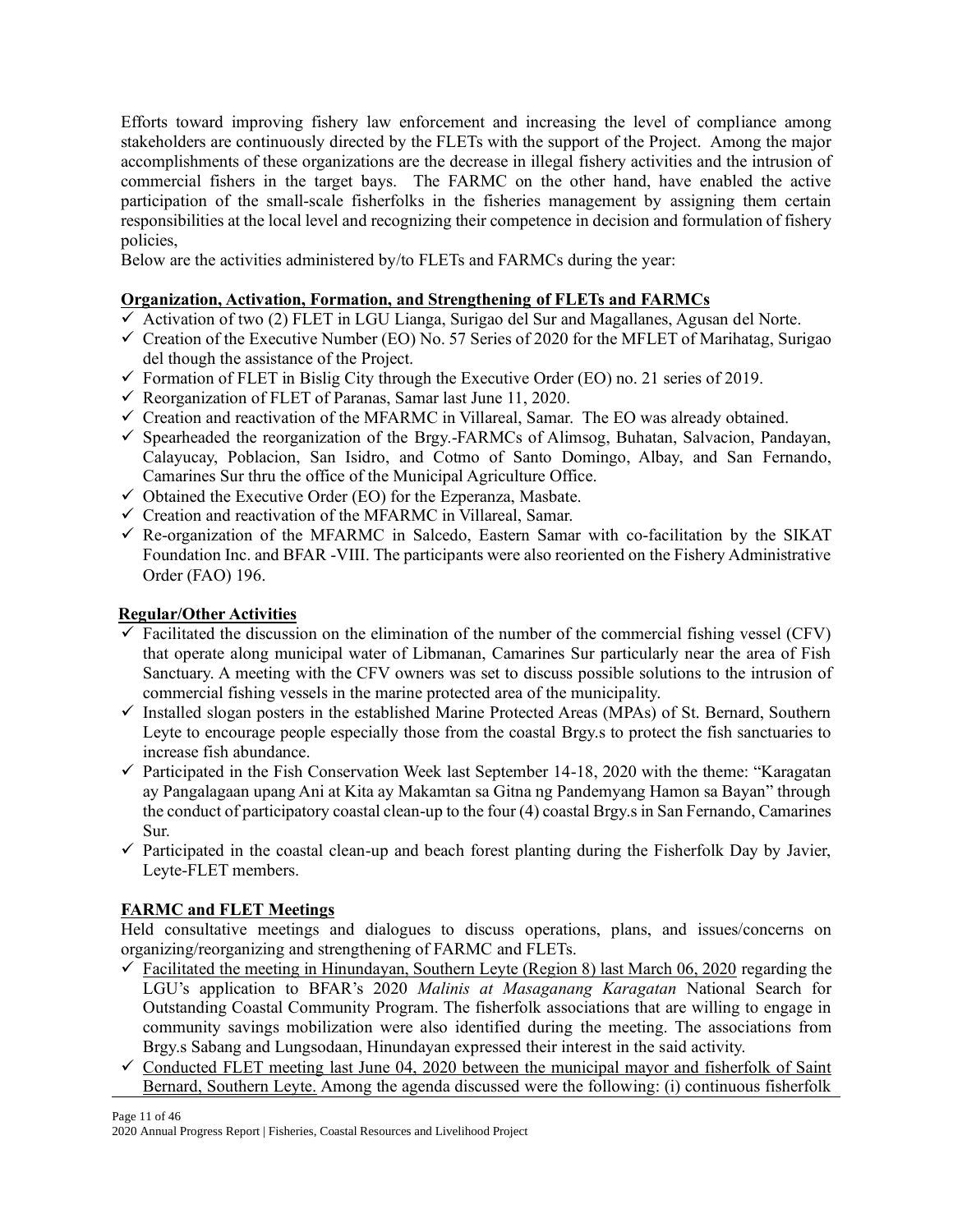registration & renewal of fishing permit; (ii) allowable length of fishing net of 200 meters with mesh size of 3 centimeters or bigger; (iii) banning on capture of immature yellow-stripe scad/salay and round scad/lambiyaw with P2,500.00 penalty; (iv) licensing of fishing gears; (v) permit on the use of hook and line when fishing outside the municipal waters of Saint Bernard or within Silago- Cabalian Bay, while fisherfolk using fishing nets are required to secure fishing permit from other municipalities; (vi) registration of commercial fishing vessels with BFAR, and (vii) continuous planting of mangroves to increase fish abundance.

- $\checkmark$  Spearheaded the first monthly meeting since the implementation of the GCQ in Hinunangan, Southern Leyte. Among the agenda discussed were the following: (i) the Fisheries Administrative Order No. 208 series of 2001 which mandates the conservation of rare, threatened and endangered fishery species; (ii) MFLET Law Enforcement update; (iii) marking/bordering of the five (5) fish sanctuaries; and (iv) information, education and communication (IEC) on Republic Act (RA) 8550 as amended by RA 10654.
- ✓ Conduct of monthly meeting spearheaded by the MFARMC of Hinundayan last October 9. Among the agenda discussed were the distribution of foury (40) units digital weighing scales given by the Project for the selected fishermen and fish vendors of the municipality and the formation of Community-Managed Savings and Credit Association (COMSCA) in Brgy. Sabang, including the FLET's seaborne reports and renewal of fishing permits.
- $\checkmark$  Conducted the MFARMC meetings in Saint Bernard, Southern Leyte (Region 8) concerning the renewal of boats and fisherfolk licenses and the presentation of the PRSA results citing the municipality's low coral cover.
- $\checkmark$  Conducted a meeting and oath-taking of the newly elected officers and committee members of FARMC-Salcedo, Eastern Samar. The committee agreed to: finalized their schedule of regular meetings; revisit the municipal ordinance to strengthen the licensing of fisherfolk, boats, and other fishing gears; formulate the Vision/Mission/Goal/Objective, policies, and plan for the data gathering to assess the status, issues, and concern of the fisherfolks. The MFARMC activity plan will be included in the 20% development fund for the calendar year 2021.

## **FLET and FARMCs Orientations, Training, and Seminars**

To familiarize the fisherfolks on the laws covering aquatic resources, an orientation to fishery laws was done in partnership with the LGUs.

- $\checkmark$  Radiotelephone Operators Seminar (November 24 and 25; December 1-3, and 9)- Conducted the Radiotelephone Operators Seminar to orient the participants on the pertinent laws and regulations regarding on the issuance and use of handheld radios, traffic handling procedures, and the operation of land mobile radio equipment last November 24 in BFAR 8; November 25 in Leyte and Samar; December 1 in Villareal Bay; December 2 in Silago-Cabalian Bay; December 3 in Maqueda Bay; and December 9 in Matarinao Bay and Leyte Gulf. The activity was attended by 127 participants from various sectors, and the 38 LGUs covered by the Project. The National Telecommunications Commission (NTC) served as the lead agency in the conduct of the said seminar. Each participant was given Restricted Land Mobile Certificate that is valid for 1 year. To transfer the handheld radios to the MFLET members, the BFAR and NTC requested the LGUs to pay for the acquisition of Radio Station Permit as the user.
- $\checkmark$  FLET and Bantay Dagat Training (December 9-10, 2020)- Facilitated of the FLET and Bantay Dagat Training in Malabang, Lanao del Sur with twenty-three (23) participants.
- ✓ Fishery Law Enforcement/Bantay Dagat- Conduct of Fishery Law Enforcement/Bantay Dagat Training held in the following municipalities:
	- a) Kapatagan, Lanao del Sur- With thirty (30) participants from the coastal communities.
	- b) Picong, Lanao del Sur- Conducted FLET Training last October 7-8, 2020 with 36 participants.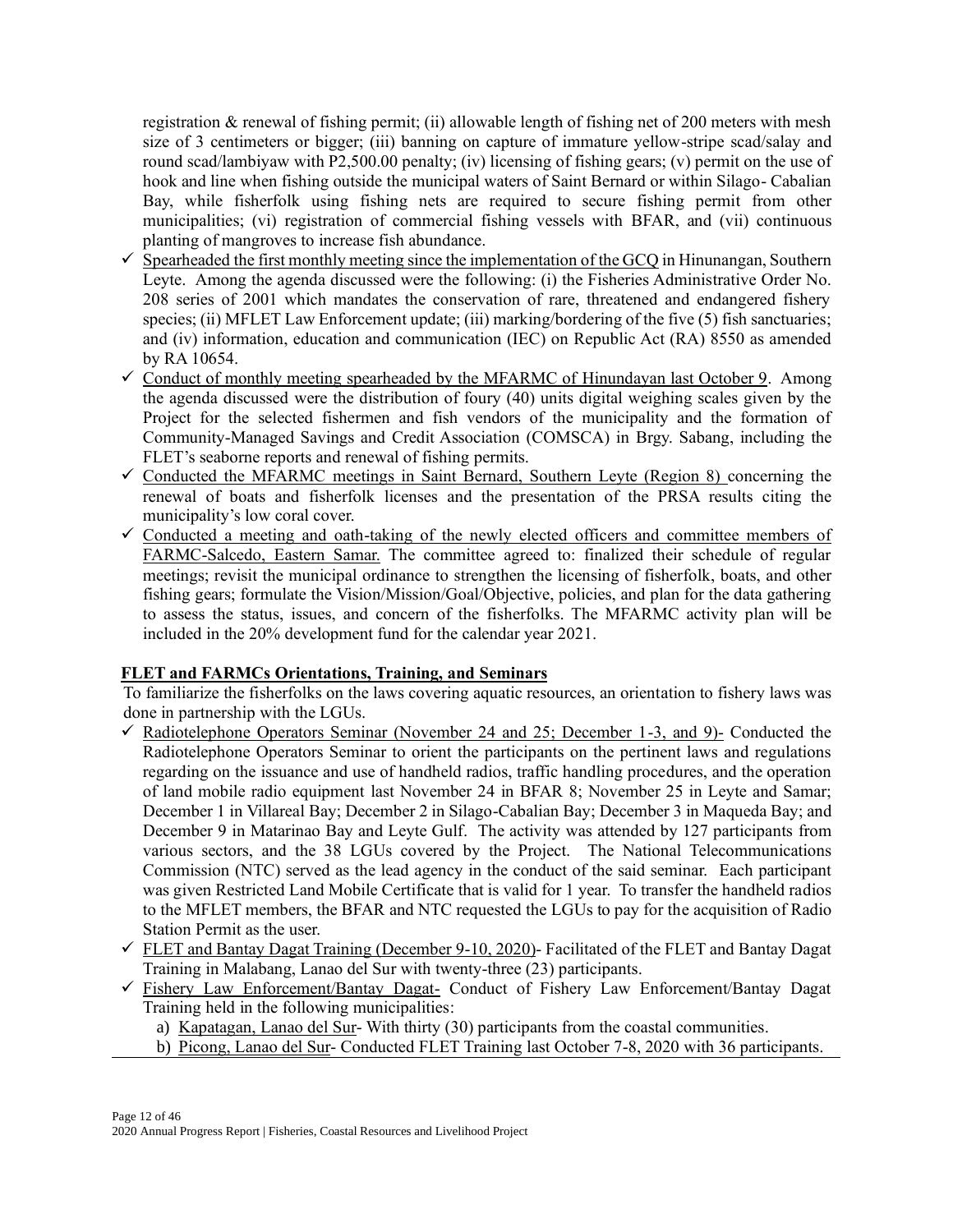- c) Esperanza, Masbate- Conducted last July 14-16, 2020. There were twenty-four (24) graduates who were deputized by the municipal mayor. The team will receive a P1,000 per month honorarium from the LGU.
- d) Datu Odin Sinsuat and Sultan Kudarat, Maguindanao last August 17-20, 2020. Training and discussion on the important concepts on the basic biology and ecology of coastal resources management, the legal basis for the establishment of Bantay Dagat, the roles and responsibilities, laboratory procedures for preservation of samples and boarding procedure.
- e) Balabagan, Lanao del Sur- Conducted last September 1-2, 2020. The training conducted to facilitate the law enforcement of the ten (10) coastal Brgy.s and to increase the knowledge of the participants in procedures and scientific method of apprehension. The CRM Officer of RPMO-BARMM together with the resource speakers had conducted a separate meeting with the Mayor of Balabagan to discuss the sustainability of the Bantay Dagat Team. The Municipal mayor assured that an executive order will be passed for the deputization of the trained coastal law enforcers.
- f) Virtual FLET Training by the LGU of Sipocot, Camarines Sur in partnership with BFAR-IV which was participated by 21 participants last September 2020.
- ✓ Orientation and organization of Integrated and Provincial Fisheries and Aquatic Resources Management Council (I/PFARMC) (November 19, 2020)- Facilitated the conduct of orientation and organization of Integrated and Provincial Fisheries and Aquatic Resources Management Council (I/PFARMC) last November 19, 2020, at Lucas Wharf, Bo-ao, Catbalogan City. After the orientation, the formulation of fishery management development plan 2021-2022 was done.
- ✓ FLET Formation and Skills Development Training- 2 batches (January 29-31, 2020 and February 4- 7, 2020)- Two batches of FLET Formation and Skills Development Training were conducted in Sorsogon, Albay (Region 5) and Tandag, Surigao del Sur (Region 13) last January 29-31, 2020 and February 4-7, 2020 respectively to equip the enforcers with skills and discipline in safeguarding the aquatic resources and to enhance their capabilities in conducting seaborne operations. Highlighted output of the activity was the formation of the Integrated Fishery Law Enforcement Team (IFLET) officers.
- $\checkmark$  FLET Planning Workshop (July 10, 2020)- Conducted in Salcedo, Eastern Samar the Planning Workshop that discussed the schedule of their operation in Leyte Gulf and Matarinao Bay and the assignment of the members who will be involved.
- $\checkmark$  Orientation on the Fishery Laws of the Bantay Lawa in Lake Bito (September 9-10, 2020)- Conducted in Brgy. Villa Imelda, MacArthur, Leyte the orientation on the Fishery Laws of the Bantay Lawa in Lake Bito and was participated by the fisherfolk, Brgy. officials, and SB Committee Chairperson on Agriculture and Fisheries. The Municipal Ordinances No. 2, Series of 2019 (an ordinance prescribing rules and regulations governing the construction, establishment, or operations of fish pens, fish cages, fish traps, and hatcheries in the inland bodies of water of Macarthur, Leyte) were discussed. Also, salient features of the RA 10654 (an act to prevent, deter and eliminate illegal, unreported, and unregulated fishing, amending Republic Act no. 8550, otherwise known as "The Philippine Fisheries Code of 1998,) including the roles, responsibilities, and liabilities of FLET members and Manual of Operation were and tackled. Recommendations include the implementation of a unified ordinance among the Brgy.s adjacent to lake Bito (Villa Imelda, Danao, and Pongon); a landing site for the resources taken from the lake to effectively monitor and implement fishery laws; installation of guard towers in the three Brgy.s; and deputize trained fisherfolk in the three Brgy.s as Bantay Lawa to help combat the illegal fishing and rampant theft on the fish cages installed at Lake Bito.

# **Provision of materials**

The following information materials were distributed: − FARMC Level of Development booklets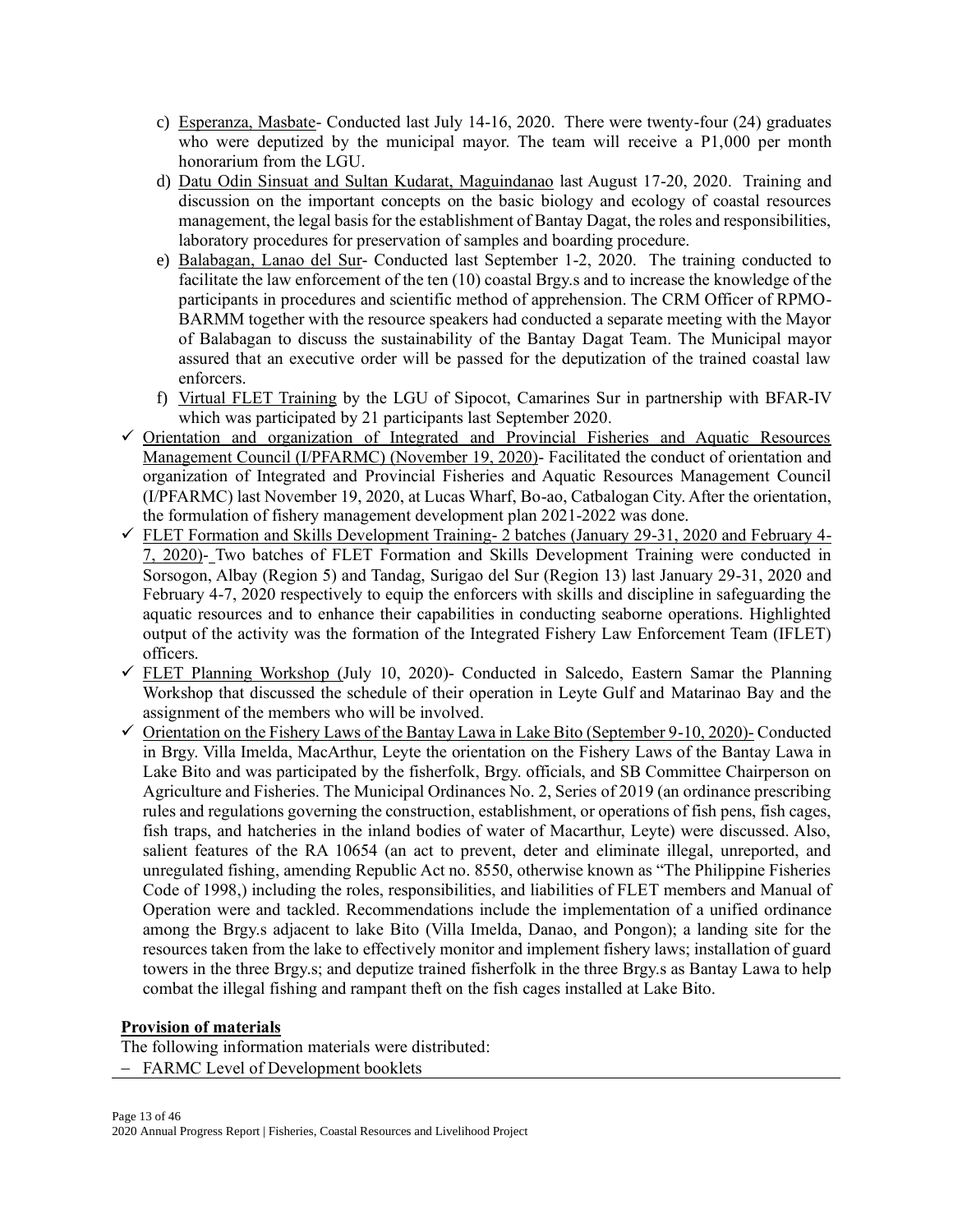- − Filipino version of RA 10654 (An Act to Prevent, Deter, and Eliminate Illegal, Unreported, and Unregulated fishing, amending Republic Act 8550); and
- − FLET accessories (such as long sleeves) for the identification of law enforcers during operations

# **Seaborne-operation and law enforcement/ Surveillance activities**

In Region 5, the FLETs of Pasacao, San Pascual, Libmanan, Del Gallego, Minalabac and Rapu-Rapu, Albay were given certificate of recognition by BFAR5 thru the FishCORAL Project for its outstanding performance to combat illegal fishing activities in Bicol Region held during the celebration of the Month of the Ocean.

In Region 8, during the implementation of enhance community quarantine (ECQ), the FLET of LGU Jiabong monitors the boats entering their coastal areas and rejects any entry coming from other municipalities as a Covid-19 safety protocol. Apprehension activities were also temporarily ceased since the Philippine National Police (PNP) were busy with Covid-19 checkpoints and other activities. During that time, illegal fishing activities were few/limited and most fisherfolk are having a hard time marketing their products due to travel restrictions.

For Region 13, all the deputized fish wardens (DFW) received an honorarium from the LGU. Also, as a support to them, the DFWs in Nasipit, Agusan del Norte was absorbed as job order employees of the LGU.

The Fishery law enforcement organizations across the four regions manage to carry out seaborne operations/surveillance activities amidst the COVID-19 pandemic. The monitoring of boat entries and seaborne patrol operations continues in the four regions. Throughout this year, a total of two hundred seventy-two (272) apprehensions were recorded across the twenty-three (23) LGUs.

#### **Delineation of Municipal Waters**

The Project continuously assisting and supporting the delineation/delimitation of municipal waters. For this year, a total of six (6) LGUs in Region 13 (4 LGUs) and BARM (2 LGUs) have passed municipal waters zoning ordinances and certified by the NAMRIA.

## **Updates from Region 5**

In Region 5, the draft copy of the Unified Fishery Ordinance for Albay Gulf was submitted to the National Mapping and Resource Information Authority (NAMRIA). The draft copy lacks data to determine coordinates regarding the political boundaries of two (2) adjoining LGUs and the Coastal Terminal Point (CTP). NAMRIA will provide support for the completion of said data. Additionally, the LGU of Manito, Albay thru the office of the Municipal Agriculture was assisted in a drafting request letter to NAMRIA regarding the issuance of approved municipal water certification and copies of technical description and map. The water delineation ordinance of LGUs of the Balatan, Bato, Libmanan, Lupi, Sipocot (Camarines Sur), San Pascual and Milagros (Masbate) were already approved and released by NAMRIA. The documents on technical delineation which are for the approval of LCEs are to be followed by the RPMO and bay leaders. Also, the Terms of Reference (TOR) for the zoning of the municipal waters in the LGUs of Ragay Gulf in Region 5 was prepared.

## **Updates from Region 8**

The preliminary delineation and delimitation of municipal waters was conducted in Region 8. For Matarinao Bay, an agreement between the municipality of Quinapondan and Salcedo (Eastern Samar) was formed for the site validation of each coastal terminal points (CTP). The LGU representatives checked the site and obtained the coordinates for map plotting to be endorsed to the Sangguniang Bayan for the formulation of the ordinance adopting the CTP. Another agreement would be made between the municipalities of General MacArthur and Hernani to settle their boundary dispute. Both mayors agreed to discuss the matter in each time. The Panunubulon Island in Basey, Samar, which is a declared MPA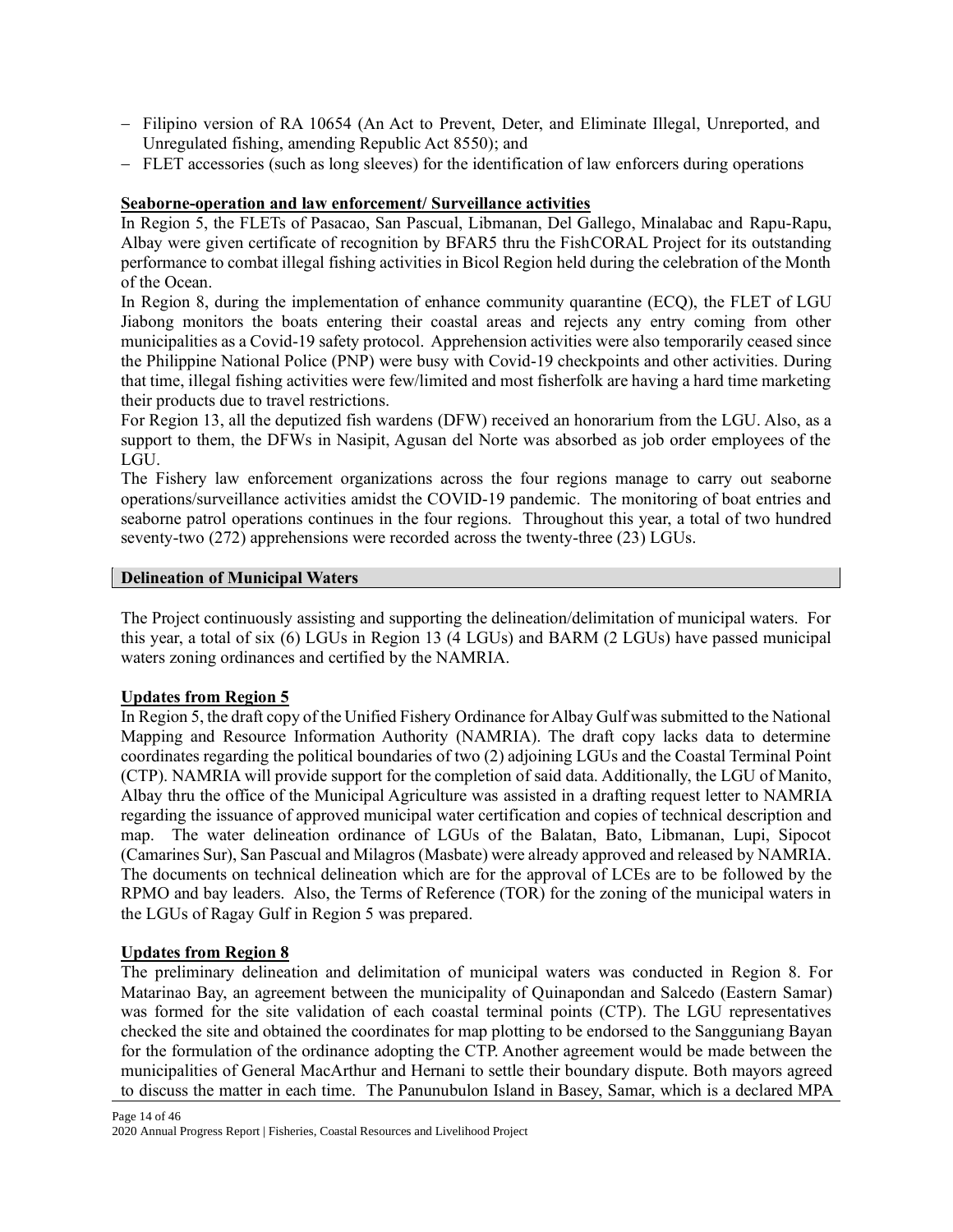is being claimed by the municipality of Marabut, Samar which prompted the LGU to write a letter to NAMRIA and started a signature campaign. In Paranas, Samar, there is still no municipal zonation because of conflict of municipal water boundaries with their adjacent municipalities.

# **Updates from Region 13**

For Region 13, another round of consultation and validation of common terminal point between Jabonga, Agusan del Norte, and Mainit Surigao del Norte will be conducted. The schedule will be set depending on the availability of the local chief executives and documents of Mainit to support their claim.

# **Updates from BARMM**

The delineation for the remaining municipalities will be discussed once the new guidelines of BARMM on the municipal water delineation is finalized.

## **Patrol Boat Engines and Equipment**

In support of the Bureau's intensified campaign against Illegal, Unreported, and Unregulated fishing (IUUF), the Project has provided patrol boats to the LGUs, PFOS, and BFAR Regional Offices to be used in their regular day and night sea-borne operations. For the year, the project has already turned over a total of thirty-two (32) units patrol boats in Region 8 (27 units) accompanied by sets of engine, monocular night vision, and search light to the LGUs of General MacArthur, Guiuan, Quinapondan, Giporlos and Balangiga (Eastern Samar), Basey, San Sebastian, Marabut, Pinabacdao, Paranas, Villareal, Zumarraga (Samar), MacArthur, Javier, Palo, San Juan, Tolosa, Tacloban, Abuyog, Mayorga, Tanauan (Leyte), Anahawan, Saint Bernard, Hinundayan, Hinunangan, Liloan, and Silago (Southern Leyte) and additional five (5) units patrol boats turned-over to BFAR Regional office of Region 13 for their seaborne patrol operations. The LGUs of Balangiga, Giporlos, Guiuan, Liloan, Paranas, Jiabong, and Mayorga in Region 8 are still waiting for the procurement of their counterpart outriggers and other accessories. See Table 3.

| Region       | <b>Turned-over</b> | <b>Remarks</b>                                                 |
|--------------|--------------------|----------------------------------------------------------------|
|              |                    | All patrol boats with equipment already turned-over            |
| VIII         | 27                 | Turned over to LGUs                                            |
| <b>XIII</b>  |                    | Turned over 5 units to BFAR Regional Office                    |
| <b>BARMM</b> |                    | Remaining 5 units will be proposed for the year 2021 for the 4 |
|              |                    | provinces (4 units) and BFAR Regional Office (1 unit)          |
| Total        |                    |                                                                |

## Tables 3. Status of Patrol Boats

## **Reasons for non-operational patrol boats**

Reasons for non-operation ranged from lack of LGU allocation to provide the counterpart to complete the patrol boat apparatus/accessories, damages to these boats caused by typhoons, and some needed repairs. The Project will lobby for funding counterpart from the LGUs in the operation and maintenance of patrol boats for inclusion in the LGU Annual Investment Plans (AIPs).

## **Steps taken/to be taken**

In BARMM, the project team has already sent a demand letter to the contractor requesting the repair of the patrol boats. Some municipalities, such as Parang, Maguindanao, and Kapatagan, Lanao del Sur have taken the initiatives in repairing the damaged patrol boats. For areas with underutilized equipment and inactive FLETs, the issue and corrective measures were supposed to be discussed through BMC in March 2020. However, due to the Covid-19 pandemic, the meeting was not pushed through.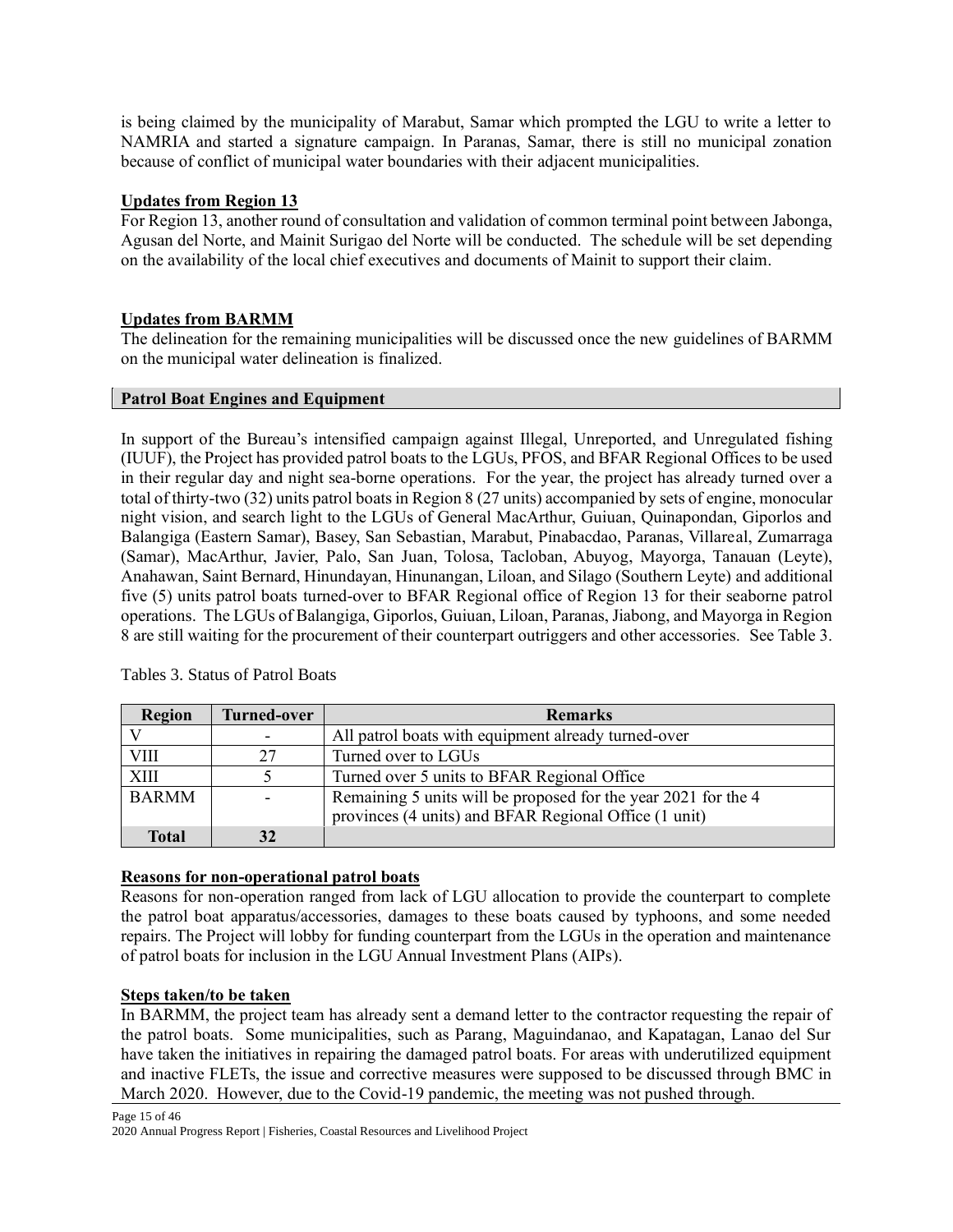In Region 13, the procurement of boat accessories is already ongoing. Also, the Municipal Agriculture Office of Buenavista, Agusan del Norte is still looking for boat fabricators to repair the defective unit. For Region 5 and 8, The Project is waiting for the discretion of the LGUs. The Project has already provided patrol boats to LGUs but the engines are yet to be installed. The LGUs are still waiting for the procurement of their counterpart outriggers and other accessories for the boats to be operational.

## **Equipment Distribution**

Sets of equipment were also provided to the LGUs such as global positioning system devices (GPS), scuba gears, life vest, and underwater cameras fins, booties, buoyancy control device, goggles/masks, weights with belt, air tank with valve, reel accessories, regulator, snorkel, wet suit, and slate boards.

#### **Support to Municipal Licensing System**

For the reporting period, four hundred six (406) fisher folks from Daram, Samar and Guiuan, Eastern Samar in Region 8 and Butuan City, Agusan del Norte in Region 13 were assisted by the local government unit and by the Project in the registration systems of BFAR (FishR and BoatR).

#### **Bay Management and Multi-purpose Building (BMMB)**

The BMMB located in San Juan, Southern Leyte was completed this year. To sustain the functionality of the BMMB, concerned LGUs have allocated counterpart funds for the repair and maintenance of the buildings.

The Butuan Bay Development Alliance (BBDA) Board Management agreed to assign personnel who will daily man the BMMC in Butuan City. The daily shifting of personnel from member LGUs started last November 22, 2022.

Also, the procured office furniture and fixtures such as conference table, chairs, and air-conditioning unit were already installed in the BMMB of San Juan, Southern Leyte (PALMDEVC), Butuan City, Agusan del Norte (BBDA) and Lianga, Surigao del Sur (CCAUSE). For Quinapondan, Eastern Samar (A7 for ICZM), the building was already installed with water and electricity connections. Document such as a memorandum of agreement for the operation and maintenance of the building is also being prepared.

#### **Municipal Watchtowers**

A total of twenty (20) watchtowers (Region 5-7; Region 8-9; Caraga-3; BARMM-1) were constructed within this year. These are located in Milagros, Balud, Esperanza (Masbate), Pasacao, Del Gallego, Lupi (Camarines Sur), and Prieto Diaz (Sorsogon) in Region 5; Hinunangan, San Juan, Hinundayan, Saint Bernard (Southern Leyte), Tanauan (Leyte), Calbiga, Motiong (Samar), Mercedes, and Hernani (Eastern Samar) in Region 8; Magallanes (Agusan del Norte), Marihatag and Hinatuan (Surigao del Sur) and Region 13 and; Sumisip (Basilan) in BARMM. Inspection for these infrastructures were conducted prior to the turn-over. The FLETs utilized the said facilities in the monitoring of their municipal water.

There were five (5) units watchtowers ongoing of construction in the municipalities of San Pascual (Masbate), Talalora (Samar), Tago, and Bayabas (Surigao del Sur), and Tubay, (Agusan del Norte) with 90%, 40%, 30%, 80%, and 40% accomplishment respectively.

Additionally, the floating cottage requested by a bangus cage operator and CFARMC chairperson in Region 8 was completed for the monitoring of illegal fishing and as harvesting raft for the bangus cage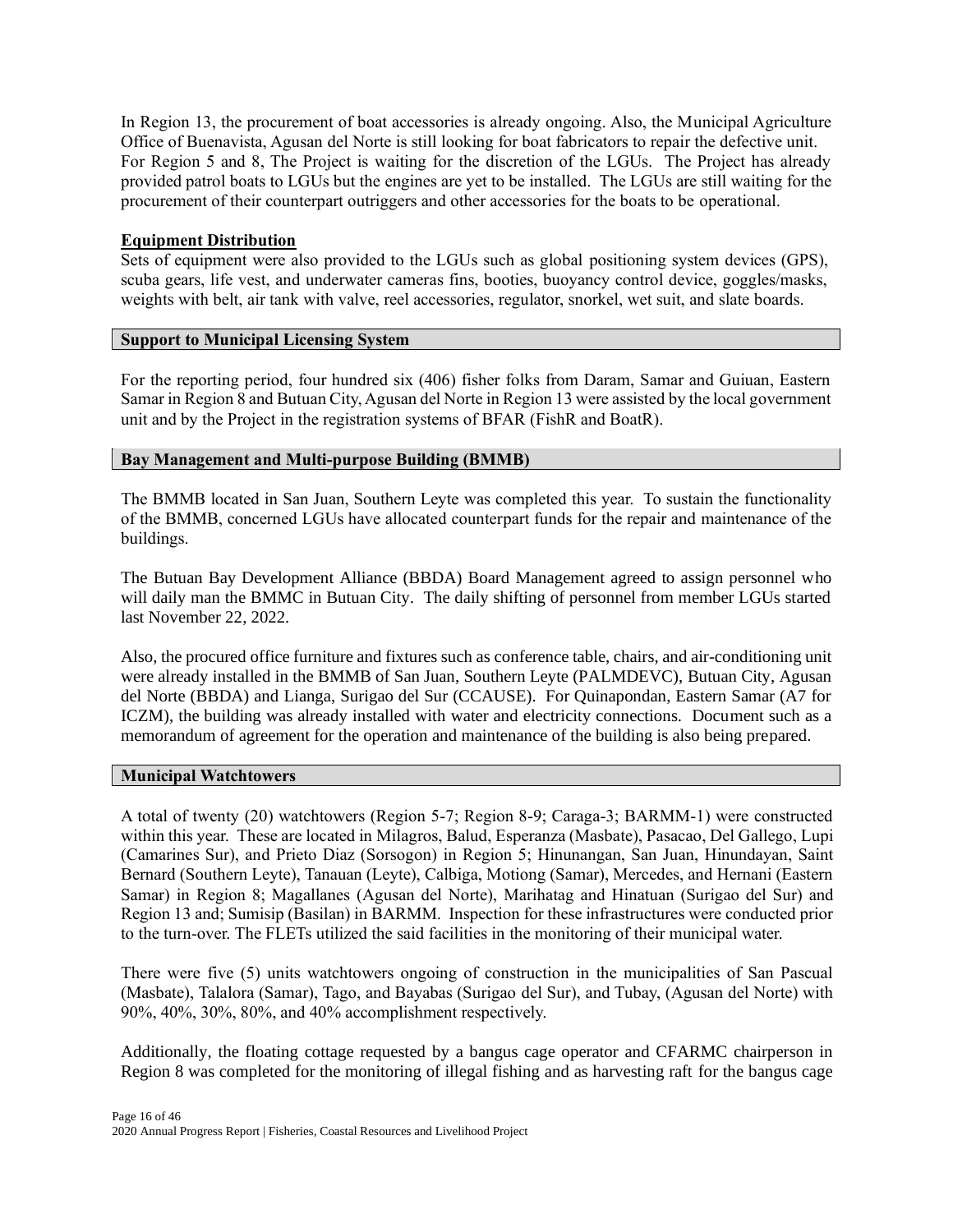operators. The floating cottage was charged under the continuing budget for watch tower. See the table below for the status of watchtowers across the regions.

| <b>Region</b> | Completed | On-going | <b>Remarks</b>                                           |  |  |
|---------------|-----------|----------|----------------------------------------------------------|--|--|
| $\mathbf{V}$  |           |          | Three (3) units are for construction in Rapu-rapu, Sto.  |  |  |
|               |           |          | Domingo, and Bacacay; Watchtower in Libmanan,            |  |  |
|               |           |          | Camarines Sur was phased down.                           |  |  |
| <b>VIII</b>   | Q         |          | Five (5) watch towers are ineligible for download due to |  |  |
|               |           |          | unliquidated previous DA and BFAR projects. LGUs         |  |  |
|               |           |          | were given ample time to address the concern but failed  |  |  |
|               |           |          | to comply, hence downloading of funds for the            |  |  |
|               |           |          | construction was forfeited.                              |  |  |
| <b>XIII</b>   |           |          | The deputized fish warden and Military (in<br>Sulu)      |  |  |
| <b>BARMM</b>  |           |          | regularly manned/utilized the tower.                     |  |  |
| <b>Total</b>  | 20        | 5        |                                                          |  |  |

Table 4: Cumulative status of watchtowers.

# **Output 2: Municipal/city and bay-wide fishery and coastal resources management and investment plans implemented.**

#### **Participatory Resource and Socio-economic Assessment (PRSA)**

Except for BARMM, the rest of the regions have completed the PRSAs and were used as reference information in the preparation of the respective municipal CRM plans. BARMM needs to expedite the completion of the PRSA to be useful before the end of the project completion. Below are the status of PRSA in each regions.

**Region 5**- In Region 5, the Bicol University presented the final result of the PRSA conducted in Albay, Ragay and Asid gulfs to the BFAR Bicol officers and FishCORAL Project staff. Also, the preparation of the Terms of Reference (TOR) and Cost Benefit Analysis for the conduct of Rapid Participatory Project Impact Assessment were done.

For the PRSA 2 in Region 5, an agency to agency contracting with the Bicol University which includes the rapid project impact assessment, municipal water zoning, and finalization of CRM plans is in the process already.

**Region 8**- The RPMO-8 is further reviewing the PRSA draft terminal report submitted by the Visayas State University (VSU). Meantime, the information provided in the PRSA terminal report submitted by University of the Philippines (UP) Tacloban and VSU was utilized by the Project during the CRM Planning and Fish Sanctuary Management Workshops in Region 8. The extracted data per municipality were also integrated in each CRM and MPA Management Plans. Issues identified will be the basis of the formulation of the strategic plan in each of the specific component.

**Region 13-** In Region 13, the PRSA Terms of Reference (TOR) was submitted to PSCO in which the PSCO already submitted the draft TOR to IFAD for approval. Also, the production of PRSA terminal report for Butuan Bay and Lianga- Hinatuan-Bislig Bays is now finished and ready for distribution to the eighteen (18) municipalities and cities of Region 13.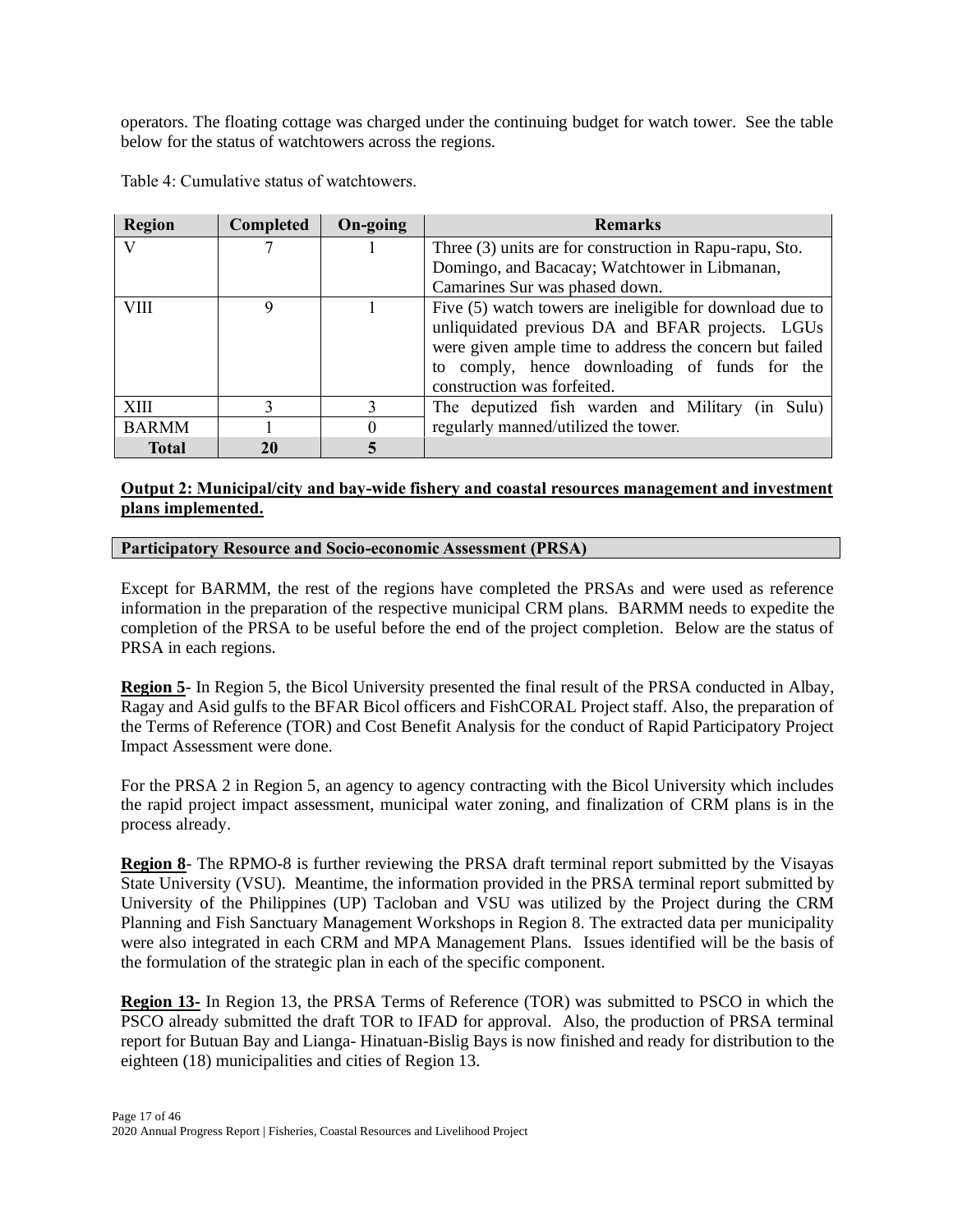**BARMM-** MSU-Maguindanao have already submitted their PRSA initial progress report on the third quarter of 2020. They have also submitted a letter request for extension but was not able to continue the field activities in Lanao del Sur due to the growing number of COVID-19 cases in the province. As of the writing, the RPMO of BARMM have already sent a demand letter to MSU-Maguindanao for the submission of final terminal report.

For the PRSA in Sulu, the team is still facing difficulty to enter target areas due to the local travel restrictions. In the meantime, they've been conducting training (e.g. scuba diving, enumerators training) as preparatory activities and scheduled field activity in Patikul and Hadji Panglima Tahil. The remaining activities in Basilan will resume on January 2021.

| <b>Implementing Agency</b>        | <b>Bay/Gulf</b>   | <b>Remarks/Status</b>                                    |
|-----------------------------------|-------------------|----------------------------------------------------------|
| <b>Region 5 (Bicol)</b>           |                   |                                                          |
| <b>Bicol University</b>           | Asid Gulf         | Final report presentation done by Bicol University; PRSA |
|                                   | Ragay Gulf        | 2 on its way to contracting.                             |
|                                   | Albay Gulf        |                                                          |
| <b>Region 8 (Eastern Visayas)</b> |                   |                                                          |
| Visayas State University          | Silago to         | The first PRSA of Leyte Gulf, Matarinao Bay, Maqueda     |
|                                   | Cabalian Bay      | and Villareal Bays, and Silago to Cabalian Bay have been |
| <b>UP</b> Tacloban                | Leyte Gulf        | completed in which the results were integrated into the  |
|                                   | Matarinao         | Municipal CRM Plans.                                     |
|                                   | Bay               |                                                          |
|                                   | Maqueda and       |                                                          |
|                                   | Villareal         |                                                          |
|                                   | <b>Bays</b>       |                                                          |
| <b>Region 13 (Caraga)</b>         |                   |                                                          |
| Mindanao State                    | <b>Butuan Bay</b> | 1st PRSA completed; hardbound terminal report            |
| University (MSU)-                 | Lianga-           | distributed to covered municipalities.                   |
| Naawan                            | Bislig-           | Waiting for the TOR for the 2nd PRSA from the PSCO.      |
|                                   | Hinatuan          |                                                          |
|                                   | <b>Bays</b>       |                                                          |
|                                   |                   | Bangsamoro Autonomous Region in Muslim Mindanao (BARMM)  |
| MSU-Maguindanao                   | Illana Bay        | The travel restriction imposed by the COVID-19 pandemic  |
| MSU-Sulu                          | Sulu Sea          | posed a major obstacle in the completion of PRSA.        |
| 11 Bays/Gulfs                     |                   |                                                          |

Table 5: Status of Participatory Resource and Socio-economic Assessment (PRSA)

## **Municipal Coastal Resource Management Plans**

The Project continuously assisted the LGUs in the drafting, formulation, and updating of plans in which sixteen (16) CRM plans were approved and integrated into Municipal Development Plan (MDP) within the year. Other CRM plans are on the different stage of formulation/ completion. The Project is also aiming to increase the LGU adoption of Annual Investment Plans (AIPs) for 2021. However, the travel restrictions posed by the CoViD-19 brought a major obstacle in the adoption of plans due to reduced Sangguniang Bayan meetings.

Page 18 of 46 Two (2) CRM Plans were finalized for the municipalities of Calbiga and Jiabong, Region 8. As part of the plan to continue the preparation of the CRM plans amidst the pandemic, guide questions were

2020 Annual Progress Report | Fisheries, Coastal Resources and Livelihood Project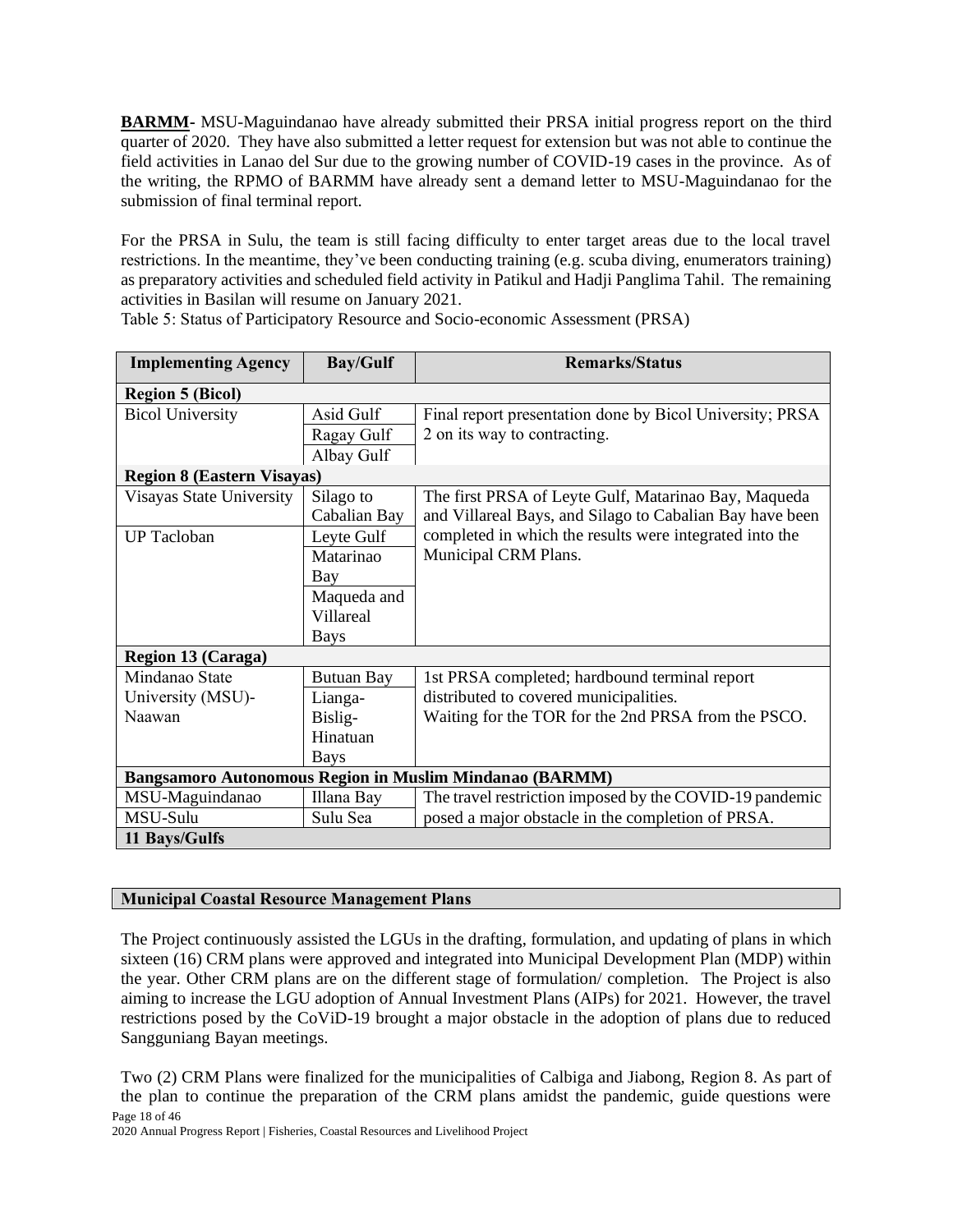provided to LGUs for the purpose of obtaining additional data specially on the existing issues related to CRM. This will be integrated with the available data from PRSA. Additionally, the LGU of General MacArthur in Eastern Samar has finished answering the provided guide questions but limited information can be obtained from their responses. As such, facilitation in questioning or elaboration of the questions with LGU staff is needed to obtain the necessary information.

## **Updates of CRM Plans per Municipality**

The Project initiated consultations and dialogues with the Sangguniang Bayan members and other key personnel for the formulation and updating of the municipal CRM plans. See Table 6 for the Status of the CRM Plans.

| <b>Region</b> | <b>Province</b>      | <b>Municipalities</b>                                          | <b>Status/Remarks</b>            |
|---------------|----------------------|----------------------------------------------------------------|----------------------------------|
| V             | Albay                | Bacacay and Rapu-Rapu                                          | <b>CRM Plans drafted</b>         |
|               | Sorsogon             | Bacon District (Sorsogon City)                                 |                                  |
|               |                      | Prieto Diaz                                                    | CRM Plan approved                |
|               | <b>Camarines Sur</b> | <b>Balatan</b>                                                 | <b>Endorsed</b> to SB            |
|               | Masbate              | Sipocot                                                        | CRM Plan approved                |
|               |                      | Placer                                                         |                                  |
| VIII          | Samar                | Catbalogan, Calbiga,<br>Motiong,                               | CRM plans drafted                |
|               |                      | Paranas, Zumarraga,<br>Talalora,<br>San Sebastian, and Jiabong | <b>CRM Plans drafted</b>         |
|               |                      | Pinabacdao                                                     | CRM Plan presented to SB         |
|               |                      | Villareal                                                      | <b>CRM Plan drafted</b>          |
|               |                      |                                                                |                                  |
|               |                      | San Sebastian                                                  | Drafting of CRM Plan is on-going |
|               | Leyte                | Marabut                                                        |                                  |
|               |                      | MacArthur, and Palo                                            | For drafting                     |
|               |                      | Tacloban                                                       | <b>CRM Plan drafted</b>          |
|               |                      | Mayorga,<br>Tolosa,<br>Dulag,                                  | <b>CRM Plans drafted</b>         |
|               | Southern             | Tanauan, and Javier                                            |                                  |
|               |                      | Paranas                                                        |                                  |
|               | Leyte                | Hinundayan, San Juan, Liloan,<br>Anahawan, and Silago          |                                  |
|               |                      | San Juan                                                       | CRM Plan drafted                 |
|               |                      | Hinunangan,<br>Lawaan,                                         | CRM Plans approved and adopted   |
|               |                      | Quinapondan, Mercedes, Saint                                   |                                  |
|               |                      | Bernard, and Salcedo                                           |                                  |
|               | Eastern Samar        | Guiuan                                                         |                                  |
|               |                      | Balangiga and Giporlos, Gen.<br>MacArthur                      | CRM Plans being draft            |
|               |                      | Abuyog                                                         | CRM plan presented to SB         |
|               |                      | Gen. MacArthur, Hernani                                        | <b>CRM Plans for drafting</b>    |

Table 6. Current status of Coastal Resource Management Plans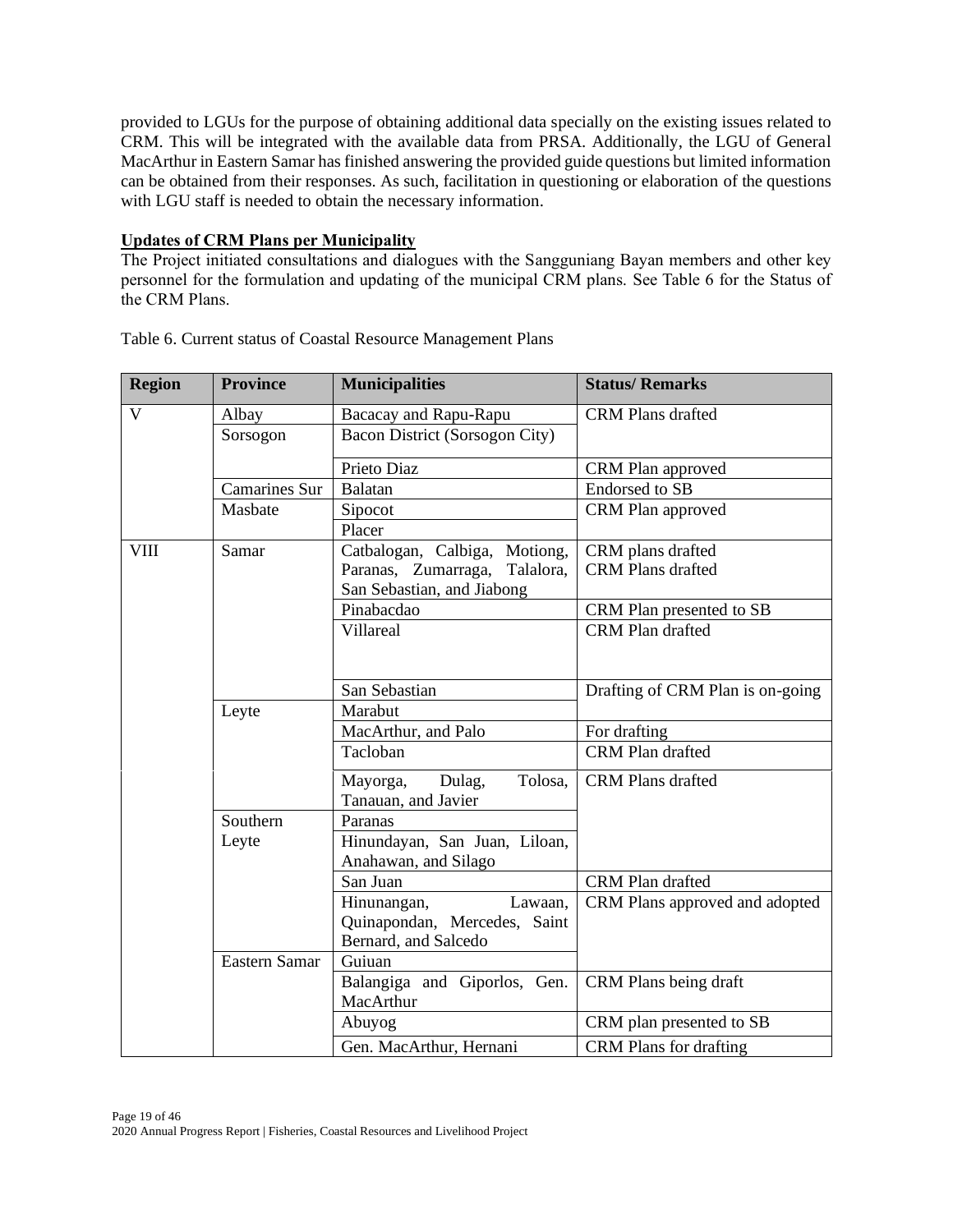| <b>XIII</b>  | del<br>Agusan<br><b>Norte</b> | Bayabas, Cagwait, Lianga and<br>Bislig City, Buenavista, Tubay | CRM Plans approved and adopted   |
|--------------|-------------------------------|----------------------------------------------------------------|----------------------------------|
|              |                               | and Nasipit                                                    |                                  |
|              |                               | City,<br>Magallanes,<br><b>Butuan</b>                          | CRM Plans endorsed to SB/P       |
|              |                               | Agustin,<br>Barobo, San<br>and                                 |                                  |
|              |                               | Marihatag                                                      |                                  |
|              |                               | Jabonga                                                        | CRM Plan drafted                 |
|              | Surigao<br>del                | Hinatuan, Lingig, Tago, Carmen,                                | <b>CRM Plans drafted</b>         |
|              | Sur                           | and, Cabadbaran City                                           |                                  |
| <b>BARMM</b> | <b>Basilan</b>                | Sumisip                                                        | CRM Plan updated                 |
|              | Sulu                          | Tongkil, Luuk, and Pangutaran                                  | CRM Plans are updated and for SB |
|              |                               |                                                                | approval                         |

# **CRM Planning Workshops and Consultation Meetings**

- a) CRM Workshop- A workshop was conducted last October 29, 2020, in Villareal, Samar and Tacloban, Leyte, last November 10-11. The results of the FGDs cited several environmental concerns, destructive fishing practices, and weak enforcement as primary concerns. The issues gathered, recommendations, and strategies formulated during the FGD will serve as the basis in the drafting of the CRM Plan.
- b) CRM Planning Workshop- Completed in the municipalities of Tinago, Calbiga, Catbalogan, and Jiabong (Samar) in Region 8 and was attended by the Brgy.s and LGU representatives, MENRO, and other stakeholders. The important provisions of the city fishery ordinances and city fisheries profile, including the current activities and proposed zonation plan as well as the resource mapping were discussed. Issues regarding the illegal cutting of mangroves, uncontrolled solid waste management, abandoned fishponds, natural calamity, uncontrolled destruction of seagrass, extinction of corals, and illegal fishing were identified. The corresponding strategies, specific activities, timeframe, and responsible persons were enumerated vis-a-vis pre-identified issues.
- c) Consultation Meeting- A consultation meeting for Abuyog CRM Plan formulation was conducted with the Municipal Planning and Development Office last December 2, 2020 at SB Conference Room, LGU, Abuyog, Leyte. The Municipal Planning and Development Coordinator presented their proposed budget in relation to the identified activities. Some of the identified major activities that has the bulk of the budget which will be sourced outside the LGU is the establishment of the proposed sanctuary and implementation of fishery-related livelihood projects including mangrove clam culture, salted mangrove clam processing, lobster culture, etc. Sustainable financing will also be integrated in the CRM plan.

# **Output 3: Habitats for fishery and coastal resources rehabilitated and established.**

# **Fish Landing/ Jetty ports**

Project was able to construct seven (7) jetty ports with a total of five hundred three point four (503.4) linear meters in Sto. Domingo (Albay)- phase 2, Villareal (Samar), General MacArthur (Eastern Samar), Cabadbaran City (Agusan del Norte), Cagwait (Surigao del Sur), Tongkil (Sulu), and Tabuan Lasa, (Basilan). The constructed jetty port is expected to benefit the nearby islands and coastal communities where the jetties are located. The infrastructure could help the coastal communities or other end-users in the docking of their boats, transfer of cargos like fishery products, and transit of passengers. Refer to the table below for the status of the jetty ports in the four regions.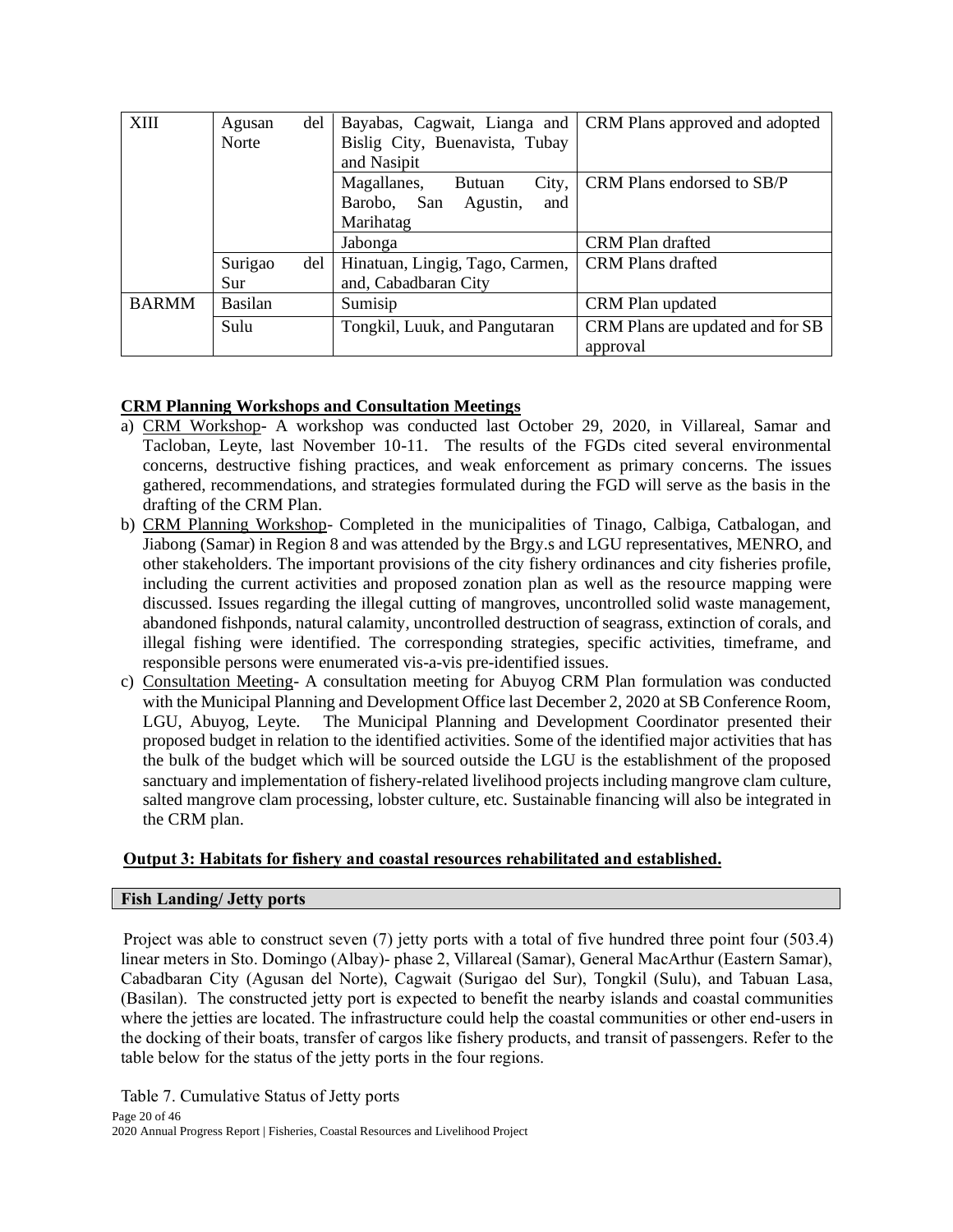| <b>Region</b> | <b>Location</b>               | <b>Completed</b> | <b>Linear</b> | <b>Remarks</b> |  |
|---------------|-------------------------------|------------------|---------------|----------------|--|
|               |                               |                  | meters        |                |  |
| V             | Sto. Domingo, Albay (phase 2) |                  | 18.7          | Operational    |  |
| <b>VIII</b>   | Villareal, Samar              |                  | 40            | Completed      |  |
|               | Gen. McArthur, Eastern Samar  |                  | 40            |                |  |
| <b>XIII</b>   | Cagwait, Surigao del Sur      |                  | 215           |                |  |
|               | Cabadbaran City, Agusan del   |                  | 54            |                |  |
|               | Norte                         |                  |               |                |  |
| <b>BARMM</b>  | Tabuan Lasa, Basilan          |                  | 67.85         | Operational    |  |
|               | Tongkil, Sulu                 |                  | 67.85         |                |  |
| <b>Total</b>  | <b>7 Municipalities</b>       | 7                | 503.4         |                |  |

In Region 13, the completed jetty port project in Cagwait, Surigao del Sur is now subject to turn-over. The release for payment for the contractor is on process already and will be release upon the submission of required documents.

For BARMM, the jetty ports in Tongkil, Sulu, and Tabuan Lasa, Basilan are fully operational and utilized by the fisherfolks as loading and unloading areas for fishery and non-fishery commodities transported to the nearby municipalities of Maluso and Sumisip.

## **Mangrove rehabilitation Projects**

A total of seven point four (7.54) hectares were planted with twenty-two thousand two hundred (22,200) propagules/seedlings situated in the municipalities Parang, Maguindanao (1.5 hectares planted with 4,500 propagules) and Matanog, Maguindanao (5.9 hectares planted with 17,700 propagules).

A Mangrove Management Plan will be developed by the City government of Cabadbaran in coordination with the Caraga State University- Cabadbaran Campus as an output to the Mangrove Management Planning Workshop conducted last November 12-13, 2020 and was attended and participated by the City and Brgy. Local Government Unit representatives and People's Organizations along the Coastal Brgy.s of the City that have mangrove areas. This activity is a collaboration through the Cabadbaran Mangrove Ecopark Livelihood Enteprise and Disaster Resilience (CaMe-LEAD) Program, which is a joint collaboration of the BFAR Caraga through the FishCORAL Project, the CSU-CC, and the Community Environment and Natural Resources Office (CENRO). As of now, the Project is waiting for the fullblown plan submission by the city government of Cabadbaran.

For BARMM, assessment on mangrove areas was conducted in Matanog and Parang, Maguindanao. Also, documents were prepared for community participation of mangrove rehabilitation projects in municipalities of Matanog and Parang in Maguindanao and Lantawan, Sumisip, Hadji Muhtamad, and Tabuan-Lasa in the province of Basilan.

In Region 8, a total of two hundred forty (240) mangrove planters received their payment for the second tranche. Payment was made after the beneficiaries have re-planted mangrove propagule as replacement of those propagates that died.

There were also mangrove monitoring and inspections for the survival status of the four (4) hectares mangroves planted by the Samahan ng Maliliit na Mangingisda ng Poblacion East in Brgy. Poblacion East and Samahang Mangingisda ng Calasuche in Brgy. Calasuche, Milagros, Masbate in Region 5. Part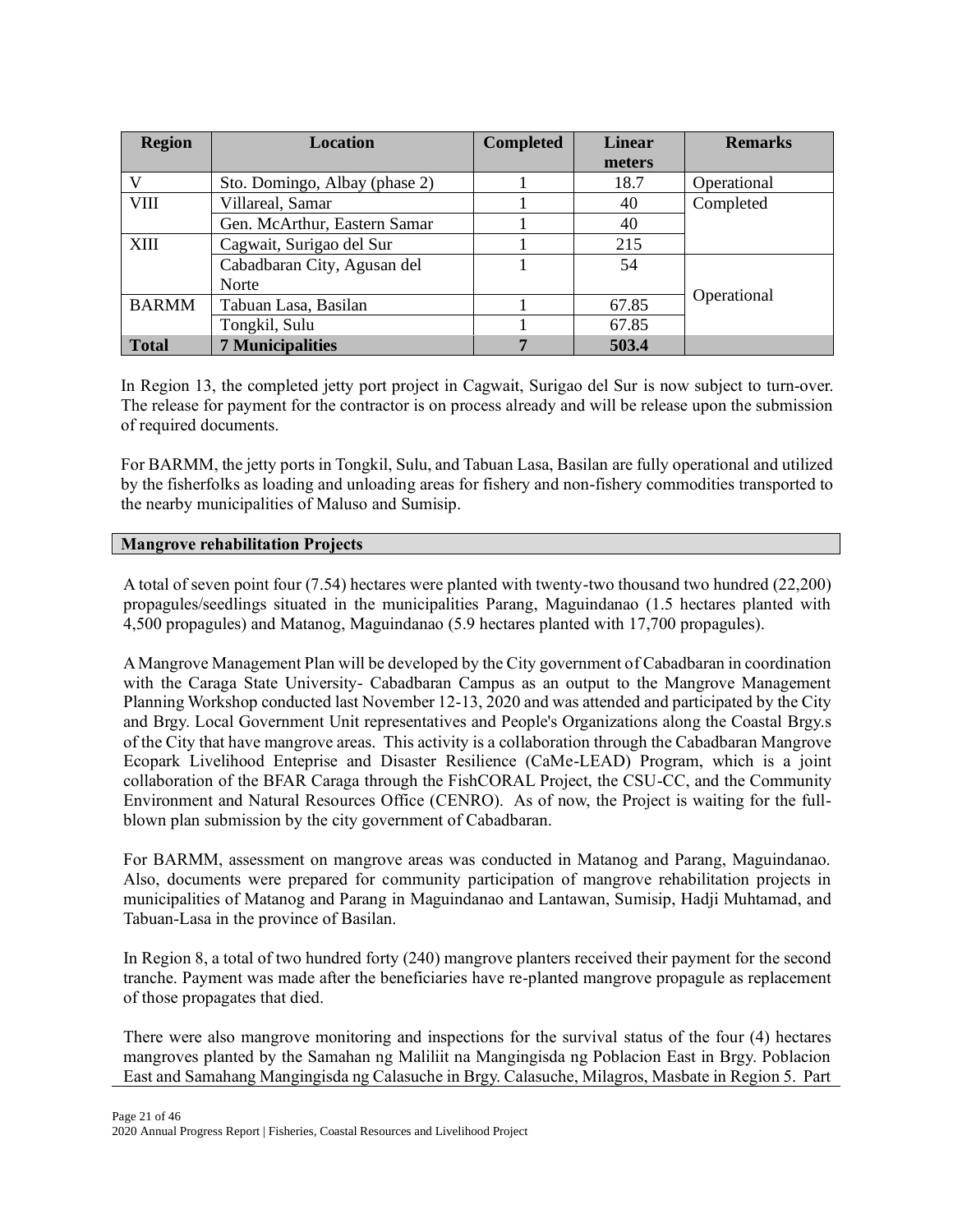of the PO's monthly activities are the monitoring of their planted mangroves by removing of encrusting barnacles, plastics and debris.

## **Support to Fish Sanctuaries**

The Project has facilitated the installation of two hundred fifty-three units (253) fish sanctuary markers covering one thousand nine hundred forty-two (1,942) hectares of the twenty-three (23) municipalities. Most of the deployment and installation of markers were commenced second half of 2020 due to difficulty in accessing the sites caused by community lockdowns.

## **FS Management Plans and MPA**

The RPMO-8 team reviewed the existing ordinance of Jiabong and Motiong in preparation of the management plan write up. Currently the CRM Officers have distributed e-copies of questionnaires for the formulation of FS and CRM Plans for the LGUs of Villareal Bay. Answers from the guide questions, available secondary data (MPA Ordinance), and PRSA result will served as the basis in writing the plan. The map validation of the Marine Protected Area (MPA) of Paranas, Samar was done. Preparation of the MPA Management Plans for Motiong and Daram; Samar is being conducted.

#### **Fish Sanctuary (FS) and Marine Protected Areas (MPA) Planning Workshops**

A Fish Sanctuary Management Workshop was also conducted to capacitate the MPA managers on the management of each respective MPAs and formulate a management plan. This plan will also be incorporated in the CRM plan. For the municipalities of Eastern Samar, of which CRM plans were adopted, plan will be used by the LGU to access support from partner agencies such as the DENR, BFAR and PLGU.

Fish Sanctuary Management Workshop was done in Catbalogan City, Region 8. The workshop was participated by the Brgy. Captains and Counselors, Committee on Fisheries, Representatives from the Local Government Unit (LGU), Coast Guard, Philippine National Police (PNP) and People's Organizations (POs) representatives from the covered Brgy.s of the assisted fish sanctuaries of the Project. At the end of the workshop, the participants were able to formulate strategies and activities per Marine Protected Areas (MPA) that will address concerns and create a composition of management body for the CRM plans. Cumulative Status of provided FS marker and rehabilitated Fish Sanctuaries.

## **Other Resource Management Measures**

- $\checkmark$  Installation of primary electric lines and transformers for the full operation of the Cortes Multi-Species Hatchery in Cortes, Surigao del Sur, Region 13.
- $\checkmark$  Distribution of one (1) blue swimming crab holding cage to the beneficiary in Brgy. Cambante, Mercedes (Region 8).
- $\checkmark$  Deployment of eleven (11) Coral Nursery Units in Brgy. Magsaysay, Parang, Maguindanao.
- ✓ Distribution of Marine Protected Area (MPA) Network equipment support such as monitoring, enforcement, and safety equipment. For monitoring equipment, the following are distributed: steel quadrant, 50 meters waterproof line transect, mask and snorkel, rechargeable handheld two-way radio, submersible flashlight, 10 liters dry bag, dive flippers, container crater box; for enforcement equipment: rechargeable megaphone, night vision binoculars, all-weather rechargeable searchlight, and handcuffs; and for safety equipment: whistles, booties, rash guard, life vest, hand gloves, and visor hats distributed to Carmen, Nasipit and Cabadbaran City, Agusan del Norte and San Agustin, Marihatag and Cagwait, Surigao del Sur.

#### **Protection and Rehabilitation of Seagrasses**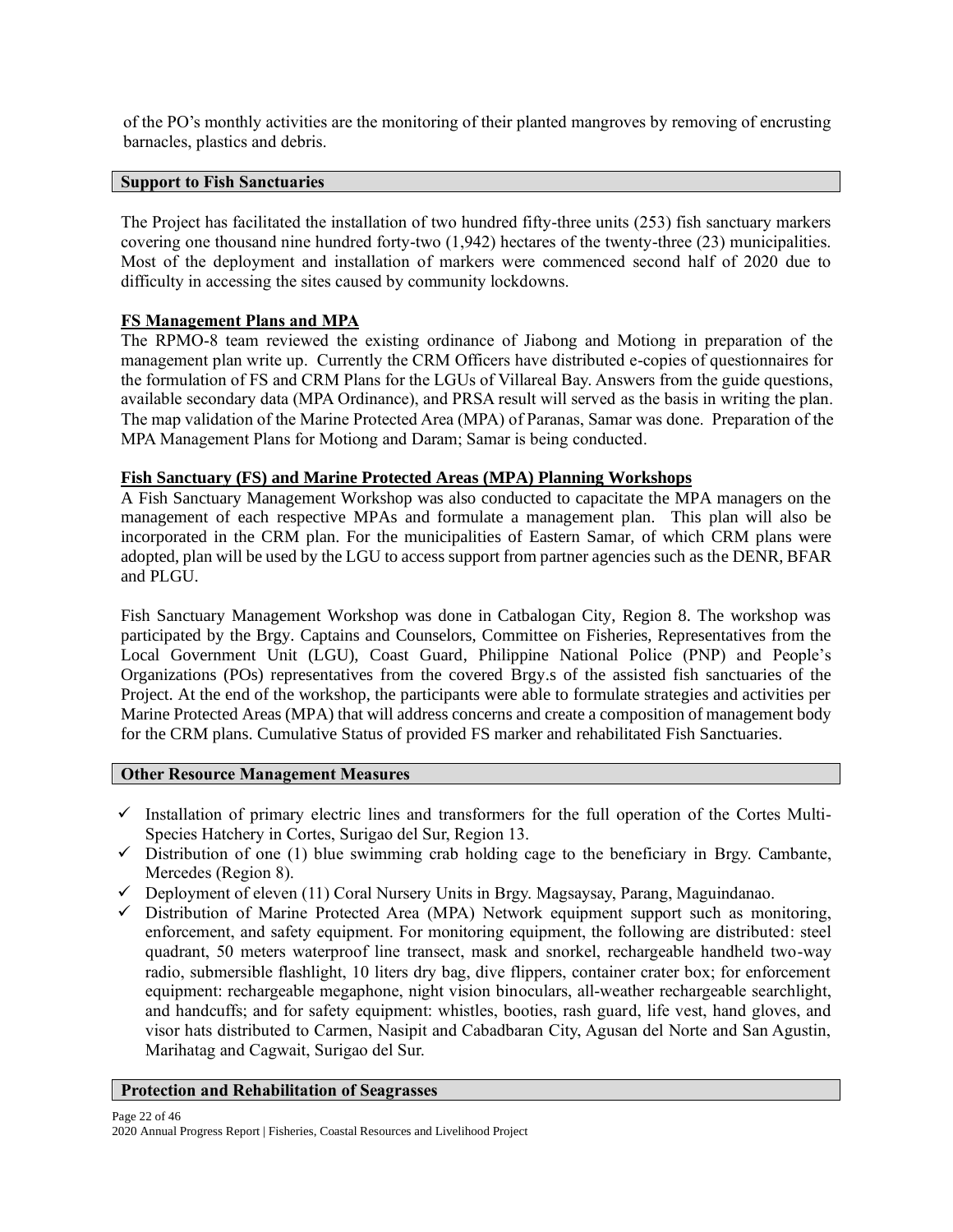Three (3) new sea grass areas covering a total of nineteen point twelve (19.12) hectares were protected in Brgy. Mangal, Sumisip (4.9 hectares), Brgy. Sulloh, Tabuan Lasa (8.6 hectares) and Brgy. Baluk-baluk (5.62 hectares) of Hadji Muhtamad, Basilan.

# **Stock Enhancement**

The PO beneficiaries together with the project staff have participated on the dispersal activities. The community expressed their gratitude to the FishCORAL Project particularly on the stock enhancement activity as it facilitates in increasing the productivity species in the area, as they assured to protect the area from outside disturbances. For this year, a total of nine (9) stock enhancement activities were implemented (see table below). Sea cucumber juveniles, blue swimming crablets, giant clam, mangrove crabs, and abalone were released in fish sanctuaries and marine reserves. In addition, materials for the grow-out pen culture were distributed to the nineteen (19) beneficiaries of Trinidad and Buenavista Guiuan, Eastern Samar (Region 8). Each beneficiary received the following: 11,000 pcs 1st stage sea cucumber juveniles; 1 bundle knotted PE net (mesh size 14); 2 kilos knotted PE net (mesh size 14); 1 roll monofilament nylon; and PE rope for grow-out pen.

| <b>Regions</b> | <b>Location/Sites</b>                    | <b>Commodities</b>                | <b>Pieces</b> |
|----------------|------------------------------------------|-----------------------------------|---------------|
| VIII           | Brgy. Cantomoja and Camanga, Salcedo,    |                                   | 10,000        |
|                | Eastern Samar                            |                                   |               |
|                | Brgy.s Buenavista, Trinidad and Baras,   | sea cucumber ( <i>juveniles</i> ) | 23,000        |
|                | Guiuan, Eastern Samar                    |                                   |               |
|                | Maybay Reef, Brgy. 06, Guiuan and Brgy.s |                                   | 1,650         |
|                | Buenavista, Trinidad, and Baras, Guiuan, |                                   | 23,000        |
|                | Eastern Samar                            | blue swimming crablets            |               |
|                | Burunayan Reef in Guiuan, Eastern Samar  |                                   | 2,800         |
|                |                                          | giant clams                       | 55            |
|                |                                          | Abalone                           | 5,000         |
|                | Baras, Guiuan, Eastern Samar             | sea cucumber juveniles            | 23,000        |
| XIII           | Brgy.s Buenavista, Trinidad              |                                   |               |
| <b>BARMM</b>   | Lantawan, Maluso, Tabuan-Lasa, Hadji     | abalone ( <i>Haliotis</i>         | 8,700         |
|                | Muhtamad, and Sumisip, Basilan           | <i>asinina</i> )                  |               |
|                | Lanao and Maguindanao                    | mangrove crablets                 | 20,000        |

Table 8. Status of Stock Enhancement Project

# **Coordination Meetings**

- − A consultation and coordination meeting were conducted between the Caraga State University (CSU) CLGU of Cabadbaran City represented by the MAO and the Brgy. Fish Warden of Calibunan as the PO beneficiary. The responsibilities of each party in the implementation of the Blue Swimming Crab lying-in project were discussed. Right after the meeting, the team conducted a site validation of the project.
- − The community facilitators of the Asid Gulf conducted meeting with the beneficiaries of crab lyingin installation and operation and attended Sangguniang Bayan session on the adoption and approval of Brgy. ordinance for crab lying-in in Balud, Masbate.

## **Status of other stock enhancement projects (not yet implemented)**

• Sea cucumber lying-in project for Barobo, Surigao del Sur- For installation already.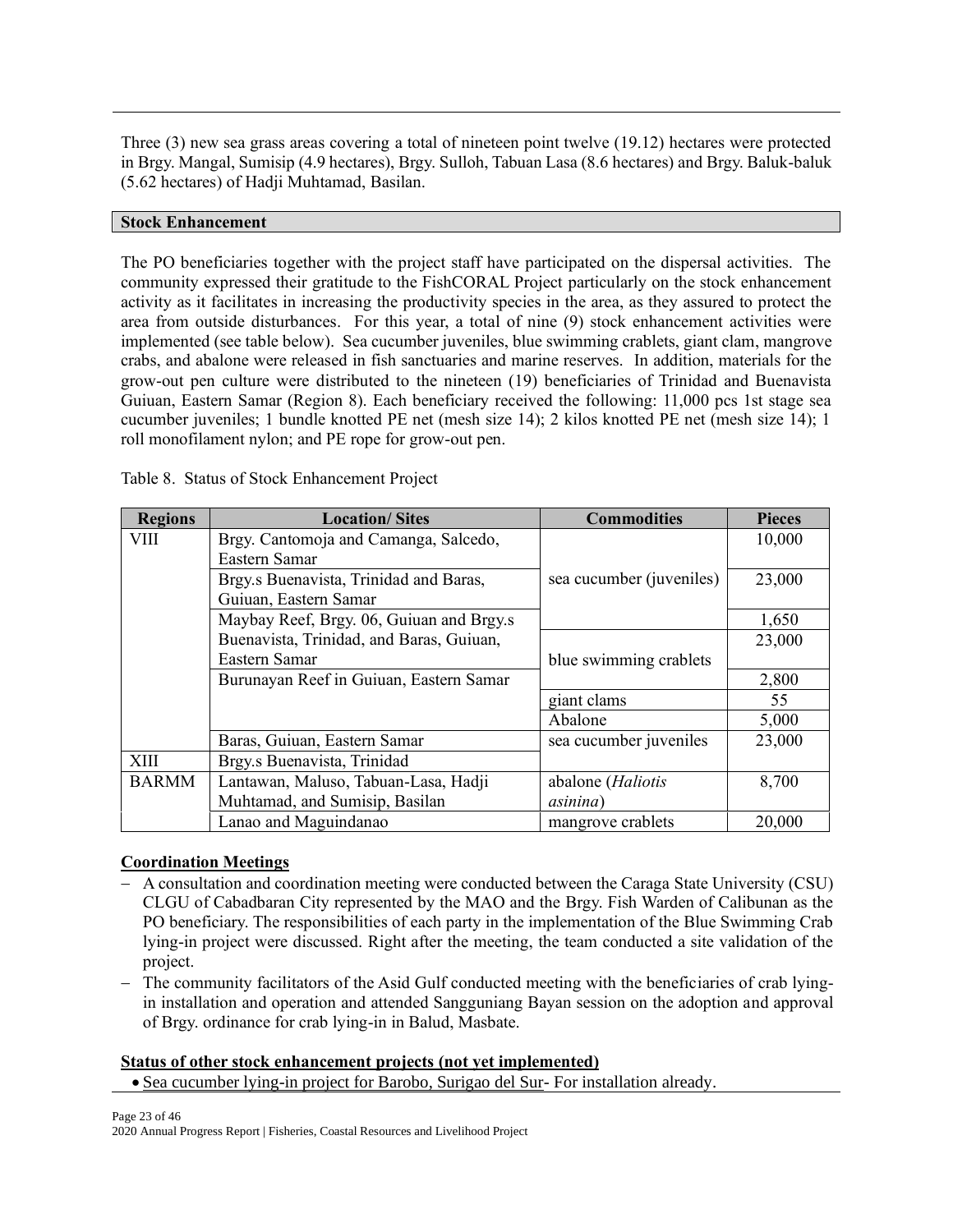- Blue swimming crab lying-in project in Cabadbaran City- The purchase order was already issued and served; For delivery materials and installation of modules.
- Sea Urchin-Lying-in project for San Agustin, Marihatag & Cagwait,Surigao del Sur- Ready for delivery materials and installation of modules.

#### **Artificial Reefs**

For this year, there were six hundred thirty-two (632) units of artificial reefs deployed in Pasacao, Camarines Sur (37 units) in Region 5; Brgy. Kidama, Matanog (187 units), and Paniongan, Lantawan, Sulu (60 units); Brgy. Lanawan Proper, Tabuan-lasa (80 units), Brgy. Calayan (68 units), Brgy. Paniongan (160 units), Lantawan, Basilan; and Hadji Muhtamad, Basilan (40 units) in BARMM. The deployment was implemented in partnership with the Local/ Brgy. Government Units Staff, and Personnel from the Philippine National Police with the assistance of the Coastal Resource Management Officer (CRMO), Community Facilitators (CFs), and People's Organizations (POs). These installed artificial reefs units are expected to augment the fish density in the area by providing habitat for coral reef fishes. The continuation of artificial reefs deployment will be scheduled on January 2021.

## **Equipment Support**

The following are the office equipment and diving gears provided by the Project in support to the operations of the LGUs and to the Fish Wardens in their patrol operations.

- $\checkmark$  Information Technology (IT) equipment such as computer, photocopier, printer, tripod, and camera-LGU of Libmanan, Camarines Sur.
- ✓ Complete set of diving gears- LGU of Prieto Diaz, Sorsogon; Fabrica Bula, and San Fernando, Camarines Sur; San Pascual, Sto. Domingo, Rapu-rapu, and Manito, Albay;

# **Component 2. Livelihood Development**

Aims at supporting the livelihoods of fishing households in the target coastal communities who will be constantly engaged in diversified sources of income. Interventions in this component can be categorized as (i) fisherfolks organization (FO) formation and strengthening, (ii) livelihood sub-projects development and implementation. (iii) infra and equipment support for livelihood development.

The expected outcome is: *Income of fishing households in target coastal communities increased through sustainable engagement in diversified livelihood activities*.

## **Output 1: Fishing households organized into livelihood groups.**

#### **Group Formation and Strengthening**

Technical support was provided to the LGUs and communities for assisting in the requirements of PO registration, business plan preparation; social investigation/profiling of the members of the organization, revitalization, strengthening, and operation of savings mobilization groups; and organizational capacity assessment of People's Organizations.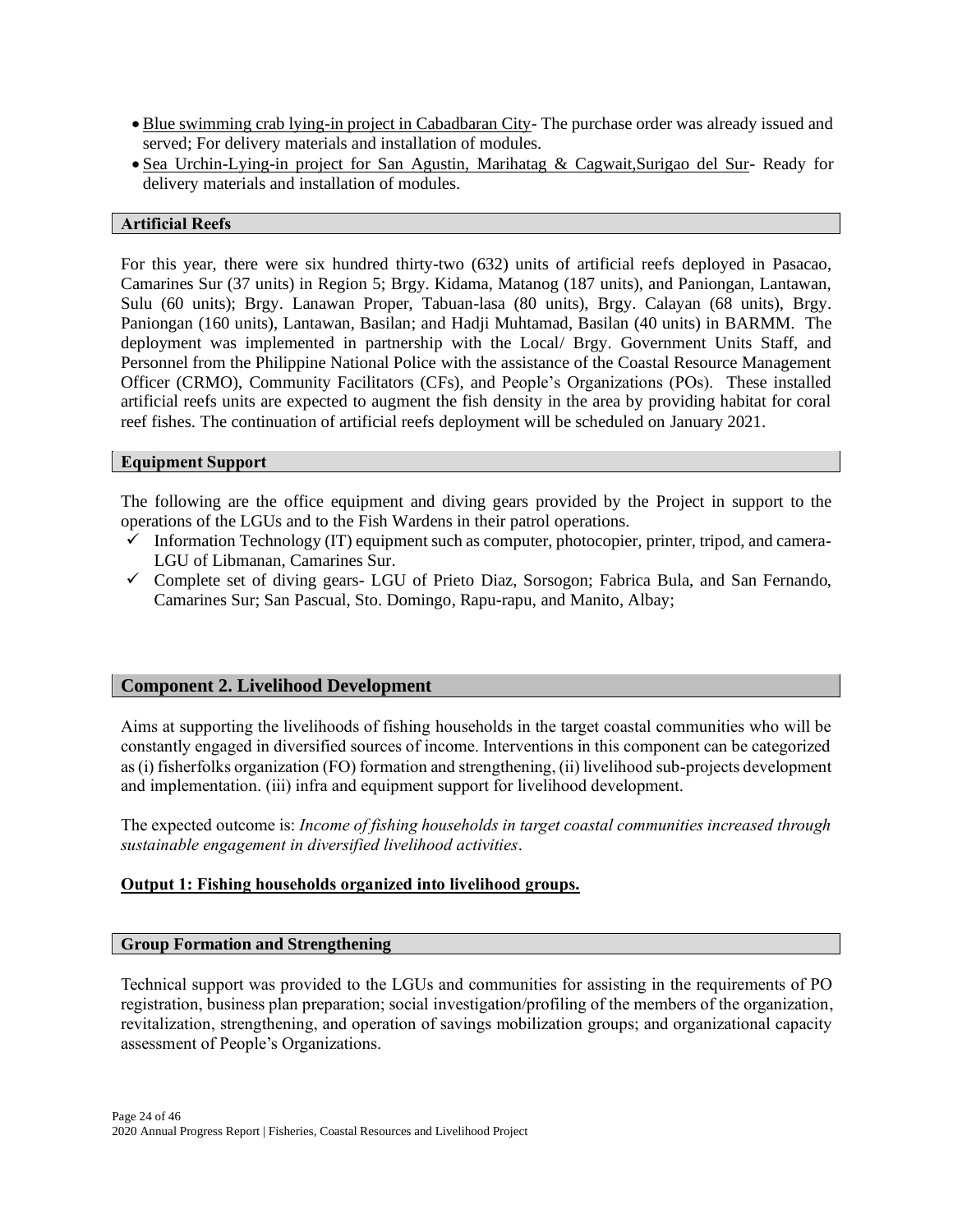# **Activities conducted**

- Conduct of Organizational Development and Management (ODM) Training to the PO officers from Brgy.s Sorosimbahan, Domorog, Agoho, Esperanza, Masbate. The training capacitated the officers on recognizing the member and organization's strengths and weaknesses and its vision and mission.
- Assistance for the enhancement of implementation policies, completion of requirements for loan application to Landbank of the Philippines and in the formulation of the federation's Vision, Mission and Goals of Ragay Marine Aquaculture Association (RAMAA).
- Conduct of strengthening activities to POs of Brgy. Amantillo Women's Association (BAWA) in Marabut, Samar, Tiklos Kabuhian han Kababayen-an San Antonio-Food Processing (TKKSA) in Basey, Samar and Tinaogan Women's Association (TWA) in Basey, Samar for the implementation of their Community Savings and Credit Association (ComSCA).
- Conduct of Focused Group Discussion (FGD) to the members and officers of Samahan ng Maliliit na Mangingisda ng Siramag, Balatan, Camarines Sur who engage in fish drying.
- Conduct of project orientation to the target PO (Sitio Lanang Seaweeds Growers Multi-Purpose Cooperative) in Brgy. Magsaysay, Parang, Maguindanao as partner in of mangrove rehabilitation subproject.

# **People's Organization (PO) meetings**

- Facilitated the re-organizational meeting with the fisherfolk and women in fisheries in Brgy. Alimsog, Sto. Domingo, Albay by the Institution and Gender Officer last September 11, 2020. In the meeting, a new set of officers were selected. The group also decided and agreed to call their association as the "Alimsog Farmers and Fisherfolk Organization".
- Facilitated another meeting with the PO members/beneficiaries of the five (5) units grouper cage culture project in Brgy. Magais 1, Del Gallego, Camarines Sur last September 24, 2020. The said meeting tackled the management, record keeping, and financial concerns of the livelihood subproject. All the issues and concerns about the operations of the livelihood project were addressed.

# **Improvement of the Fisherfolks Organizations' and beneficiaries' participation in providing equity for the implementation of livelihood subprojects***.*

- Region 5- The Fisherfolks assumes non-cash equity for the project, most of the common share to the sub-project are labor, boats, and other local materials.
- Region 8- Beneficiaries provide fingerlings, seedlings, lean crabs, feeds, raw materials for processing, some processing equipment, utilities, bamboos, and labor such as the installation, repair, and maintenance, guard duty.
- Region 13- PO equity is incorporated in the Business Plan in the form of labor equity. Some of the PO beneficiaries also counter parted the indigenous materials aside from labor equity just to start the implementation of the project.
- BARMM- The RPMO emphasizes the importance of beneficiaries' participation in providing equity. Thus, beneficiaries contribute to kinds such as a generator for the chest freezer, fresh fish for fish processing, and seaweed seedlings.

## **Community savings mobilization**

A significant number of Community Savings Groups has been formed with the technical support of the Project. Some regions have facilitated financial literacy training for fisherfolks associations to continue their engagement in the community savings as one of their alternative sources of income, especially during the pandemic. In support with the groups, the Project has provided savings box which the members can weekly pool their personal savings into common funds. The members have become more financially accountable. Moreover, the operations and total amount of savings of group/associations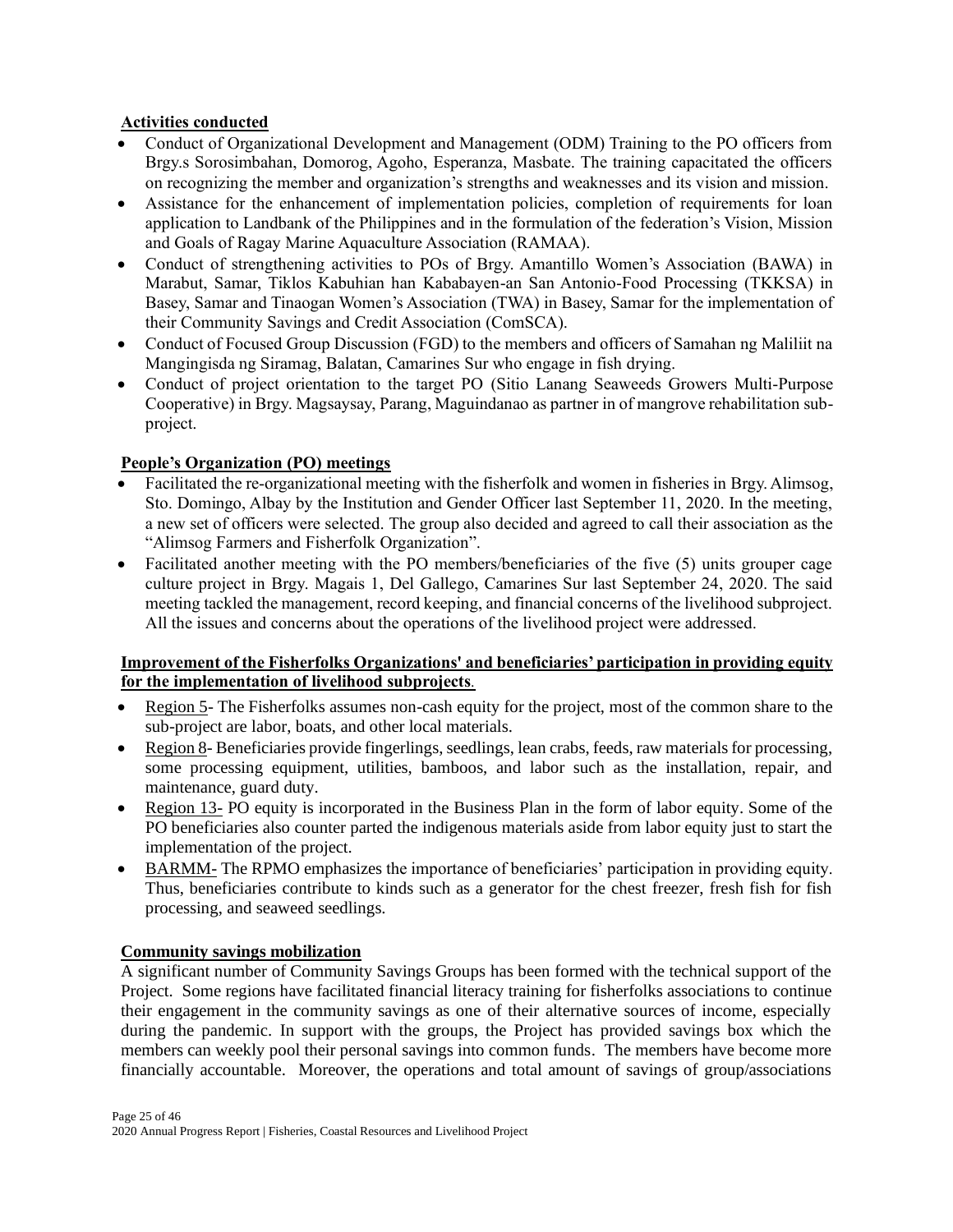were continuously monitored by the Community Facilitators, Regional Livelihood officers, and Institution and Gender Officers.

## **Savings and Credits Group/Associations Orientations**

- − Sabang Women, Fisherfolks and Farmers Association (SWFFA)- The activity was held in Brgy. Sabang, Hinundayan last October 16 and was attended by the seventeen (17) members of the PO who decided to form a savings group.
- − Amandayehan Women's Association of Basey, Samar and Sanctuary Active FLET Members Association and Timpag Fisherfolk Association- Conducted in Marabut, Samar last November 17 and 18, 2020.
- − Bahay Rural Workers Association- Conducted last December 11, 2020 in Liloan, Southern Leyte. The activity was attended by 25 members of the association who were willing to join the community savings. After the orientation, the group formulated their by-laws, elected officers, and did the actual conduct of first COMSCA meeting and first share-out purchase.
- − TIMPAG Fisherfolk Association of Brgy. Caluwayan, Marabut, Samar- The activity was conducted last December 2, 2020. The meeting was supposed to be just a re-orientation of CoMSCA to the association members but the attendees decided to elect their management board and formulate their Constitution and By-Laws since most of them already know how CoMSCA works.

## **Output 2: Livelihood projects (fishery and non-fishery) with corresponding climate-resilient infrastructure/ facility support implemented.**

#### **Livelihood Projects**

The FishCORAL Project has conducted and facilitated different livelihood projects and provided support for the operation of livelihood projects situated in Bicol, Eastern Visayas, Caraga, and BARMM Regions. Each region has identified their focus commodities with the main consideration that such commodity has high potential of growth, profitability, and will have high participation of fisherfolk and the corresponding benefits that will accrue to them. Materials and equipment such as but not limited to seaweed seedlings, materials/farm inputs and paraphernalia, fish cage materials, electric pressure cooker, noodle machine, vacuum fryer, fish drying racks, monitoring and sampling materials, fish feeds/trash fish, and fingerlings, were delivered to augment the operation of existing and ongoing livelihood projects.

For this year, a total of two hundred fourteen (214) livelihood projects were implemented on the ground. Other livelihood projects are on the stages of procurement and for approval of projects. The details and updates of implementation activities in the operation of different livelihood projects are reflected in the Livelihood Monitoring Tool.

#### **Post-Harvest Facilities: Solar Dryers with Storage Warehouse and Processing Center**

Since the implementation of the ECQ, the construction of civil works, including solar dryers were put on hold. The construction has only resumed after the announcement of the GCQ in low risk COVID-affected areas.

A total of seventy-three (73) unit solar dryers and three (3) units of seaweed warehouses were constructed. Additionally, seventy-two (72) units of solar dryers under construction with 10% to 95% physical accomplishment. These solar dryers are expected to improve the product quality and production process of seaweeds and fish commodities thus generating better livelihood opportunities for fisher folks.

Table 9. On-going Construction of Solar Dryers.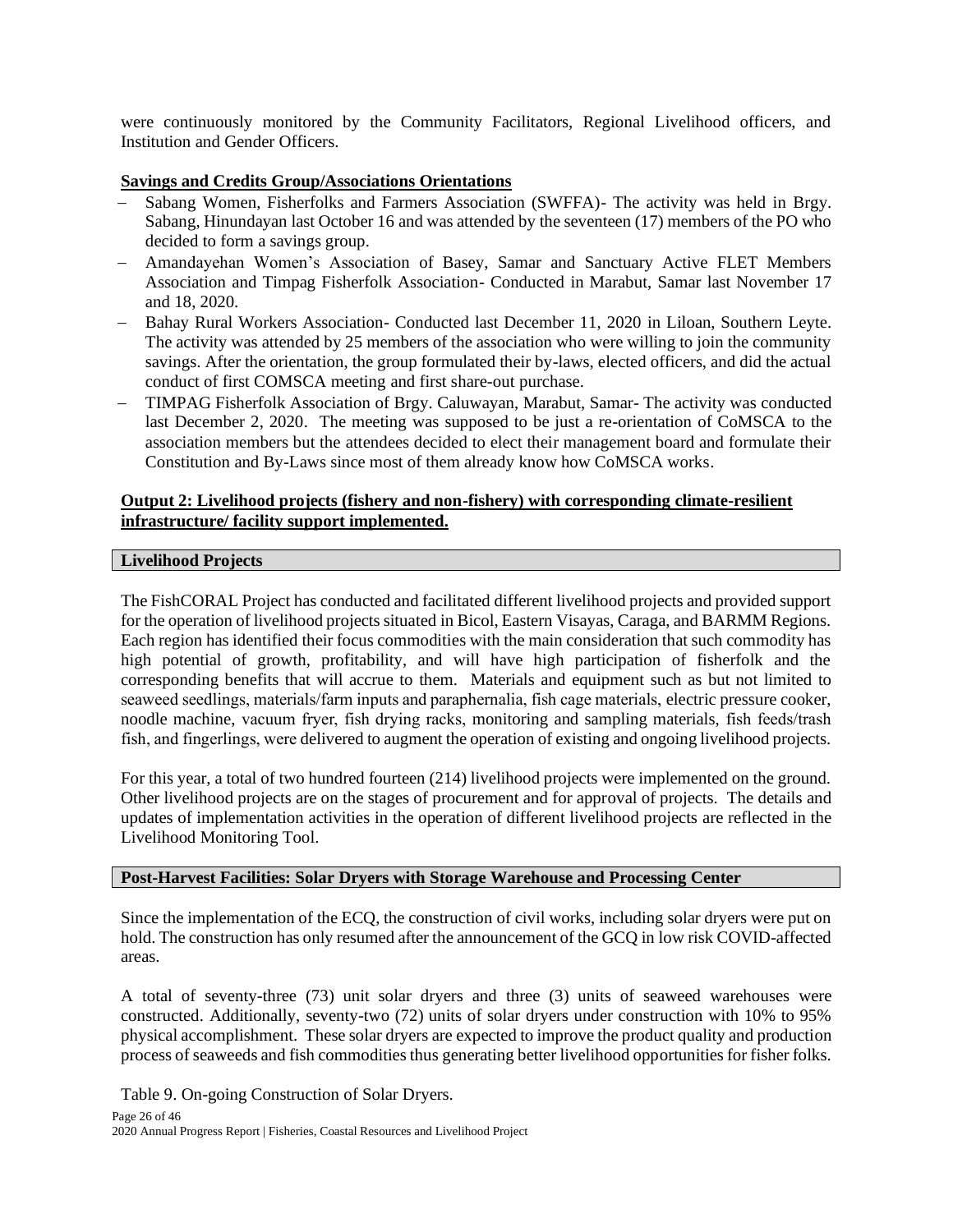| <b>Region V</b>          | <b>Region VIII</b>             | <b>Region XIII</b>             |
|--------------------------|--------------------------------|--------------------------------|
| (49%-95% accomplishment) | $(15\% - 98\%$ accomplishment) | $(10\% - 40\%$ accomplishment) |
| San Fernando $-1$        | San Juan $-2$                  | $Barobo - 16$                  |
| Balatan $-2$             | Marabut $-1$                   | Lianga $-7$                    |
| Bula $-4$                |                                | Hinatuan $-12$                 |
| $Ragay - 2$              |                                | Lingig-2                       |
| $\text{Bato} - 1$        |                                | Bislig $-2$                    |
| $R$ apu-rapu $-6$        |                                | Bayabas-1                      |
| Pasacao $-1$             |                                | $Carmen - 1$                   |
| Tabaco City $-1$         |                                | $Jabonga-1$                    |
| Minalabac $-2$           |                                | Cabadbaran City $-2$           |
| $Placer-4$               |                                |                                |
| 25 units                 | 3 units                        | 44 units                       |

The constructed collapsible fish solar dryer in Brgy. Matabao, Buenavista, Agusan del Norte managed by the Gagmayng Mananagat sa Brgy. Tinago Fisherfolk Association are functional and operational. Their produce is displayed in the Kadiwa on Wheels of the Departmnent of Agriculture (DA) and FishCORAL project have also linked the PO to resellers in Butuan City to expand their market. Additional of eight (8) units of seaweed solar dryer under the CY 2020 fund are under the procurement stage and is waiting for the No Objection to Award notice from the PSCO.

For BARMM, three (3) unit of seaweed warehouse were turned-over to the people's organization proponent of Brgy. Magsaysay, Parang, Maguindanao; Brgy. Pandan Niog, Pangutaran; and Brgy.s of Bubuan, Panducan, Patutol, Pandan Niog, Kawitan, Tandu Bagua, and Tonggasang, Panglima Tahil.

## **Processing Centers**

A total of twelve (12) Processing Centers were constructed in Region 8 (1 unit) and BARMM (11 units). All of these infrastructures were already inspected and turned-over to the beneficiaries as a support to their food processing activities.

| <b>Region</b> | <b>Location</b>   | <b>Proponent</b>                | <b>Date</b>      | <b>Commodities/</b> |
|---------------|-------------------|---------------------------------|------------------|---------------------|
|               |                   |                                 | <b>Completed</b> | <b>Remarks</b>      |
| XIII          | 1. Jiabong, Samar | LGU of Jiabong                  | March 13,        | No source of        |
|               |                   |                                 | 2020             | water and           |
|               |                   |                                 |                  | electricity yet     |
| <b>BARMM</b>  | 2. Lantawan,      | 1. Atong-Atong Brgy. Initiative | April 14,        |                     |
|               | <b>Basilan</b>    | <b>Savings Organization</b>     | 2020             |                     |
|               |                   | 2. Atong-Atong SAMA-KABA        |                  | Dried fish          |
|               |                   | Association                     |                  |                     |
|               | 3. Lantawan,      | Lawi-Lawi Tatabangan            | June 06,         |                     |
|               | <b>Basilan</b>    | Association                     | 2020             |                     |
|               | 4. Hadji          | Pilas Island Fishermen          | May 22,          | Dried fish          |
|               | Muhtamad,         | Cooperative                     | 2020             | (kutambak,          |
|               | <b>Basilan</b>    |                                 |                  | lapu-lapu,          |
|               |                   |                                 |                  | kulisi)             |
|               | 5. Maluso,        | Shipyard Main Kabuhianan        | June 18,         | Dried fish          |
|               | <b>Basilan</b>    | Pagtulong Tabangan Association  | 2020             | (small              |
|               |                   |                                 |                  |                     |

Table 10. Status of the Constructed Processing Centers

Page 27 of 46 2020 Annual Progress Report | Fisheries, Coastal Resources and Livelihood Project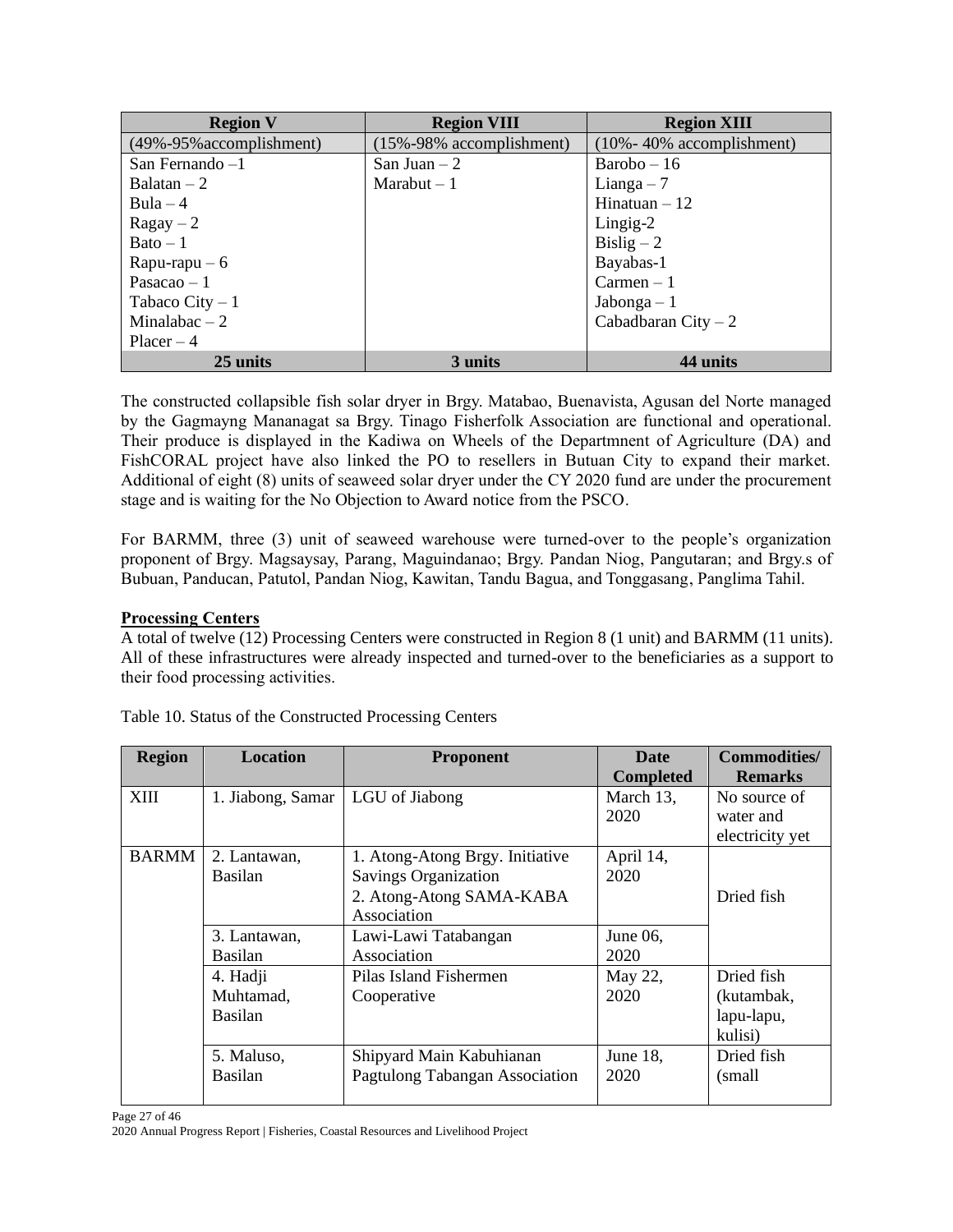|              | 6. Maluso,       | Calangcanas Gish Catcher's                         | April 2, 2020 | matambaka,  |
|--------------|------------------|----------------------------------------------------|---------------|-------------|
|              | <b>Basilan</b>   | Association                                        |               | Kasig)      |
|              | 7. Sumisip,      | Buli-Buli Tatabangan Agricultural                  | May 18,       | Dried fish  |
|              | <b>Basilan</b>   | Cooperative                                        | 2020          |             |
|              | 8. Sumisip,      | <b>Tikus Fisherfolk Association</b>                | June 24,      |             |
|              | <b>Basilan</b>   |                                                    | 2020          |             |
|              | 9. Tabuan, Lasa, | <b>Balanting Fishermen Association</b>             | July 17, 2020 |             |
|              | <b>Basilan</b>   |                                                    |               |             |
|              | 10. Panamao,     | Kan-Ukol Kababaihan                                | August 24,    | Operational |
|              | Sulu             | Association                                        | 2020          |             |
|              | 11. Jolo, Sulu   | <b>ABS</b> Seaweeds Farming                        | July 15, 2020 |             |
|              |                  | Association                                        |               |             |
|              | 12. Datu Odin    | Dinaig Proper Fisherfolk                           | May 19,       |             |
|              | Sinsuat,         | Producers Cooperative                              | 2020          |             |
|              | Magundanao       |                                                    |               |             |
| <b>Total</b> |                  | 12 Processing centers situated in 8 municipalities |               |             |

## **Provision of equipment**

Three (3) units of 1HP split-type inverter aircon and seven units stainless-steel working table were delivered in Jiabong and Motiong Processing Center.

## **Workshop on the drafting of the Manual of Operation**

The RPMO in partnership with the LGU Prieto Diaz led the workshop on the drafting of the Manual of Operation for Danggit Processing Center on September 1-3, 2020. The activity accomplished the Danggit Processing Center Management Direction, factors to contribute to danggit center operation and management, formulated vision, mission and goal of the center, the election of officers, and action planning. Finalization and workshop proper on the fish processor value and market chain activity and the election of officers & organization of danggit fish processing enterprise was also conducted. Organized associations were ready for accreditation and registration to SEC and DOLE.

#### **Post-Harvest Equipment: Mobile Ice Makers and Chest Freezers**

For this year, a total of one hundred forty-four (144) units of freezers (Region 8- 37 units and BARMM 107 units) have been provided by the Project and utilized by the People's Organizations for storing fresh fish and processed products. A briefing for the use and maintenance of chest freezers were also conducted prior to the distribution. See next page for the details.

#### **Region 8**

Freezers - A total of thirty-seven (37) units of upright freezers with automatic voltage regulator were delivered from September 22 to December 4 2020 to the 37 POs in Poblacion 7 Gen. McArthur, Vigan Gen. McArthur, Poblacion 6 Balangiga, Cabunga-an Mercedes, Buyayawon Mercedes, San Roque Mercedes, Paya Giporlos, Gigoso Giporlos, Sto. Nino Guiuan, Sugpunon Basey, Malaguicay Abuyog, Bagacay Abuyog, Pilar Abuyog, Casulongan Javier, San Jose Tacloban, Old Kawayan Tacloban, Payao Catbalogan, Cabugawan Buri Catbalogan, Pangdan Catbalogan, Poblacion 1-A Motiong, Lewing Anahawan, Canalabian Anahawan, Lipanto St. Bernard, Hindag-an St. Bernard, San Isidro St. Bernard, Himbangan St. Bernard, San Jose San Juan, Timba San Juan, Bahay Liloan, Pandan Liloan, Tubaon Silago, Tubod Silago, Poblacion District 2 Hinunangan, Independencia Talalora, San Juan Talalora, Tatabunan Talalora, and Poblacion Daram. A total

of 1,211 individuals are benefiting from the project.

Page 28 of 46

<sup>2020</sup> Annual Progress Report | Fisheries, Coastal Resources and Livelihood Project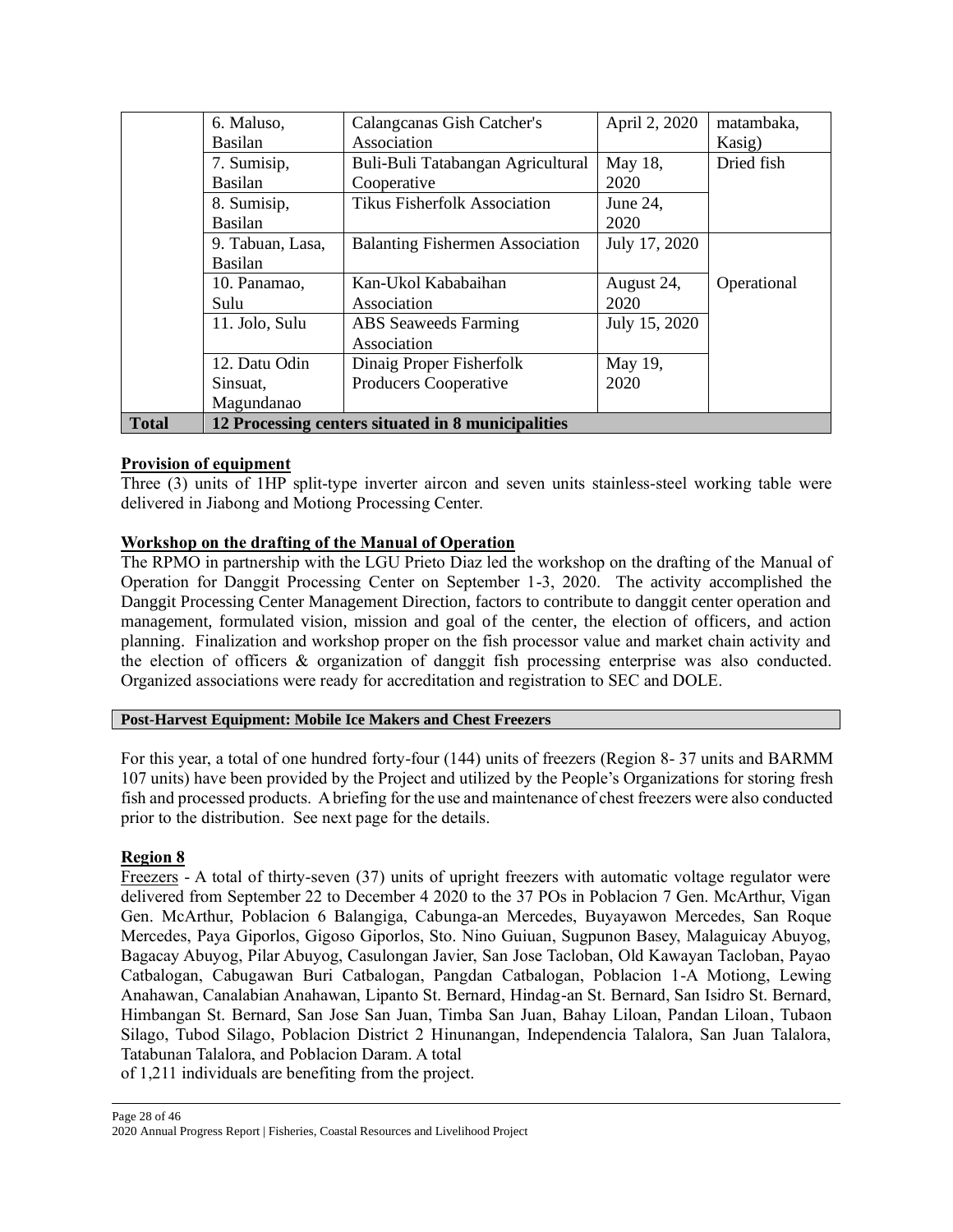**Ice makers** - Towards the commissioning of the six-tube ice machines, the Project has procured several accessories which were recently delivered to six sites in Silago, Anahawan, Liloan, San Juan, Mercedes, and Salcedo. These are water-proof circuit breakers, electric wires, slotted panel trunking, gallon pressure tank with water pump, auto switch and gauge, high-density polyethylene (HDPE) water tank, pipes, and 1,000-liter slow sand filter.

On September 16, 2020, the RPMO conducted a follow-up visit in Mercedes for the status of the installation of the ice machine. According to the Municipal Agriculturist, the site was already visited by the personnel of ESAMELCO and suggested that the LGU should procure a new transformer exclusive for the use of the ice machine. A canvass for the transformer and other required materials for the installation and operationalization of ice machine was already sent to ESAMELCO Borongan (main office) for quotation.

In Silago, the materials for the platform are being procured by the LGU as their counterpart. In San Juan, the LGU has just prepared a Purchase Request for the transformer and platform after securing supplemental budget. In Liloan, the LGU already secured a budget for the transformer and are now in the procurement process. Meanwhile, Anahawan's 2020 budget remained unapproved, which hindered the procurement of a transformer as their counterpart.

## **BARMM**

Freezers - Since the mobile ice makers are not applicable in the region, the targets were cancelled and the budget was realigned to procured additional chest freezers. A total of one hundred seven (107) units were turned-over to the PO beneficiaries.

Several POs who received chest freezers maintains a coin bank which they open monthly in which part of the savings goes to maintenance and production cost and the remaining amount are divided among the members monthly or yearly, depending on the agreement of the group.

## **Community-based and BFAR hatchery development and enhancement facilities**

The one-storey acclimation facility at Guiuan Marine Fisheries Development Center (GMFDC) in Guiuan, Eastern Samar completed last September 23 has an electrical supply already, shouldered by the GMFDC. On the other hand, the bangus concrete pond constructed also in GMFDC is already being utilized where bangus fry are reared to fingerlings. The fingerlings will be distributed to target beneficiaries of the National Fisheries Research and Development Institute.

The operation of Cortes Hatchery in Region 13 is now on-going.

The proposal for the construction of the mangrove crab hatchery in BARMM will no longer continue. However, partnership with the Southeast Asia Fisheries Development Center (SEAFDEC) will remain for the technical assistance and capacitation of POs involved in aquaculture-related projects. Furthermore, the hatchery equipment in support of Bubong Hatchery in Kalanganan II, Cotabato City were partially delivered by the supplier. See the table below for the status of hatchery across the regions.

| <b>Region</b> | <b>Name of Project</b>  | <b>Equipment and labor provided/Remarks</b>            |
|---------------|-------------------------|--------------------------------------------------------|
| VIII          | Guiuan Marine Fisheries | Labor and materials for the construction of One-Storey |
|               | Development Center      | Acclimation Facility (100% completed as of             |
|               | (GMFDC)                 | September 2020).                                       |

Table 11. Cumulative Status of Hatchery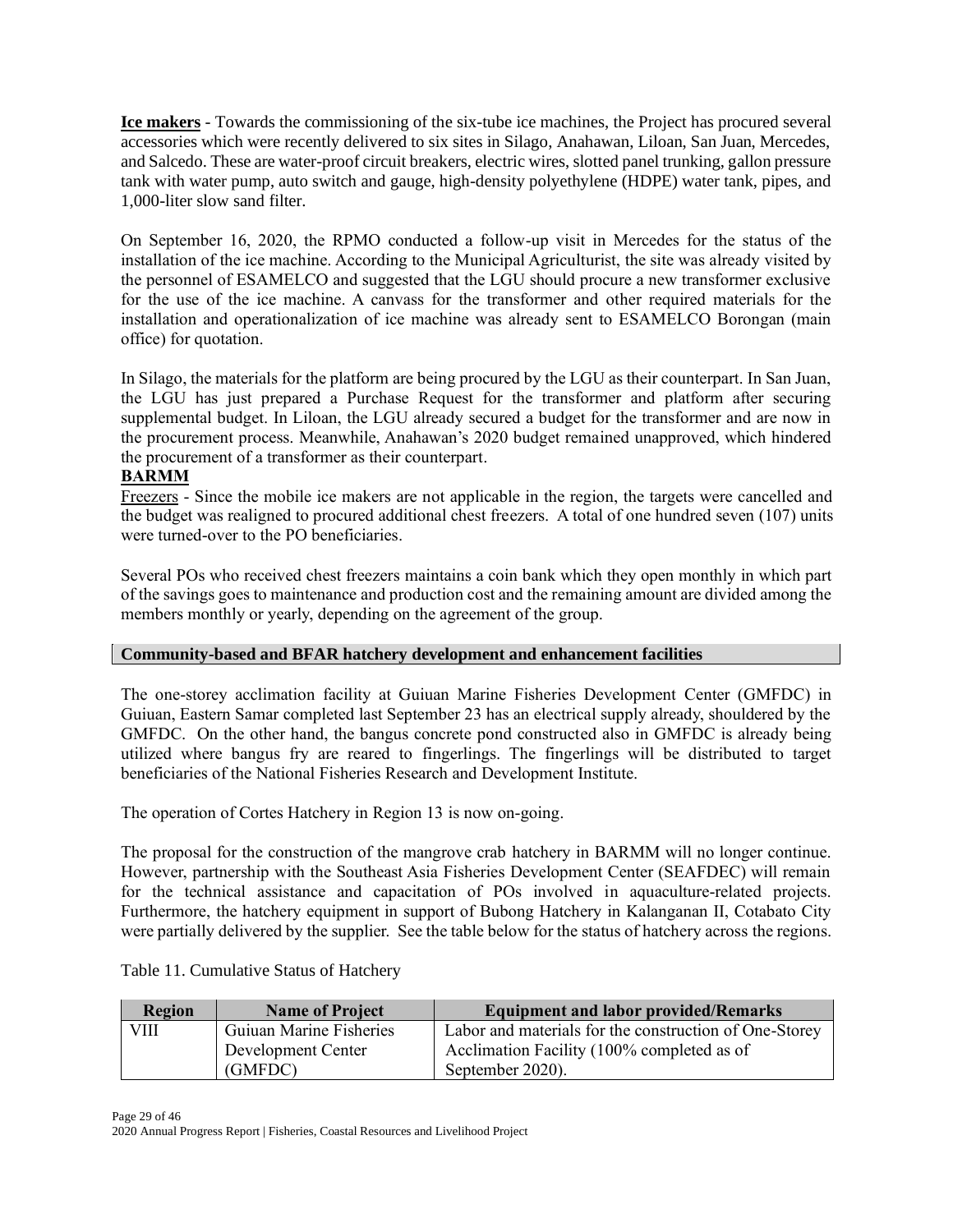| XIII         | <b>BFAR-13 Hatchery</b>                              | Completed the Plumbing works and 3-Phase line<br>connection |
|--------------|------------------------------------------------------|-------------------------------------------------------------|
| <b>BARMM</b> | Datu Odin Sinsuat,<br>Maguindanao Support<br>Project | Partial delivery of hatchery equipment.                     |

## **Aqua-based Business School with Gender and Climate Change Perspective (ABS-GCC)**

The ABS-GCC is a participatory action learning approach on the application of the value chain framework within the context of climate change to be adopted by the project in the implementation of livelihood and enterprise projects. It is an innovative model in promoting livelihood and fishery enterprise projects that generated positive results for those included in the pilot stage.

Due to the ECQ, most of the ABS activities were halted and limited but with the easing of community lockdowns and the imposition of the new normal, several PO groups in the region have engaged again in the ABS-GCC. Various activities such as face to face and online classes (guided by modules), coaching and mentoring, training, and field or market visit were engaged. Protocols for health and hygiene standards were also linked in the implementation. See below for the updates on the activities conducted in the regions:

The data gathered upon communication with the respective LGUs and assessment of POs/ABS groups will be used as a basis in the revision of the ABS Work Plan. The work plan of the implementation may vary per ABS site depending on the protocols/guidelines of each MLGU and BLGU. To meet the criteria of government protocol amid the COVID-19 pandemic, below were the recommendations for the implementation of the ABS under the new normal:

- a) Minimize the number of enrolees for each ABS group (maximum of 10) to practice social distancing in the venue.
- b) Practice precautionary measures during sessions: i) wearing a mask; ii) hand hygiene/hand washing; and iii) observe social distancing. The Project should provide masks and alcohol/hand sanitizers.
- c) Regular checking of LGU, DOH, IATF advisories before heading to the ABS sites.
- d) Provision of hand-outs, brochures, reading materials to the enrolees.
- e) Video presentations/audio recording of modules. A tap radio station in the recording of audio presentations.
- f) Online instructions or technical assistance to ABS facilitators via Google Meet.
- g) Presentation of ABS activities' outputs during virtual meetings.

# **ABS-GCC in Region 5**

- Approval of the Memorandum of Understandings (MOUs) between FishCORAL Project and LGU of Ragay. Additional of four (4) MOUs were submitted to the RPMPO.
- Facilitation of the Facilitators Trainings in Masbate City.
- Start of orientation to the LGUs and fisherfolk organizations who are potential ABS students
- Implementation:
	- ✓ Brgy. Looc, Cawayan on November 8- Modules 2
	- $\checkmark$  Brgy. Cayabon, Milagros on November 22- Module 3
	- $\checkmark$  Rapu-rapu, Albay on November 24-26, 2020-Modules 3 to 4
	- $\checkmark$  Ragay Bula, Camarines Sur (as a refresher to the Community Facilitators)- Module 4

## **ABS-GCC in Region 8**

• Conduct of Coaching and Mentoring activity in Tacloban City last March 10-14, 2020 and was participated by the community facilitators, bay coordinators, RPMO staff (livelihood officers and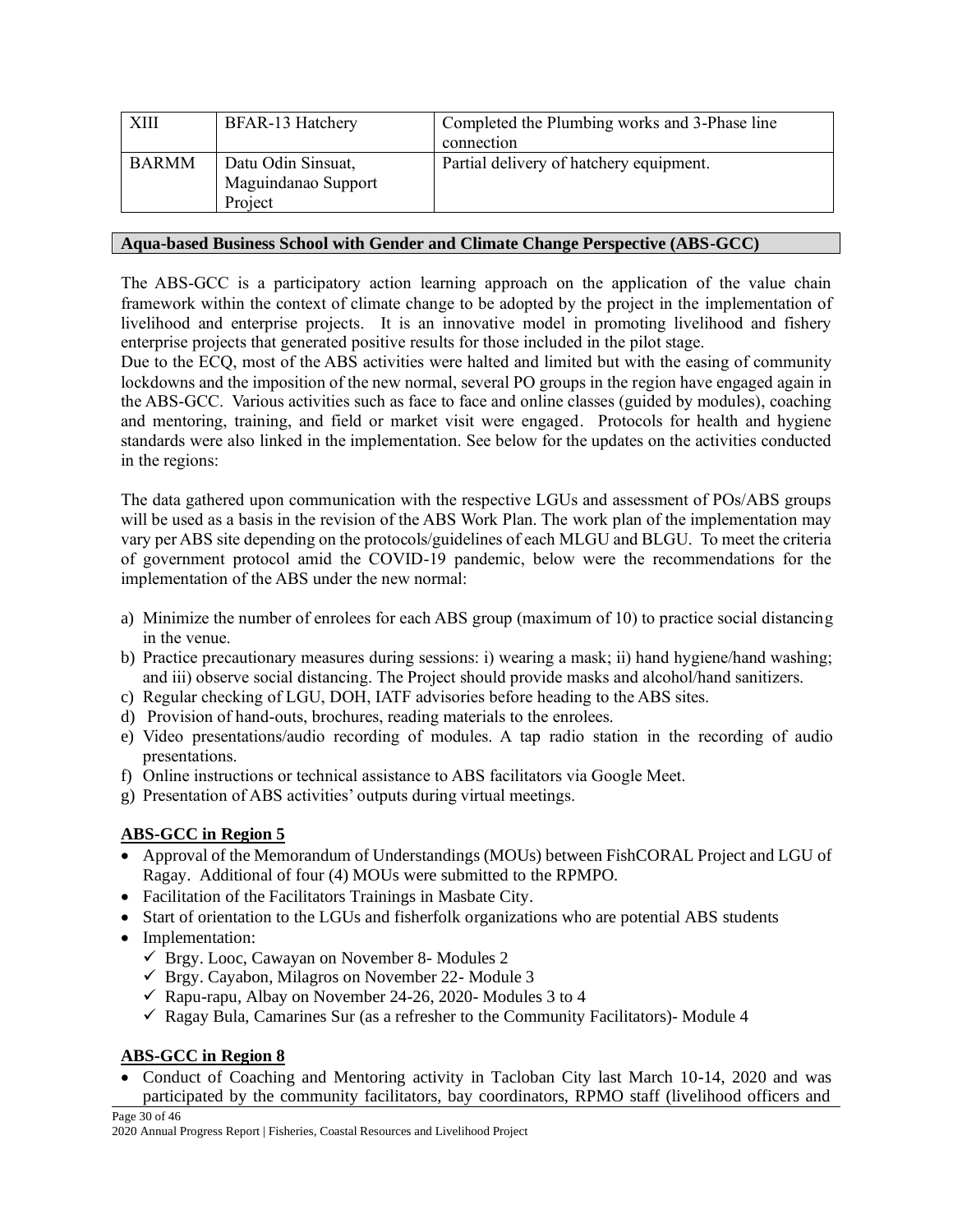assistant), LGU representatives, PO representatives, and BFAR organic staff. Lectures complemented with group exercise and fieldwork were provided to the participants. Towards the end of the training, an action plan was drafted by the participants to ensure that the ABS-GCC will be continually implemented in the FishCORAL project sites, as well as for guidance to resource persons in providing technical reinforcement, and/or facilitate for further support services through monitoring-mentoring process.

- Consolidation, encoding, and submission of responses and feedbacks from the previously concluded ABS-GCC Coaching and Mentoring activity of to the resource persons for analysis.
- Revision of ABS Work Plan from October to December 2020 for Maqueda and Villareal Bay. For the San Roque Fisherfolk Association, the ABS session was scheduled twice a month since the LGU issues a new EO every 15 days depending on the COVID-19 cases in the area. The group might also change their commodity from grouper culture to mussel culture. Meanwhile, the Motiong Women's Association is still prohibited from using the processing center since it is located beside the quarantine facility of the LGU. The medical front liners are only allowed within the area which poses difficulty in implementing the product development (Module 5) since the equipment is in the processing center.
- Implementation:
	- $\checkmark$  Eastern Samar- Module 2. The fisherfolk groups have identified their business goals and objectives and participated in the individual and group capacity assessment to assess existing business capacities and resources. The groups have also prepared proposals for their businesses and engaged in learning capabilities in communication and collaboration that are basic in value chain development and describe the roles and contribution of its members to firm-up core values needed for the success of their businesses.
	- $\checkmark$  Brgy. San Isidro, Saint Bernard Module 3 to 5. The group was given an exercise (under module 3: Introduction of Market and Business Concepts) on the costing and pricing based on their actual processing of the peanut butter last September 14, 2020. As part of Module 5 (Testing Innovation), the group has processed 2 kilograms roasted peanuts and produced 19 small bottled plain flavored peanut butter.
	- $\checkmark$  Casulongan Farmers and Fisherfolk Association (CAFFA)- Module 1. The CAFFA members attended the session and participated in the activities/exercises including getting to know and checking of expectations. The different modules of the ABS-GCC curriculum were also presented. All of the participants were profiled and answered the pre-test where they scored 16-23 points from the 25-item test.
	- $\checkmark$  Brgy. Ngolos Fisherfolk Association and Cabunga-an Fisherfolk Multipurpose Association of Eastern Samar- The two fisherfolk groups are now on Module 2. The groups have formulated their business goals and objectives and performed individual and group capacity assessment to assess existing business capacities and resources for individuals and groups and also prepared proposal for their identified business. Further, the groups have undergone activities like learning and working together to improve the capabilities in communication and cooperation/collaboration that are basic in value chain/enterprise development and describe the roles and contribution of its members to firm-up core values needed for the success of the business.
	- ✓ Himbangan Mangrove Planters Association (PASAHIMAPA) in Panian, San Isidro have conducted the ABS session on Module 2. Among the workshops done were livelihood and business goals and objectives setting, individual and group capacity assessment, and learning to work together. For collaborative learning, the organization was grouped into two and have handson training on creamy and chocolate peanut butter processing which was conducted on September 4 and 14. On September 21, the ABS session on module 3 was conducted and started introducing market and business concepts. The members were familiarized with the commonly used terms in business; such as the production cost, overhead cost, depreciation cost, labor cost, marketing cost, breakeven, mark-up, net income, sales, and Return of Investment or ROI. A workshop on costing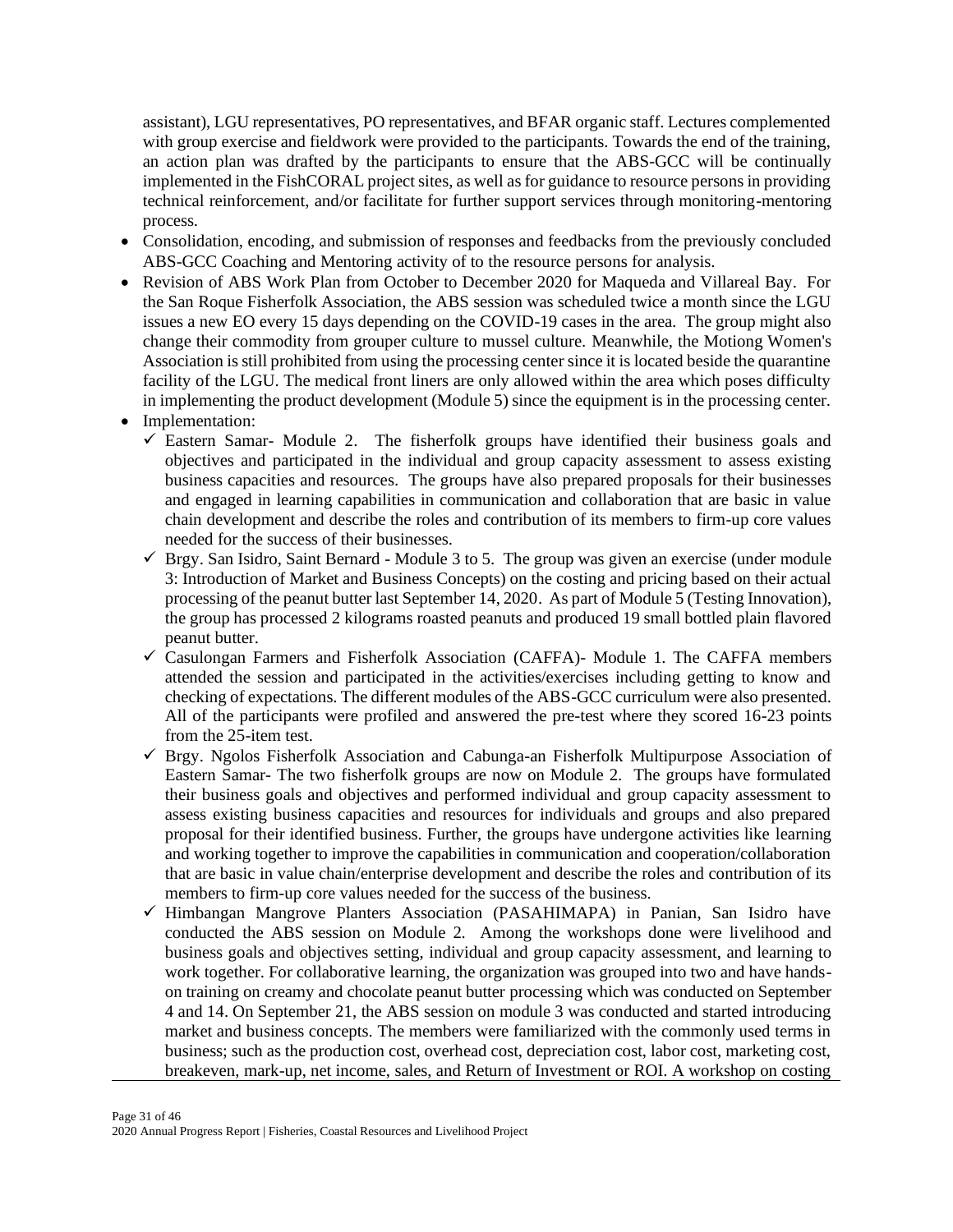and pricing was then conducted based on their actual processing of peanut butter on September 14 and was followed by a lecture on the market, supply, and value chain

✓ Cabunga-an Fisherfolk Multi-Purpose Association from Mercedes, Eastern Samar and Brgy. Ngolos Fisherfolk Association in Guiuan, Eastern Samar- Two fisherfolk groups have already started with Module 1. There are 13 enrollees of the Cabunga-an Fisherfolk Multi-Purpose Association and 13 enrollees of the Brgy. Ngolos Fisherfolk Association. The module 1 consists of two sessions, (1) preparatory meeting with prospective participants, and (2) targeting and selection of commodity for value chain development based on a set of criteria that includes climate change and gender considerations. At the end of the session, participants will be able to; (a) understand the ABS process, (b) ensure the commitment to complete the ABS curriculum; and (c) develop a customized ABS curriculum based on the group's profile.

# **ABS-GCC in Region 13**

- In observance of the safety health protocol against COVID-19, Caraga have adopted the distance learning program to minimize face to face meetings and shifted the into ABS-GCC School on the Air class. The School on the air class started this month.
- Learning visitation of the five POs to the ABS graduates of Region 8 to enhance their understanding in the concepts of markets chains and to identify chain actors, stakeholders, and service providers. The team visited the processing project of shellfish, seaweeds and cassava commodities in the municipalities of Salcedo, Gen Mc Arthur, Eastern Samar, Basey, and Jiabong Samar. The participants were able to benchmark and collect technique in their business venture especially in the product innovation and sustainability plans.
- Implementation:
	- $\checkmark$  La Union Fisherfolks Association (LAFWO) in Cabadbaran City, San Jose Women's Welfare Association in Jabonga, Agusan del Norte and to Peoples Unite to Guard Aqua-Marine Wealth and Hinatuan Seaweeds Producers Assocation in Hinatuan, Surigao del Sur which are on the Module 5 entitled: targeting and testing potential innovation and tapping agency/resource person for product innovation/enhancement.

# **ABS-GCC in BARMM**

- Conduct of Stakeholder's Validation Meeting (SVM) Review activity on November 11, 2020, to assist ABS Facilitators of Basilan and Sulu on how to process the information presented in the last SVM and to recall the agreements made with partner agencies. Another batch of SVM activity was conducted last November 25 in Cotabato City. The Supply and Market Chain Map of cassava and bangus was presented and analyzed by ABS Facilitators with the help of ABS Consultants. Representatives from partner agencies like the Ministry of Social Services and Development (MSSD), and the Ministry of Science and Technology (MOST) participated in the activity and agreed to extend applicable services to our ABS groups.
- Facilitation of the orientation on Good Manufacturing Practices, HALAL Awareness and Certification, Sanitation Standards and Operational Procedures, and Sustainable Livelihood Program. The said activities were identified during the Stakeholder's Validation Meeting as needs of the ABS groups especially those who are into food processing. The participants in the orientation are the ABS Consultants, RPMO, and Community Facilitators.
- Implementation:
- ✓ Brgy. Sambiar and Brgy. Kidama, Matanog- Module 4. In Sambiar, only three (3) enrollees attended the session. The ABS Facilitator was informed that the gathering is allowed in the Brgy. but with maximum of five (5) attendees only. On the other hand, twelve (12) enrollees attended the session in Brgy. Kidama. Both ABS groups completed session 4.1. In terms of planning, it was agreed that enrollees from Sambiar will conduct interview in the malls and restaurants, individual consumers, and boneless bangus processor. For Brgy. Kidama group that engage in cassava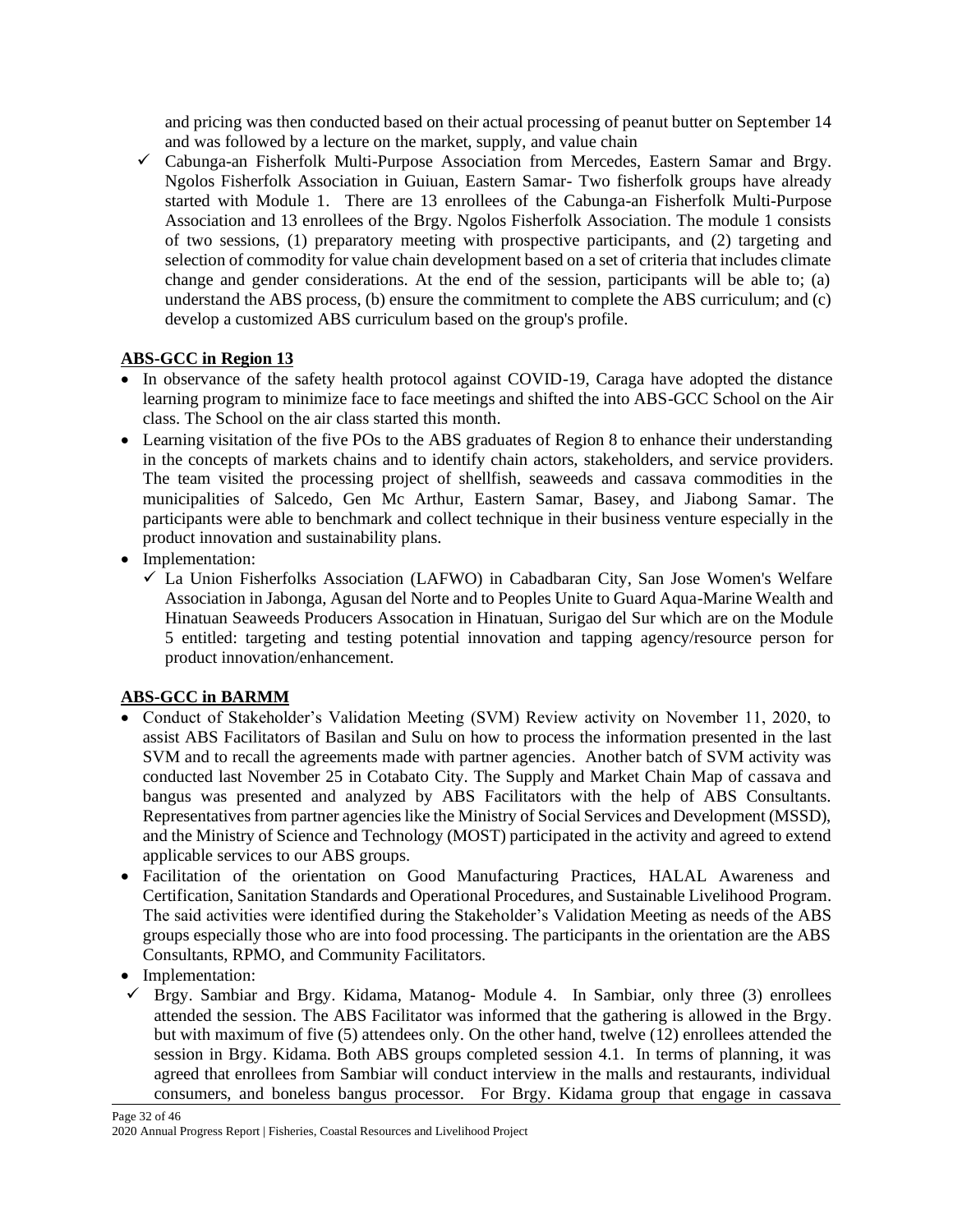processing, the target chain actors to be interviewed are the suppliers of fresh cassava, buyers, processors, and refreshment owners selling cassava chips.

#### **Livelihood Training and Workshops**

Due to the COVID-19 pandemic, only small group meetings, orientations and trainings were conducted among POs. Below are the livelihood Training and Workshops conducted within the year.

- a) Two (2) Training on Value-Added Preservation /Food Processing in Brgy. Sedem, Lapaken, Datu Blah Sinsuat, Maguindanao and Brgy. Uban-Uban, Picong, Lanao del Sur on October 29, and November 12-13, 2020. The activity was conducted by the RPMO-BARMM with assistance from the MAFAR Post-Harvest and Marketing Division staff.
- b) Training on the Semi-Intensive Tilapia Culture for Rizal Fisherfolk Association in Brgy. Rizal, Dulag, Leyte last December 7, 2020. The staff from BFAR Provincial Fishery Office trained 13 individuals from the association. The training was focused on the fabrication of eight units 5x10x3 meters fixedtype cages that will be strategically installed along the designated sites on the river. The same training was conducted with the fishing household groups from Brgy.s Poblacion Zone 1, San Roque and Liberty, Mayorga last December 9, 2020; MacArthur Fisherfolk Producers Association in Brgy. Poblacion Distrcit 1, MacArthur, Leyte last December 10, 2020; and Casulongan Farmers and Fisherfolk Association in Brgy. Casulongan, Javier, Leyte last December 23, 2020.
- c) Eight (8) batches of Gender and Financial Literacy and Community-based Savings and Credit Training in Brgy. Dinaig, Datu Odin Sinsuat, Polloc, Parang, Brgy. Simuay Seashore, Sultan Mastura (Maguindanao), Brgy. Bus-Bus, Walled City, Brgy. Takot-Takot, Chinese Pier, Jolo, Brgy. Walled City, Jolo, and lastly Brgy. Mauboh, Patikul (Sulu).
- d) Three (3) batches of Training on Semi-Intensive Tilapia Culture were conducted for the Salvacion Fisherfolk Association in Brgy. Salvacion, Palo, Leyte on November 5; San Pedro Fisherfolk Association in Brgy. San Pedro MacArthur, Leyte on November 10, 2020; and for the Bislig Aqua-Leading Servants Association in Tanauan, Leyte on November 11.
- e) Training on Mussel Culture was conducted for the 62 new beneficiaries of the Mussel Culture Sub-Project in Macalpe, Daram last November 11, 2020.
- f) Training on the Semi-Intensive Tilapia Culture for Rizal Fisherfolk Association in Brgy. Rizal, Dulag, Leyte last December 7, 2020. The staff from BFAR Provincial Fishery Office trained 13 individuals from the association. The training was focused on the fabrication of eight units 5x10x3 meters fixedtype cages that will be strategically installed along the designated sites on the river. The same training was conducted with the fishing household groups from Brgy.s Poblacion Zone 1, San Roque and Liberty, Mayorga last December 9, 2020; MacArthur Fisherfolk Producers Association in Brgy. Poblacion Distrcit 1, MacArthur, Leyte last December 10, 2020; and Casulongan Farmers and Fisherfolk Association in Brgy. Casulongan, Javier, Leyte last December 23, 2020. In Mayorga, 16 male beneficiaries were trained while 27 male members and two female-members were trained in MacArthur
- g) Two-day Training on the Seaweeds Noodles and Value-Addition Training was conducted Magcasungiao Island Brgy. Sabugawan, Catbalogan City on December 15-16. Participated by seven male and eight female members of the Magcasungiao Island Fisherfolks Association and was facilitated by BFAR PFO Leyte. The resource persons have discussed the biology, importance and use of seaweeds and good manufacturing practices, including how to clean and extract the agar from dried and fresh seaweeds. On the second day, Staff from the DTI discussed the services offered by their office. The group raised their concern regarding the correct pricing for their products. In addition, the actual processing of various seaweeds products was conducted. They were able to make gelatin bar (fresh and dried seaweeds), seaweed pickles, seaweed gelatin, maja blanca, yema, and seaweed noodles.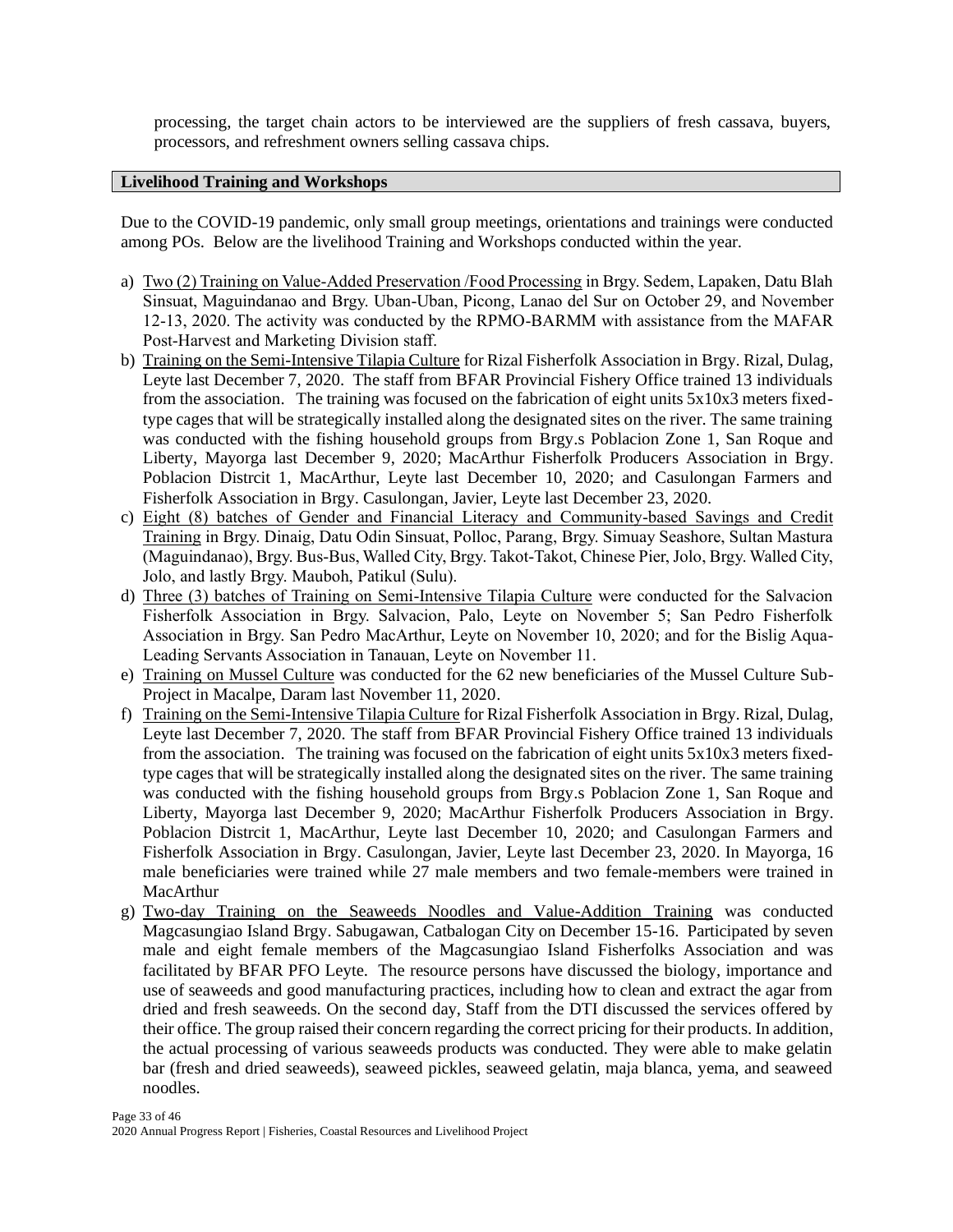- h) Two-day training on Semi-Intensive Tilapia Culture in Pens and Fixed-Type Cages was conducted in Brgy. Bislig, Tanauan, Leyte last September 22, 2020. Only 10 male-beneficiaries of the Bislig-Cabuynan Farmers and Fisherfolk Association were trained because it was the maximum number of participants allowed per protocol. The training focused on the discussion of basic biology of tilapia, aquaculture engineering  $\&$  management, fish nutrition, fish handling and transport, and water quality management. The second day of the training focused on the demo-practicum on the fabrication and installation of the pens or fixed-type cages which will be conducted upon the delivery of the materials.
- i) Three (3) batches of Training on the Fabrication and Installation of Solar-powered Puerulus Collector and 2 (2) batches of Mangrove Crab Culture and Fattening were conducted across the four regions in the first quarter of 2020. These topics were selected to heighten the familiarity of the beneficiaries in managing and operating their livelihood Project.
- j) Training on Seaweed Production and Management and the CRM orientation last July 23, 2020, in Brgy. Tanduh Bagua, Patikul, Sulu.
- k) Fish Processing/Drying Training in Brgy. Meti, Datu Blah Sinsuat with the Meti Fishing Household Association last July 23, 2020.
- l) Capability Building Seminar/Workshop on Gender Mainstreaming to Linek Tri- People Farmers Producer Cooperative in Brgy. Linek, Datu Odin Sinsuat, Maguindanao last July 11, 2020.
- m) Hand-on Training on the Mudcrab Fattening conducted to Mancao and Liguan, Rapurapu, Albay beneficiaries last July 8-10, 2020, and in Brgy. Buhatan, Sto. Domingo last July 28- 29, 2020.
- n) Aquasilviculture and Seaweeds Culture Orientation and Hands-on Training in Manito, Albay last July 23-24, 2020.
- o) Hands-on training on Circular Cage for milkfish culture held last July 23, 2020, in Brgy. Salvacion, Libmanan, Camarines Sur.
- p) Two-day training on Semi-Intensive Tilapia Culture in Pens and Fixed-Type Cages conducted in Brgy. Salvacion, Palo, Leyte last August 27; in Municipal Gymnasium in Brgy. Poblacion Zone 1, Mayorga, Leyte on September 2; in Brgy. Rizal, Dulag, Leyte last September 4; and at the FLET Headquarter in Brgy. Poblacion District II, MacArthur, Leyte on September 8; in a covered basketball court in Brgy. San Pedro, MacArthur, Leyte on September 9; and at the CAFFA Processing Center, Brgy. Casulongan, Javier, Leyte last September 15.
- q) Value-Added/Fish Processing Training conducted in Brgy.s Polloc and Brarngay Magsaysay, Parang, Maguindanao last August 27-28, 2020. The said training was participated by newly organized women organizations.
- r) Orientation and Techno Demonstration on the fabrication of Aquasilviculture Project in Brgy. Domorog, Esperanza thru the Asid Gulf Community Facilitators with the full support of LGU Esperanza from hauling to turn over of materials.
- s) Organizational Development and Management Training to Naro Fisherfolk Association in Baranagy Naro, Cawayan and for Guiom Fisherfolk Association in Brgy. Guiom, Cawayan, Masbate last June 17 and June 18, respectively. This was provisioned by Fishright in collaboration with the FishCORAL Project, to capacitate and empower every member of the association, thus to create a comprehensive plan towards productive and efficient vision.
- t) Orientation and Hands-on Training on the construction of two (2) units of Aquasilviculture project of Cabacongan Fisherfolk Association held last June 25-26, 2020 and was facilitated by Albay Gulf Community Facilitators and assisted and supported by PFO Albay.
- u) Training on Seaweed Farming Technology at Sitio Bulak-bulak, Saluping Proper, Tabuan Lasa, Basilan on June 6-7, 2020.
- v) Orientation on Seedling Procedure and Management in partnership with DA personnel to Latih Kababaihan Association, Patikul, Sulu.
- w) Orientation on the Philippine Crop Insurance Corporation to the PO beneficiaries of Brgy. Magsaysay, Parang and Brgy. Badak, Datu Odin Sinsuat.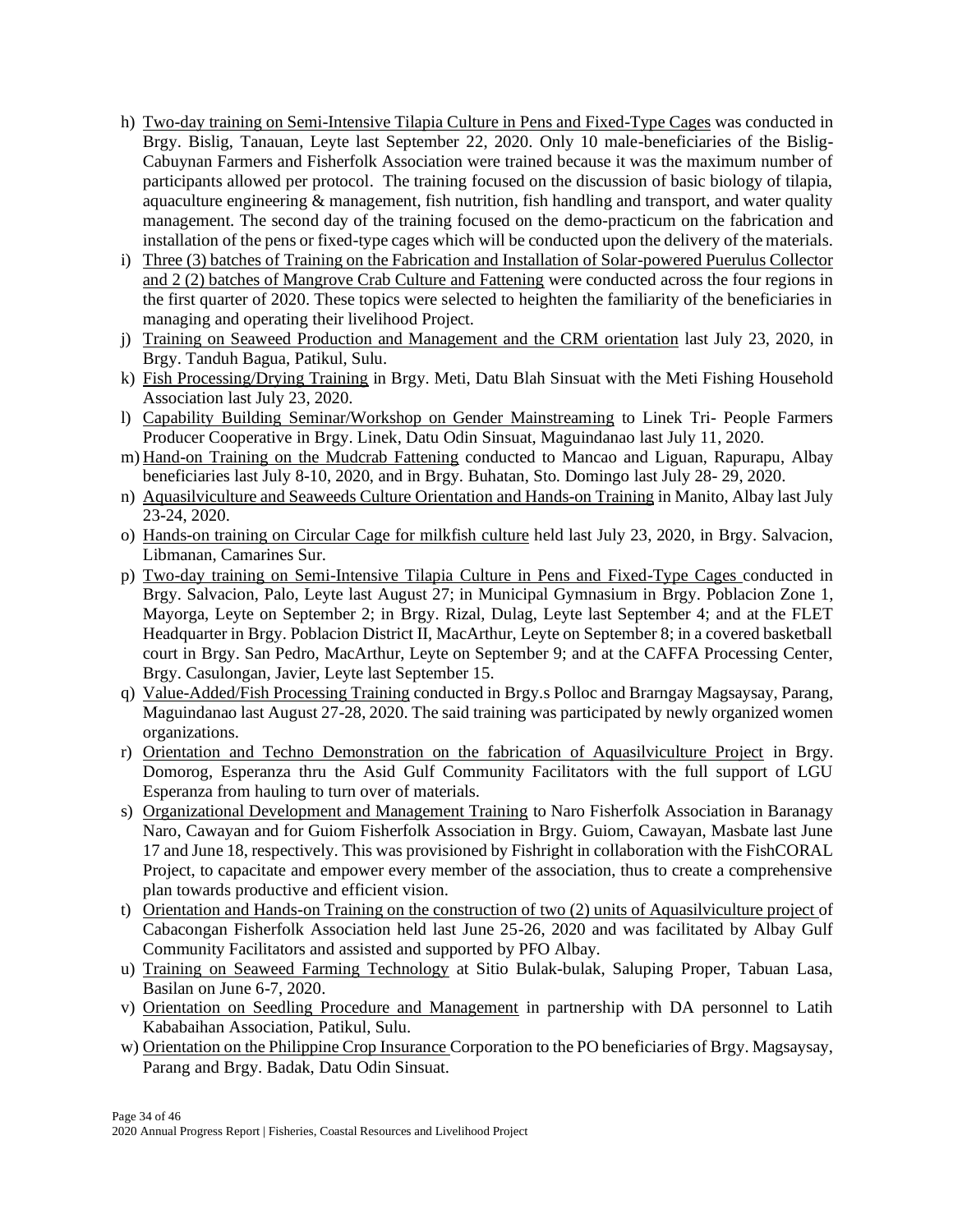# **Component 3. Project Management and Coordination**

The expected outcome is: *BFAR and LGUs delivered Project services on time and to the satisfaction of coastal communities*.

# **Monitoring and Evaluation (M&E)**

The Project's M&E system is already established. It has regular reporting timelines and standard formats. The monitoring tools are available via google live document and is updated by the Project M&E staff (national and regional level) to track progress on the Project implementation. The physical and financial progress reports were submitted to DA-BFAR, DA-SPCMAD, NEDA, and IFAD regularly.

The monitoring of the implementation of component activities is regularly conducted. Also, the collection of data on the status and income of project beneficiaries under the livelihood component is conducted continuously. The geotagging of the subprojects such as BMMBs, watchtowers, solar dryers, hatcheries, and livelihood projects were also established and available online.

Further monitoring and updating of project activities were also done by maximizing means of communications thru phone and online calls, texts, and social media (Facebook and Messenger) to validate the information from the RPMOs, Bay Leaders, Community Facilitators, People's Organization's beneficiaries, and Local Government Unit (LGU) staff. This measure is aimed at ensuring that monitoring of the activities and sub-projects is still monitored and there are reports received from all levels.

**Region 5.** The RPMO and Community Facilitators can visit their assigned areas but still, following the LGU Protocols and the social distancing and wearing of masks.

For the damaged report in Region 5, an estimated cost of Php 9,081,828.40 (Php 3,428,116.00 for CRM and Php 5,653,712.4 for livelihood respectively) was reported brought by Typhoon Quinta, Rolly, and Ulysses in CRM and livelihood subprojects.

**Region 8.** Monitoring of the implementation of the vegetable farming, seaweed noodles processing, grouper culture, lobster grow-out culture, seaweed farming, breadfruit processing, fish & squid drying, bangus culture, and other livelihood subprojects as well as the infrastructure projects in the region with the assistance of the LGU staff in the different sites.

For the damage assessment and report brought by typhoon Ursula, an estimated amount of P9,613,040.66 both for the CRM and Livelihood components was reported.

**Region 13.** Conducted coaching and mentoring to the two (2) PO M&Es officers in Tubay, Carmen, and Buenavista, Agusan del Norte. Coached them in filling out the monitoring forms and how to conduct monitoring activities especially on the critical activities such as schedule of feeding and daily monitoring of the status of net/cage.

Another monitoring was conducted for the operation of lobster production project in Vinapor and Cahayagan, Carmen, Agusan del Norte. The RPMO coordinated/consulted with the municipal mayor of Carmen on the status of projects in the area. The LGU will stock additional lobster fry for the POs to replace the lost fry.

A review on the formulated Policy of Operation for Fishpot and Deboned Bangus Processing project was also conducted. The output of the activity are: election of officers who will manage the operation of the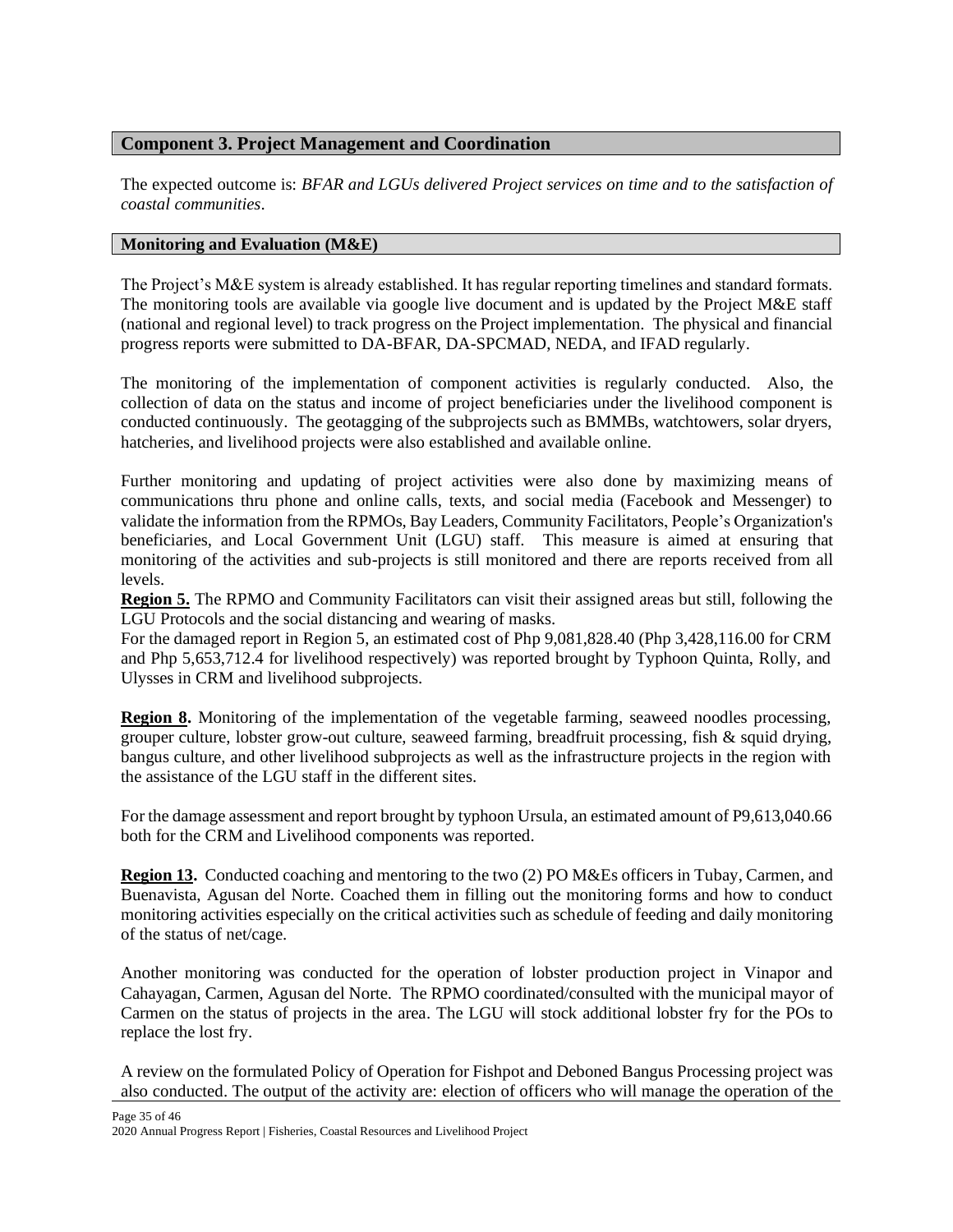project, formulation of the Policy of Operations of the Project, and coaching of the assigned PO M&Es in filling out the monitoring forms and conduct of monitoring activities.

**BARMM.** Monitoring of seaweed project in Parang, Maguindanao in which the seaweed growers harvested their seaweed early to save some from the ice-ice disease. In Basilan, out of 43 fish drying project, 11 of these have started its operation but with a minimal production due to the recent crisis and heavy rain. A five pesos decrease in price from the original 60 pesos per kilo of dried seaweed was experienced by the grower.

# **Management Information Systems (MIS)**

The geo-mapping program specifically designed for the FishCORAL Project, which can be closely patterned to the geo-mapping program of the Department of Agriculture is being updated and regularly maintained

The new Mapping List for the Livelihood GIS, the Database on report submission required oversight agencies, the livelihood monitoring live document, Project Dashboard, and the FishCORAL website are also being updated and maintained.

The scaling up of the MIS and M&E System for automation and the Remodeling of Total Project Reach document (Overall and per region) is being started.

<http://fishcoral.bfar.da.gov.ph/content/geographic-information-system> <http://fishcoral.bfar.da.gov.ph/sites/dashboard/>

## **Knowledge Management (KM)**

Below are the highlights of the accomplishments under Knowledge Management in 2020.

## **Information, Education and Communication (IEC)**

Information, Education and Communication (IEC) campaigns on the conservation and protection of municipal waters of Libmanan, Camarines Sur was conducted during the meeting of RPMO and community facilitators with the beneficiaries of bangus circular cage culture project in the five Brgy.s of Tinalmud Viejo and Nuevo, Bahao, Caima and Salvacion. Issues and concerns of the fisherfolk on the intrusion of commercial fishing vessel, and rampant dynamite and cyanide fishing activities in the municipal waters of Libmanan. The said issues affect the fish caught of the marginalized fisherfolk and fish sanctuary and will also affect the cage culture project of the beneficiaries in the long run if not regulated and prevented. As agreed in a meeting, a plan will be presented to the LGU Libmanan thru the office of the Mayor and Municipal Agriculture Office and other concerned agencies. KM materials on RA 8550 as Amended by RA 10654 were distributed to the fisherfolk beneficiaries.

# **Distribution of KM Materials**

- Distributed IEC materials on the Technology on Tilapia and Lobster, Coral Habitat Assessment Field Guidebook, FARMC Handbook, FAO 196 booklet, and advocacy materials such as notebooks, jacket, and *bantay dagat* advocacy long sleeves to the fisherfolk beneficiaries.
- − Lay outing of the Oyster Culture Package and Oyster Grow-out Culture for Livelihood Development and designing of the Filipino Version of ABS Manual.
- − Distribution of ABS manuals and LMG.
- Distribution of AquaNegosyo Komiks.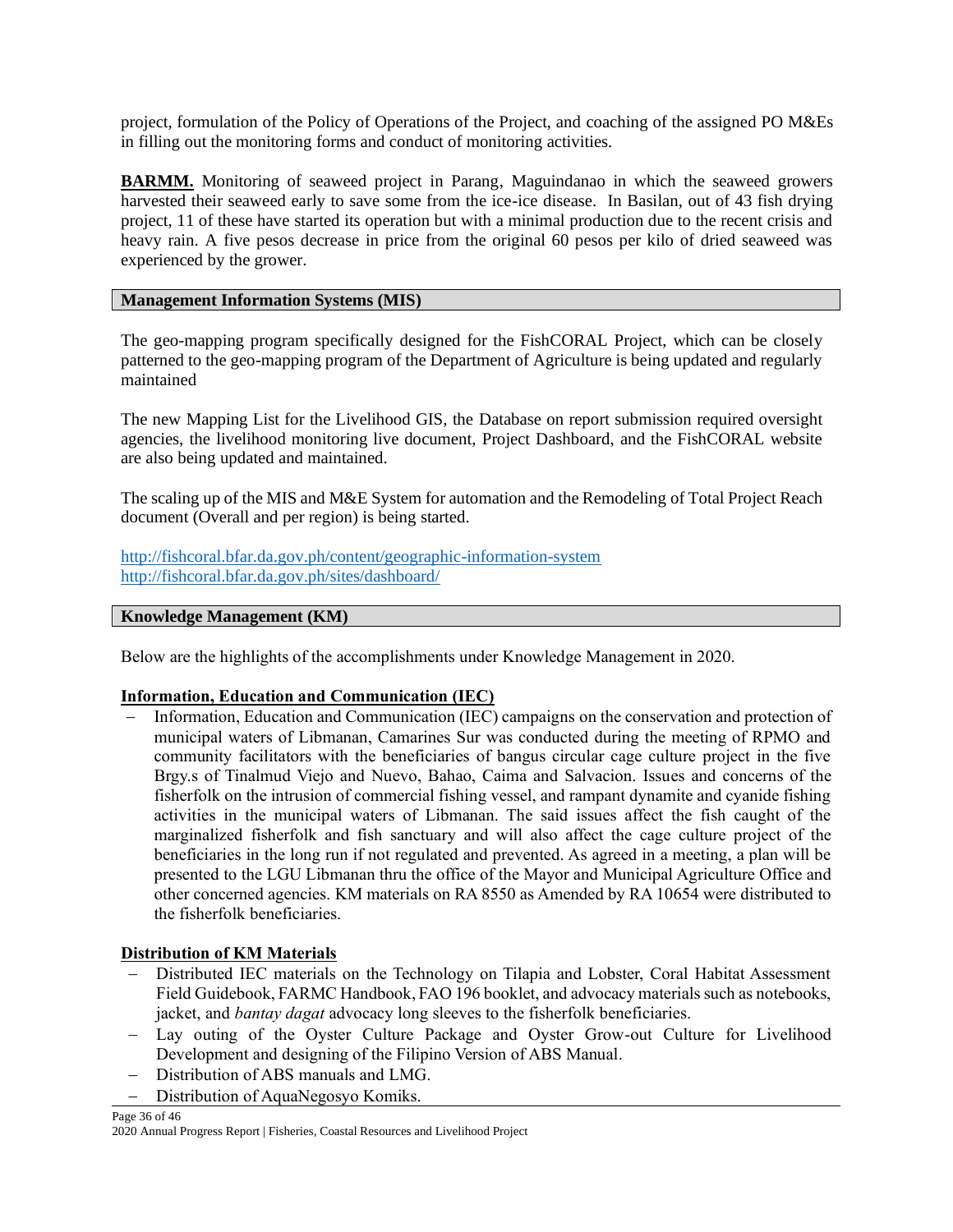# **List of Published Articles**

- 1. FishCORAL-Bicol to implement Aqua-Based Business School this year
- 2. Thrive in Dried: Story of Fisherfolk in San Pascual, Masbate
- 3. FishCORAL Project turns-over 112 patrol boats to 4 regions
- 4. Sagip-Wakatan Program Boosts Biodiversity in Bayabas Town
- 5. FishCORAL Project Provides Livelihood Opportunities amidst the Pandemic
- 6. Fighting COVID-19 with food security: Fishers in Bayabas town start Mangrove Crab Culture, Crab Fattening Projects
- 7. Sea Patrols on Hype
- 8. Cabac Fisherfolk Association: A Story of Success
- 9. Black Beach Sentinels
- 10.Establishing Homes for Berried Crabs
- 11.Gender Parity in Oyster Culture
- 12.One Team for Common Achievement

# **Profiling and Documentations**

- − Documentation through write-ups, photos, and videos the lessons learned, good practices, and innovations of the Livelihood Development Trainings and CRM activities is continuously being done. Captured good practices and innovations were uploaded on the official website of the Project as well as being shared with the RPMOs and DA.
- − Documented the sub-project implementation of mussel culture and group savings mobilization or COMSCA in Brgy. Cabac, Daram, Samar, Region 8. The video was prepared during the IFAD Mission and forwarded to PSCO.
- − Documented the success stories of Fishery Law Enforcement Team (FLET) of San Pascual, Masbate, Region 5 which championed in combating the illegal fishers in the municipality.
- − Articles on Balatan Fish Paste Processing and Prieto Diaz Danggit Processing were prepared and posted on the Facebook Page of FishCORAL Project Bicol. Also, a draft article on oyster culture in Milagros, Masbate was done.
- − Preparation of the Danggit Processing Handbook is for approval while the preparation of the Coffee table Book is already completed.
- − Vetted three (3) stories on the Project's innovations, reforms, and good practices being done in the covered regions.
- − Profiling/data gathering for a seaweed's success story and/or best practice of Bogna Fisherfolk Association in Bacon District, Sorsogon.
- − Finalized the Tagalized ABS Manual and submitted to PSCO for review.
- − Drafted the good practice on surrendering "bukakahan" under the crab lying implementation.
- − Published the AquaNegosyo Komiks (Pagpapataba ng Alimango) and distributed to the regions.
- − Prepared the Project's captured best practices and lessons requested by the BFAR-FPED.
- − Submitted to IFAD the requested Project's photos and stories during the COVID-19 pandemic. These photos and stories will be shared to IFAD photo library and best practices

## **Related Events**

Participated in the Agriculture Rural Development Knowledge and Policy Platform (ARDKPP)'s Technical Working Group Meeting via Zoom on United Nations Decade of Family Farming (UNDFF) Philippines National Action Planning last on October 28.

# **Other activities**

The Agricultural Training Institute (ATI) Camarines Sur featured the implementation of CRM and livelihood subprojects of FishCORAL Project Bicol and its impact to the community with identified sites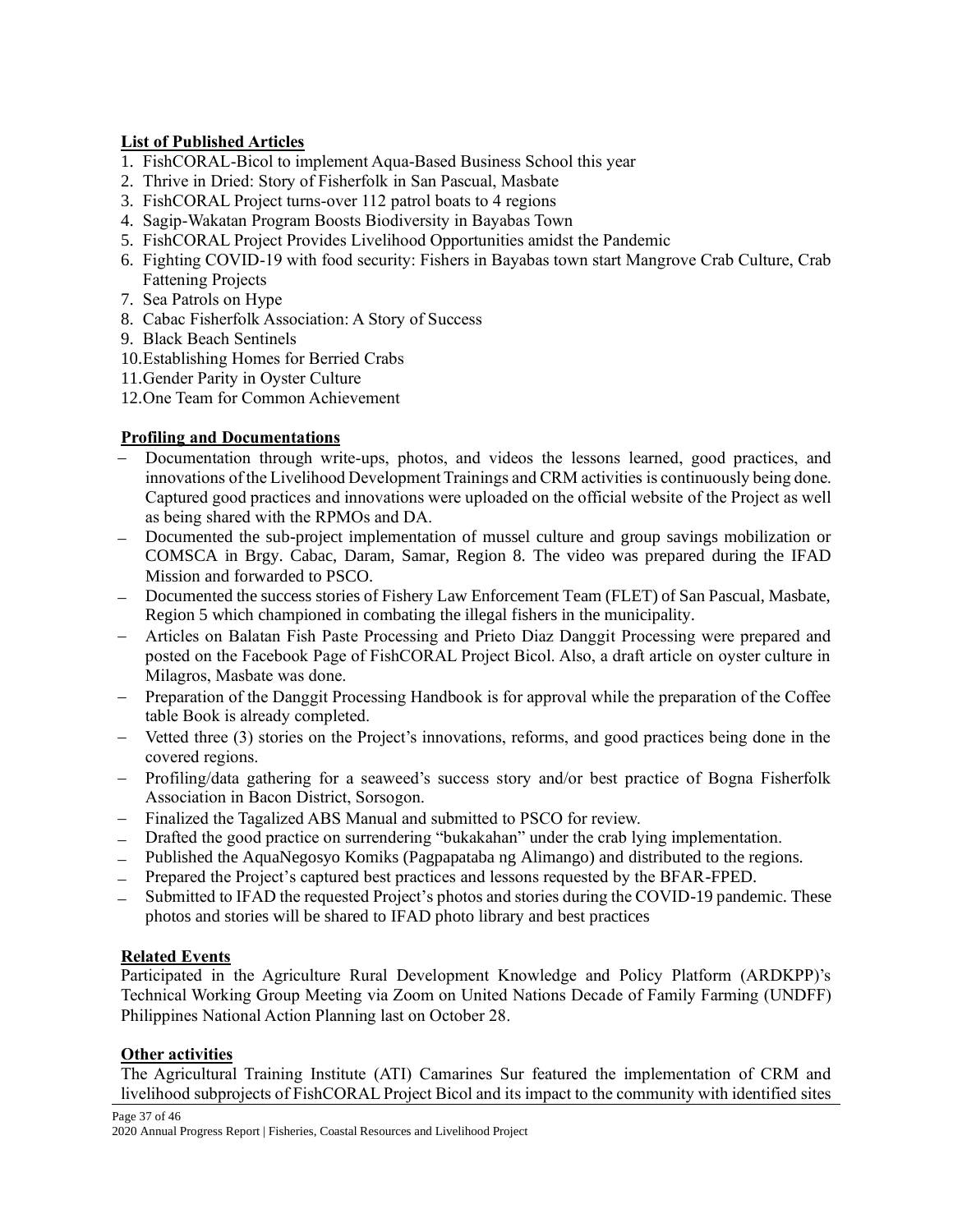and interviewees in Pasacao, Ragay and Del Gallego, Camarines Sur. The activity intends to recognize and popularize the various projects and services being catered by FishCORAL Project to coastal communities. The video clips of field visits will be produced and uploaded on the official Facebook account of ATI.

- − Provided technical assistance to the RPMOs, mainly through the KM officers, in the revision of Communication Plans for 2020 and 2021.
- − Block time radio program "Hingyap han Parupangisda" in Region 8. The program is expected to boost the indirect beneficiaries of the Project.
- − Completion of the Knowledge Management Data Capture Form to track and record the various activities of KM in the region.
- − Preparation and submission the KM Project Procurement Management Plan (PPMP) for 2021.
- − Coordinated with the Gilcor Printing Press regarding the delivery of the remaining printed materials (ABS Manual and project notebook).
- − In celebration of the Fish Conservation Week 2020, the FishCORAL Project in collaboration with the BFAR Regional Fisheries Information Staff/IEC of launched a Photography Contest dubbed as "Kulturang Bughaw ng Lokal na Baybayin: Cascade your Coastal Experiences through Photography" on September 8, 2020, and concluded on September 19, 2020, with 24 participants who have submitted their entries through online which was posted at the Facebook page of FishCORAL page. Three top winners were announced and Special Awards to wit: 1) Most Captivating Caption Award; 2) Most Creative Hashtag Award and; 3) Unique and Spectacular Photo Award.

# **Updating of Project Website and Social Media accounts**

- − Sharing of Red Tide Bulletin in FishCORAL Region 8 social media platforms to alert and educate the affected target Bays of the project. (Maqueda, Leyte Gulf in Region 8).
- − Submission of project photos every month and success stories every quarter to IFAD online library.
- − Regular updating of the FishCORAL Official Facebook Page for information regarding the implementation of the Project (publishing of infographics, posters, photos, articles, press releases, and news) and shared information from other fishery sites were being done. These activities intend to recognize and popularize the various projects and services being catered by projects to coastal communities. For the regular updates on the activities of the Project at the national and regional level, visit the following link:

| Facebook page-Region 8 (Eastern Visayas):<br>https://www.facebook.com/BFARregion8/                                     |
|------------------------------------------------------------------------------------------------------------------------|
| Facebook page-Bangsamoro Autonomous<br>Region in Muslim Mindanao (BARMM):<br>https://www.facebook.com/fishcoral.armm.3 |
|                                                                                                                        |

## **Coordination/ Assessment Meetings**

Refer below for the meetings and assessment attended/ spearheaded by the Project within the year 2020.

 $\checkmark$  RPMOs attended the PSCO Meeting (September 3, 2020)- The meeting was conducted via Google Meet and was attended by PSCO staff and RPMO staff from the four regions. The agenda of the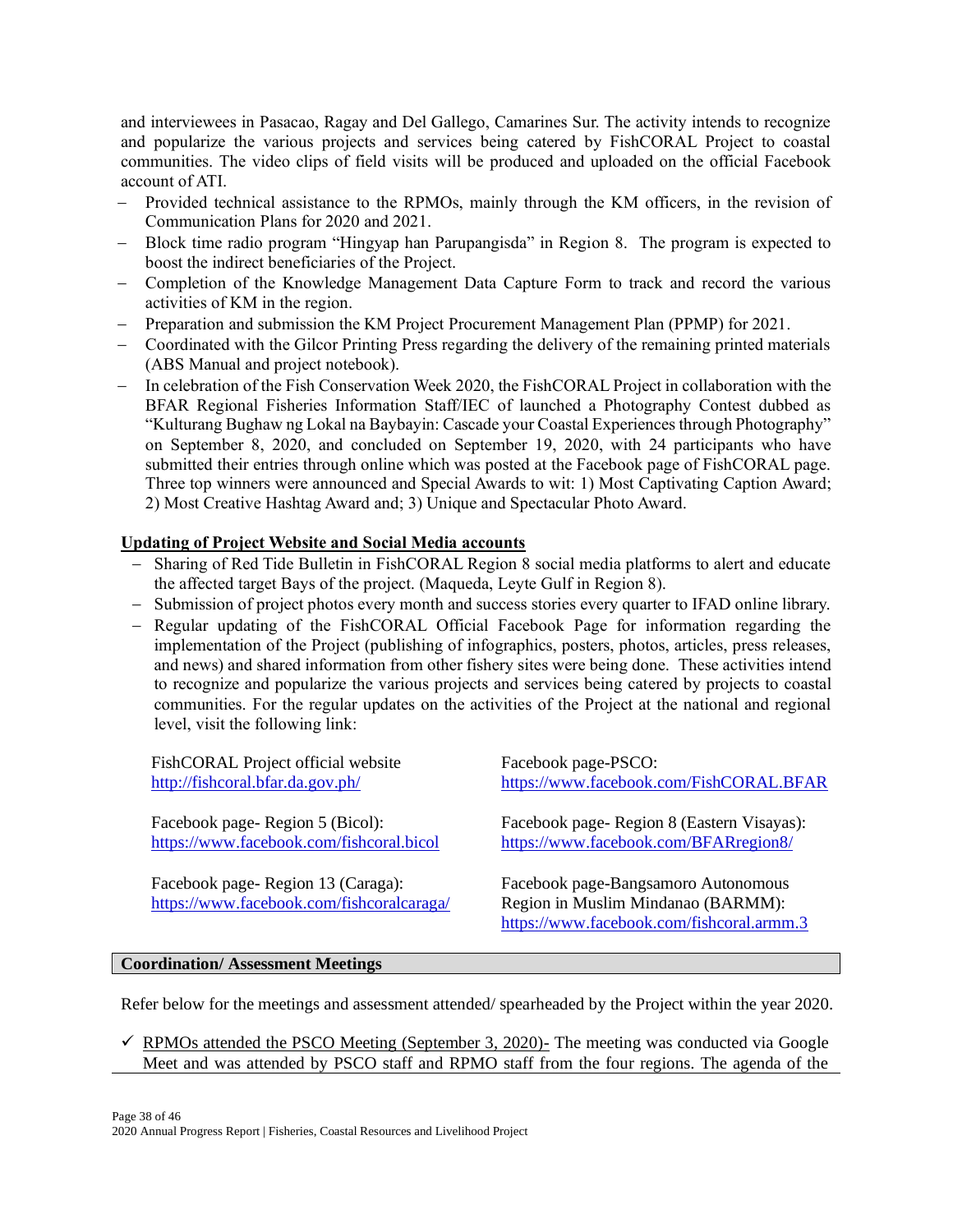meeting was the updating of the ISM Agreed Actions and status of the 2020 second semester Quarterly Work Plan and Budget

- $\checkmark$  PSCO and RPMO virtual meeting (October 9, 2020)- A virtual meeting with the PSCO and RPMO regional staff was conducted to discussed the regional updates, Implementation Support Mission (ISM) Agreed Actions and Activities up to December 2020, and the status of the 2020 second Semester Quarterly Work Plan and Budget.
- $\checkmark$  PSCO and RPMO virtual meeting (November 26, 2020)- A virtual meeting was spearheaded by the PSCO. The meeting was attended by the PSCO staff and four RPMOs. The agenda of the meeting were: a) revisions to the CY 2021-2022 Targets and Budget; b) reduction of staff; and c) directives from Undersecretary Caballero. Here are the points taken during the meeting:
	- Reason for granting the extension continue work, no deduction in targets
	- − Discussion of reason and steps to take in order to achieve remaining targets. For Region 8 there are five watch towers that will not be constructed since COA did not permit downloading of fund to the five LGUs due to non-liquidation issue of LGU with DA, this is according to the BUB Guidelines.
	- − Re-computation of FS Area the PSCO suggested the inclusion of buffer and core zone in the measurement as part of the whole Fish Sanctuary according to the suggestion of National Fisheries Research and Development Institute (NFRDI).
	- − Status of sub-projects after the typhoon (if there are damaged sub-projects due to the series of typhoons that affected the country).
	- − Reduction of staff for CY 2021 and appointment of Regional Office staff as counterpart to assist in the implementation of projects for next year. The RPMOs requested to retain some of the present staff which are not included in the list of proposed staff for CY 2021. Further, the RPMO were instructed to submit the regional target and accomplishments, List of existing manpower and are of assignment, and proposed list of manpower for CY 2021.
- ✓ RPMO-5 Year End- Assessment (December 18, 2020)- Conducted the RPMO-5 Year End Assessment in participation with BFAR-5. Asid Gulf Team and CFs in Sorsogon attended the said meeting via online due to the strict protocol on transportation on the said areas.
- $\checkmark$  PSCO and RPMO Livelihood Team Meeting (December 18, 2020)- A virtual Livelihood Team Meeting via Google Meet was conducted and was attended by PSCO staff and Livelihood team from 2 FishCORAL covered regions (Region 8 and Region 13). The meeting was conducted in order to plan for the 2021 implementation arrangements/strategies. The agenda of the meeting were: a) AWPB Part 1; b) ABS Group Profile update; and c) other concerns.
- $\checkmark$  RPMO Livelihood Team Meeting (September 16, 2020)- The RPMO's livelihood team attended the virtual meeting via Google Meet. The meeting discussed the review of the organizational capacity assessment tool, a list of focused commodity and target bay, mapping for BP 2020, and gathering of existing supply or value chain analysis of focused fishery enterprise.
- $\checkmark$  RPMO, and MPMO/MPIU Meetings. The RPMOs and MPMO/MPIU conducted its meeting regularly or as the need arises, primarily to discuss project updates, issues and concerns, recommendations, other matters related to Project implementation.

# **Partnership and Linkages**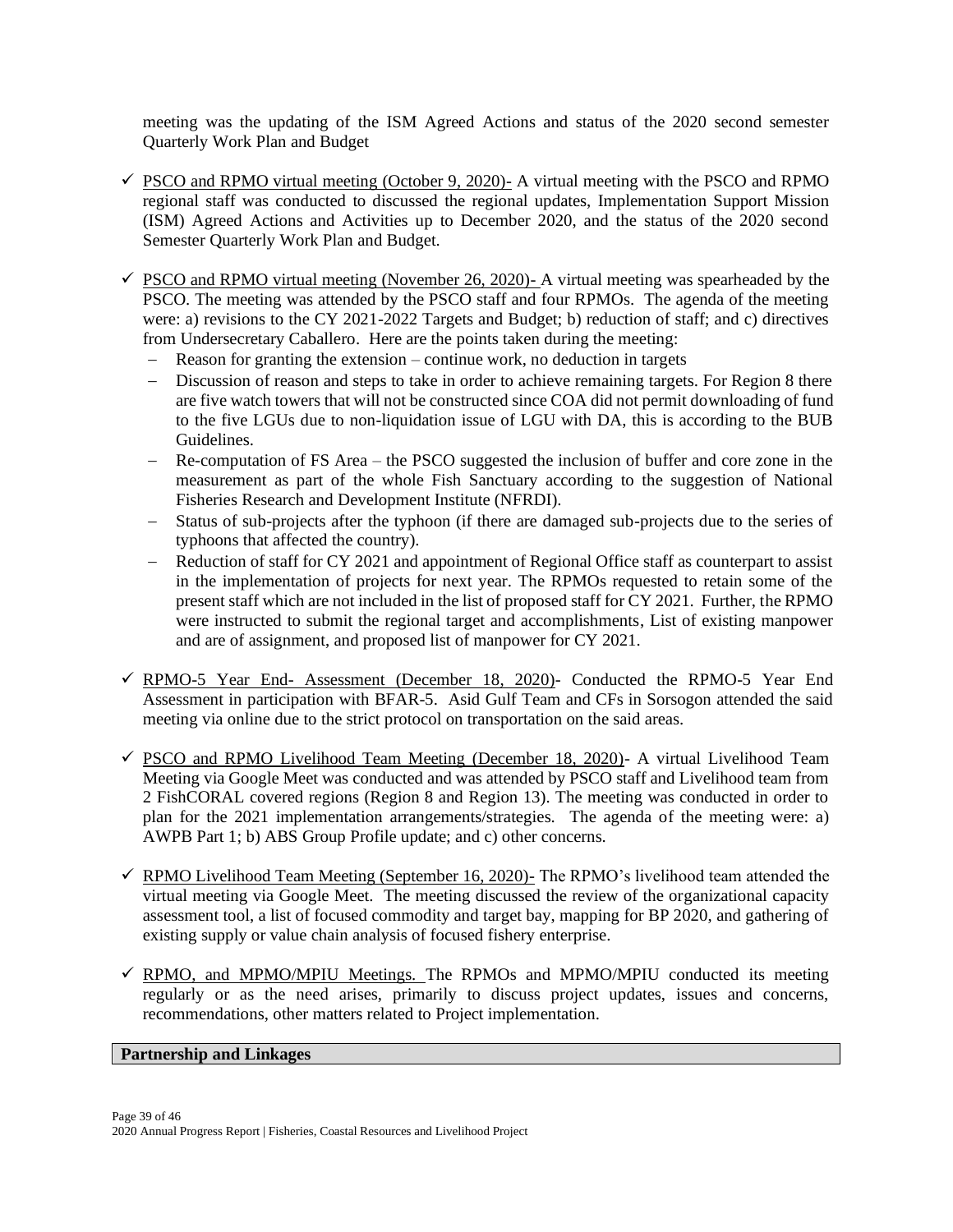Through the livelihood development component, linkages with several institutions were established. The Department of Science and Technology (DOST) provides technical assistance in the water quality assessment of the four (4) processing centers (donated by Japan International Cooperation Agency or JICA) of the Tiklos Kabuhian han Kababayenan San Antonio Food Processor; Tinaogan Women's Association; Cambayan Women's Association; and Amandayehan Women's Association in Basey, Samar. The Land Bank of the Philippines also provided capital loans to the bangus cage operators in Tacloban City through the Agricultural Competitiveness Enhancement Fund (ACEF) program.

The Project has forged ties with key agencies such as the Department of Science and Technology (DOST) and with the Jiabong Aquaculture Production and Technology Center (JAPTC) of BFAR VIII. The DOST through its Grants-In-Aid Program, will provide cash assistance worth ₱262,000.00 to Motiong Women's Association (MWA) of Poblacion 1, Motiong Samar, one of the active mussel processors and beneficiary of the processing center from FishCORAL VIII. Through the PFO of Samar, BFAR VIII will facilitate the procurement of additional processing equipment, conduct technical trainings, and oversee the operations and enterprise development of the association.

Meanwhile, the JAPTC of BFAR VIII has committed to provide five hundred (500) pieces of bangus fingerlings to Roadside Fisherfolk and Farmers Association from Poblacion 1- A, Motiong Samar who proposed to invest in bangus production. Currently, the association is involved in diversified sources of income such as grouper production and marketing, rice retailing, sari-sari store, and micro cash lending business to members.

The Project assisted the twenty-four (24) member beneficiaries of Bogna Self Help Group Association who managed the seaweed farming project in the application process of the crop insurance provided by the PCIC. They have already claimed their identity cheque from Philippine Crop Insurance Corporation (PCIC) amounting to 480, 000. The other POs whose livelihood project were also affected typhoon are still waiting to receive their crop insurance. Further coordination with different agencies such as DOLE, DTI, PCIC were also provided to support the fisherfolks in their livelihood projects operations.

#### **Other activities conducted**

# **International Fund for Agricultural Development (IFAD) Supervision and Implementation Support (SIS) Mission**

The IFAD Supervision and Implementation Support Mission for FishCORAL Project was conducted last February 10-21, 2020. The mission (i) reviewed the project's accomplishments, progress, and targets of the Fiscal Year (FY) 2019 based on the approved Annual Work Plan and Budget (AWPB) and Annual Procurement Plan (APP); (ii) assessed the status of the agreed actions in the 2019 supervision mission; (iii) identified implementation issues and bottlenecks; and (iv) agreed with DA and BFAR management and FishCORAL staff on a set of action to improve project implementation and ensure completion in the remaining ten (10) months of the Project. The mission team is composed of Mr. Jerry Pacturan, Mr. Yolando Arban and Mr. Bernard Adrien of IFAD, Mr. Noel Quejada of NEDA and PSCO Key Officers. The mission was conducted in Region 5 (February 11 to 13); Region 13 (February 14 to 17); Region 8 (February 10 to 13); and BARMM (February 14-17).

PSCO and RPMOs participated in another IFAD Implementation Support Mission together with NEDA, DA, and BFAR held via zoom on August 5, 2020. The mission was led led by Mr. Jerry Pacturan, IFAD Country Programme Officer. The Mission reviewed the regional project implementation progress and financial status, including disbursement forecast and required changes to costs, allocations, and expenditures; reviewed the status of implementation of actions agreed at the February 2020 supervision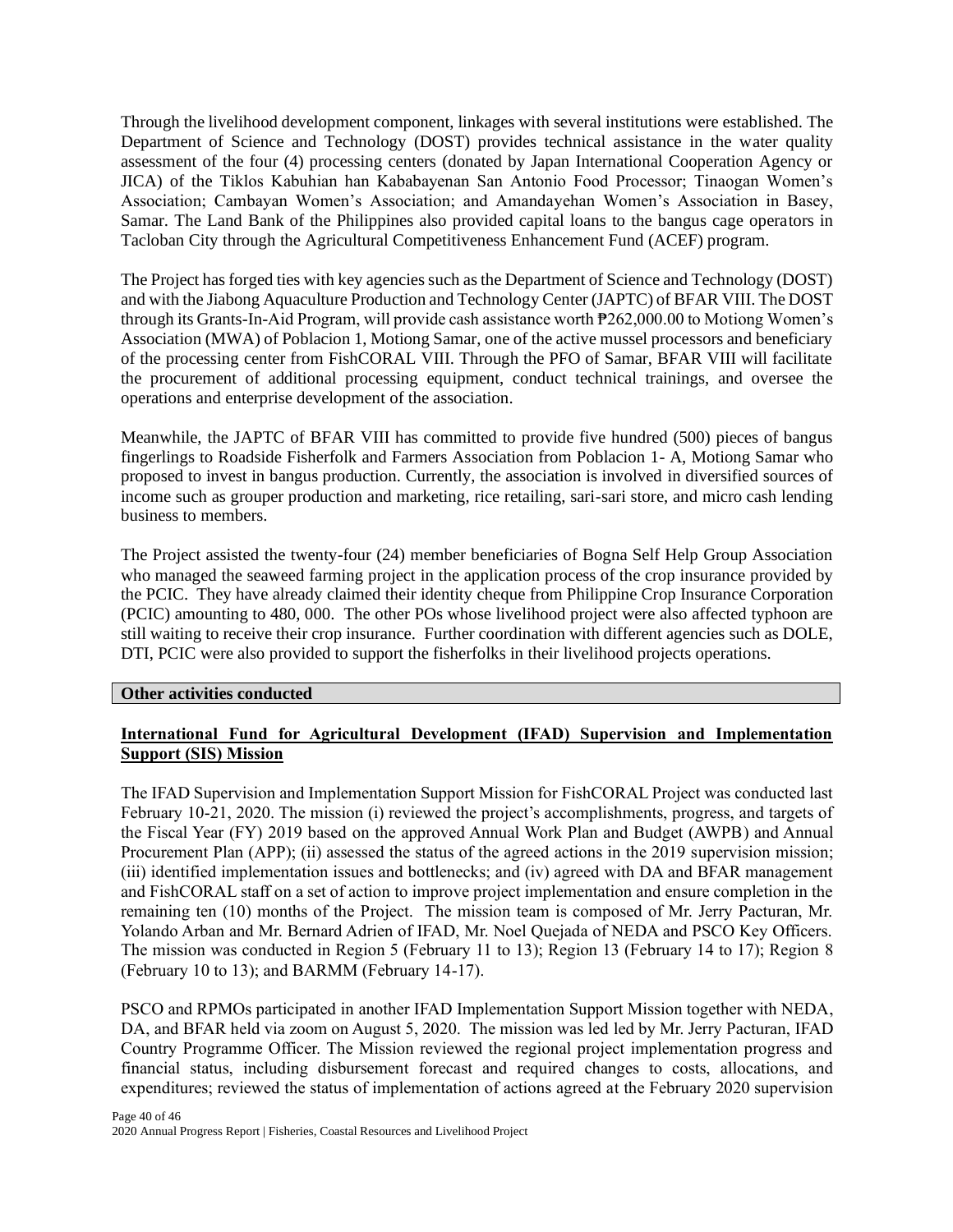and implementation support mission; and identified the implications of the COVID19 pandemic on project implementation, procurement, disbursement, financial management arrangements, and covenants, and possible mitigation measures.

Mr. Pacturan emphasized to fast track the document needed for the extension request. He said that the Project needs to change the Financing Agreement that should be signed by November 2020. He further emphasized that the Project should focus on the commodities and linking small farmers/fishers to a bigger market by looking at the value chain as an entire system. Further, he said that the Project should look at expanding to many Brgy.s to scale up and apply the lessons learned during the pandemic.

## **FishCORAL 2020 Operational and Planning Workshop**

A workshop was conducted by the Project Support and Coordination Office (PSCO) last 27-31 January 2020 in Quezon City with the following objectives: (i) to update and review the status of implementation vis-a-vis annual targets and sharing of experiences; (ii) to discuss the approved 2020 Annual Work Plan and Budget (AWPB) and Annual Procurement Plan (APP); (iii) to finalize the 2020 regional operational plans; (iv) to update the status of the commitments, agreed actions and recommendations by the previous IFAD Mission; and (v) to finalize preparations for the IFAD SIS Mission.

#### **LGU Financial Counterpart Contribution**

LGU counterparts are continuously being asked from the LGUs covered by the project. For the period, the RPMO-8 received a total of P8,575,488.75 LGU counterparts for the different FishCORAL activities for 2020.

For BARMM, a total of Php108,400.00 LGU, BLGU, and POs counterpart contribution were reported through meetings, monitoring of livelihood and CRM projects, deployment, dispersal, and trainings in Savings Mobilization Illana Bay and Sulu Sea.

#### **Total Project Reach (TPR) Status**

The regular updating of the Total Project Reach (TPR) Monitoring tool is being maintained and updated regularly. The tool was revised/improved to capture sex and other sectoral disaggregation including the collection of outcome indicators. Regular updating of the tools has been a constant practice by the  $M&E$ Officers, Livelihood Officers, MIS Officers, and IGOs to avoid data discrepancies. However, there are late submission/updating of the online monitoring tools due to the workloads of some officers. There are minor discrepancies but are manageable and could be reconciled if concerned officers regularly submit reports on-time, as well as the regular coordination meeting, is conducted.

Of the total outreach of 188,000 households, the project has now covered 106,599 household beneficiaries. Of the targeted 90,596 households to be directly served by the project, the actual reach is 22,823 households. Table 12 and 13 below shows the status of the total project reaches across the regions as of December 28, 2020.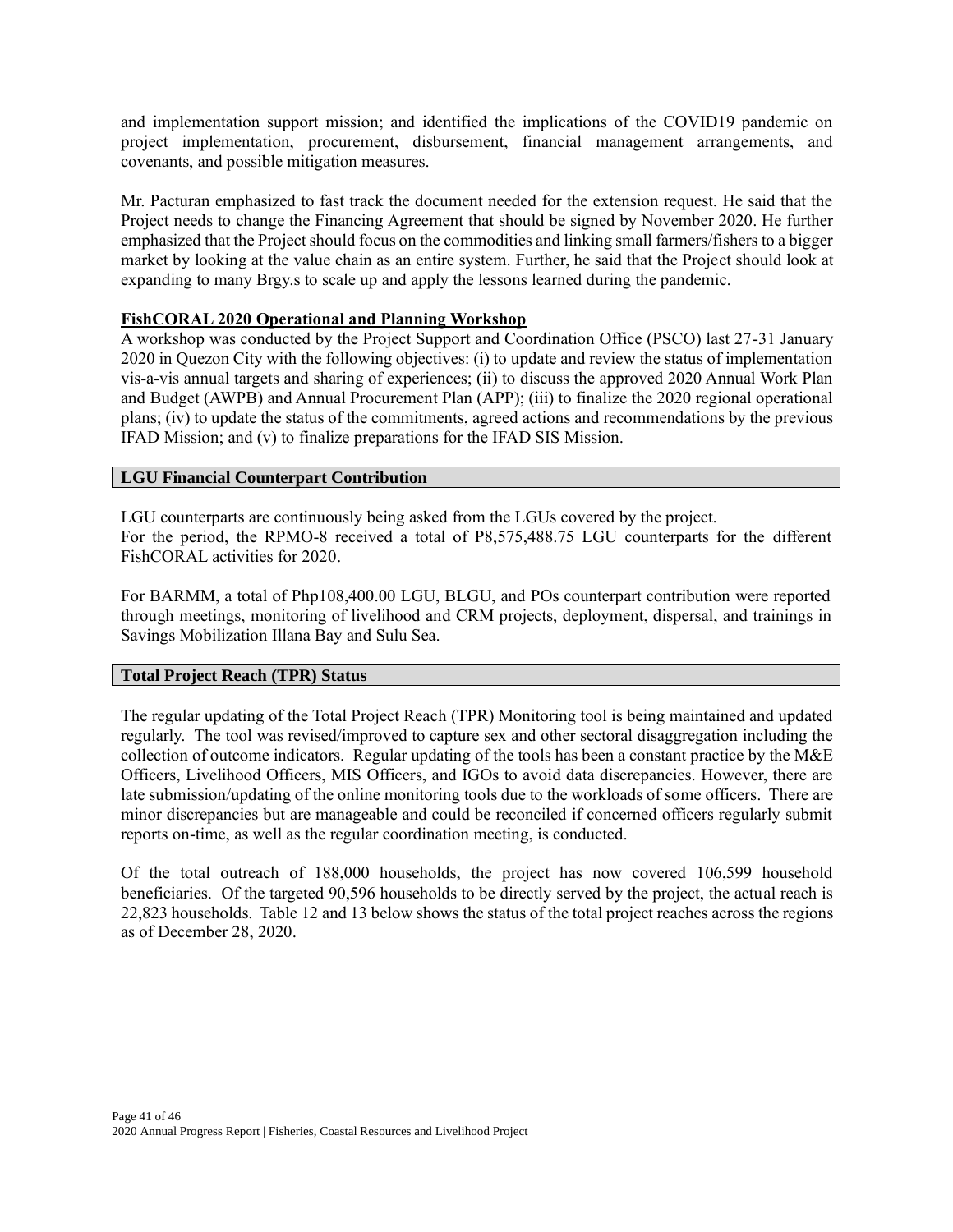| <b>Region</b> | <b>Total Coastal</b><br><b>HH</b> | <b>Direct HH</b> |                                    | <b>Indirect</b><br><b>Individual</b><br><b>Fishers</b> | Women<br>$(50\%)$<br><b>Involved in microenterprise</b> | Youth<br>$(10\%)$ |
|---------------|-----------------------------------|------------------|------------------------------------|--------------------------------------------------------|---------------------------------------------------------|-------------------|
|               | <b>Reached</b>                    | <b>Reached</b>   | <b>Female-</b><br><b>Headed HH</b> | <b>Reached</b>                                         | <b>Reached</b>                                          | <b>Reached</b>    |
| v             | 22,738                            | 3,663            | 867                                | 117,732                                                | 1,207                                                   | 151               |
| VIII          | 42,404                            | 8,753            | 647                                | 171,483                                                | 2,381                                                   | 927               |
| XIII          | 22,531                            | 4,551            | 1,972                              | 81,451                                                 | 2,477                                                   | 480               |
| <b>BARMM</b>  | 18,927                            | 5,856            | 1,626                              | 114,998                                                | 2,656                                                   | 1,865             |
| <b>Total</b>  | 106,599                           | 22,823           | 5,112                              | 485, 665                                               | 8,721                                                   | 3,423             |

Table 12. Total Coast Households, Direct and Indirect Beneficiaries

Table 13. Group membership (POs, FARMCs, FLETs), Direct Household, and Women Headed under Livelihood Component

|               | <b>Group membership</b> |              |             | Livelihood                |                     |  |
|---------------|-------------------------|--------------|-------------|---------------------------|---------------------|--|
| <b>Region</b> | P <sub>O</sub>          | <b>FARMC</b> | <b>FLET</b> | <b>Individual Reached</b> | <b>Women Headed</b> |  |
|               | 4,716                   | 74           | 135         | 3,150                     | 620                 |  |
| VIII          | 5,847                   | 247          | 353         | 279                       |                     |  |
| XIII          | 5,051                   | 148          | 124         | 3,835                     | 1,369               |  |
| <b>BARMM</b>  | 6,682                   | 116          | 153         | 4,931                     | 1,325               |  |
| <b>Total</b>  | 22,296                  | 585          | 765         | 12,195                    | 3,389               |  |

# **Part 4: ISSUES/ CONCERNS AND WAY FORWARD**

The pandemic has affected both project implementation and the beneficiaries themselves. On the side of the project, travel restrictions have temporarily stopped or minimized the field activities like training, coaching, M&E activities, and have delayed the delivery of materials and supplies to complete infra and livelihood sub-projects. For project beneficiaries, the pandemic has resulted in (i) slowing down of groupmanaged livelihood activities (e.g. fish cages, fish drying), (ii) difficulty in accessing inputs/raw materials (e.g. feeds, fingerling), (iii) reduced productivity resulting from lack of inputs, availability of labor forces, uncertainty of market, (iv) difficulty in the delivery of products or accessing outside markets because of lack of vehicles to transport their produce or high cost of transportation, (v) low pricing of fishery produce–- buying prices for lobster, mangrove crabs, dried fish have gone down, (v) stoppage of exports of high-value marine products, e.g. lobster (vi) decreasing savings mobilization as members withdrew their savings to respond to cash needs.

With the easing of restrictions, project and beneficiary activities are slowly bouncing back and gatherings are now happening. Under this condition, the project should come up with guidelines in observing health and safety protocols for project staff while at the office, on travel, and in interacting with project partners and beneficiaries. See Table 14 for the challenges, issues, and concerns experienced by the Project during the period.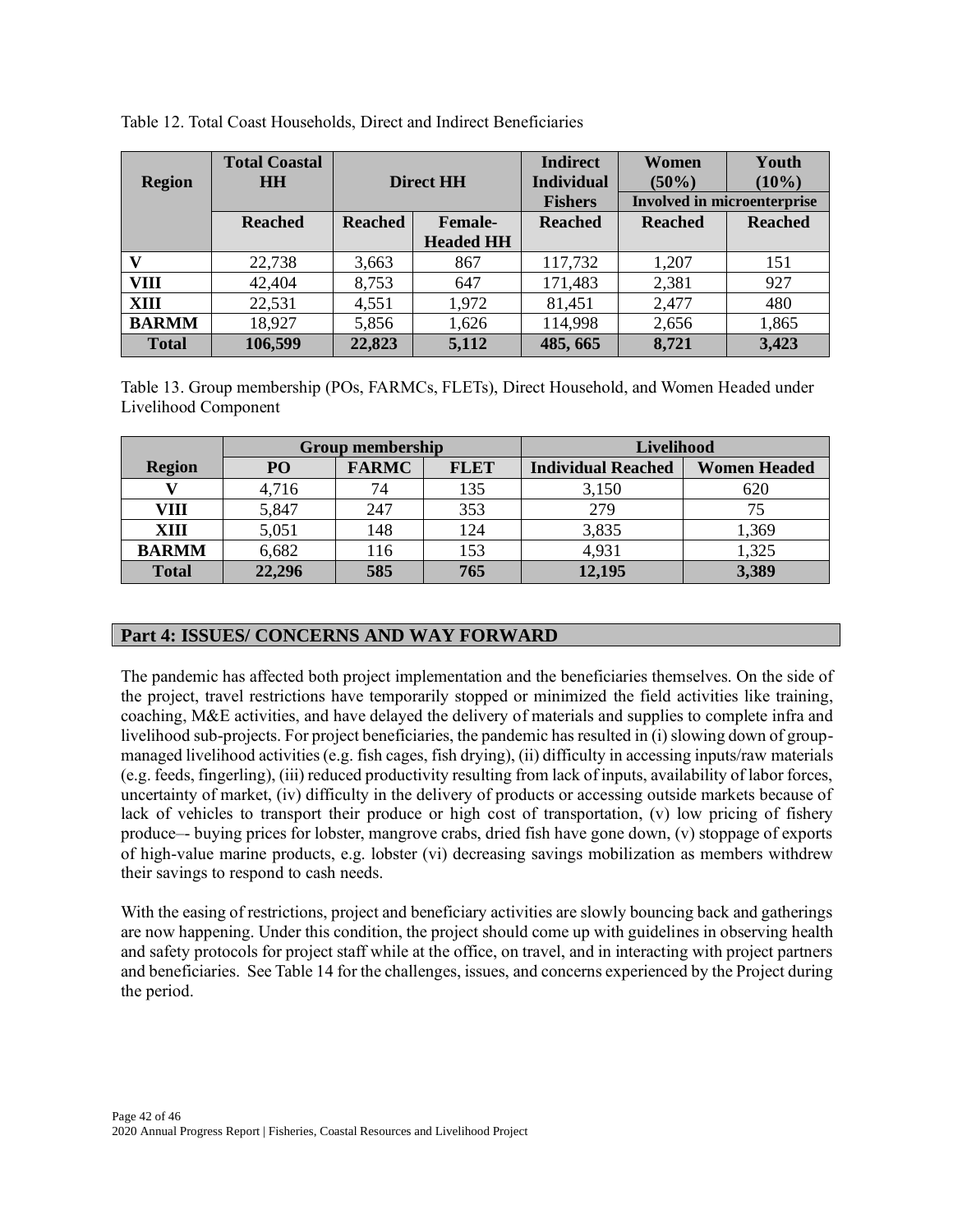Table 14: Issues/Concerns and Recommendations

| <b>Issues/Concerns</b>                                                                                                                                                                                   | <b>Actions taken /</b>                                                                                                                                                                                                                                       | <b>Responsible</b>                                                             | <b>Timeline</b>                 |
|----------------------------------------------------------------------------------------------------------------------------------------------------------------------------------------------------------|--------------------------------------------------------------------------------------------------------------------------------------------------------------------------------------------------------------------------------------------------------------|--------------------------------------------------------------------------------|---------------------------------|
| The difficulty of suppliers in<br>delivering livelihood<br>materials because of<br>restrictions in the LGUs.<br>Postponement of activities<br>such as meetings and other<br>gatherings due to the threat | <b>Actions to be taken</b><br>Coordination with suppliers, Bay<br>Coordinators, Community Facilitators,<br>and LGUs to expedite the delivery of<br>livelihood materials.<br>Coordination with the management on<br>the resumption of the Project activities. | <b>Office</b><br>PO, BAC,<br>RPMO, LOs,<br>LEDO, BC,<br>and CF<br><b>RPMOs</b> | 1 <sup>st</sup>                 |
| of COVID-19.<br>Difficulty in accessing the<br>project site due to limited<br>transportation<br>Slow to non-coverage of<br>network and                                                                   | Provision of service vehicle<br>Sought other efficient interconnectivity<br>tools such as social media for                                                                                                                                                   | <b>RPMOs</b><br><b>RPMOs</b>                                                   | Quarter<br>of 2021<br>(ongoing) |
| interconnectivity connection<br>especially to island<br>municipalities                                                                                                                                   | information and communication                                                                                                                                                                                                                                |                                                                                |                                 |
| Damages in the CRM and<br>livelihood subprojects<br>brought by Typhoons<br>Quinta, Rolly, and Ulysses.                                                                                                   | Typhoon damage report submitted to<br>Bureau of Fisheries and Aquatic<br>Resources (BFAR).<br>Some fisherfolk have already claimed<br>the identity cheque from Philippine<br>Crop Insurance Corporation (PCIC).                                              | RPMO 5,<br><b>PCIC</b>                                                         | Last<br>quarter of<br>2020      |

# **Part 5: PLANNED ACTIVITIES FOR THE NEXT QUARTER**

Table 15. Planned for the Next Quarter

| <b>Activity</b>                  | <b>Objective</b>                                                                                                                                                                             | <b>Expected Output</b>       | <b>Region</b>                            | Date of<br><b>Activity</b> | <b>Target</b><br><b>Participants</b>                                       |
|----------------------------------|----------------------------------------------------------------------------------------------------------------------------------------------------------------------------------------------|------------------------------|------------------------------------------|----------------------------|----------------------------------------------------------------------------|
|                                  | <b>Component 1: Coastal Resources Management</b>                                                                                                                                             |                              |                                          |                            |                                                                            |
| Meeting with<br>$\bullet$ MFARMC | To develop accountable<br>and effective fisherfolk<br>leaders who will truly<br>represent and advocate the<br>inclusion of the interests<br>and sentiments of their<br>sector in government. | Established<br><b>MFARMC</b> | Region 5,<br>$8, 13, \&$<br><b>BARMM</b> | Monthly                    | MFARMCs/FL<br>ETs, Fisherfolk,<br>LGU, IGO, and<br><b>RPMO<sub>s</sub></b> |
| $\bullet$ FLETs                  | To strengthened and<br>reorganized the FLET and<br>for regular updating.                                                                                                                     | Strengthened FLET            |                                          |                            |                                                                            |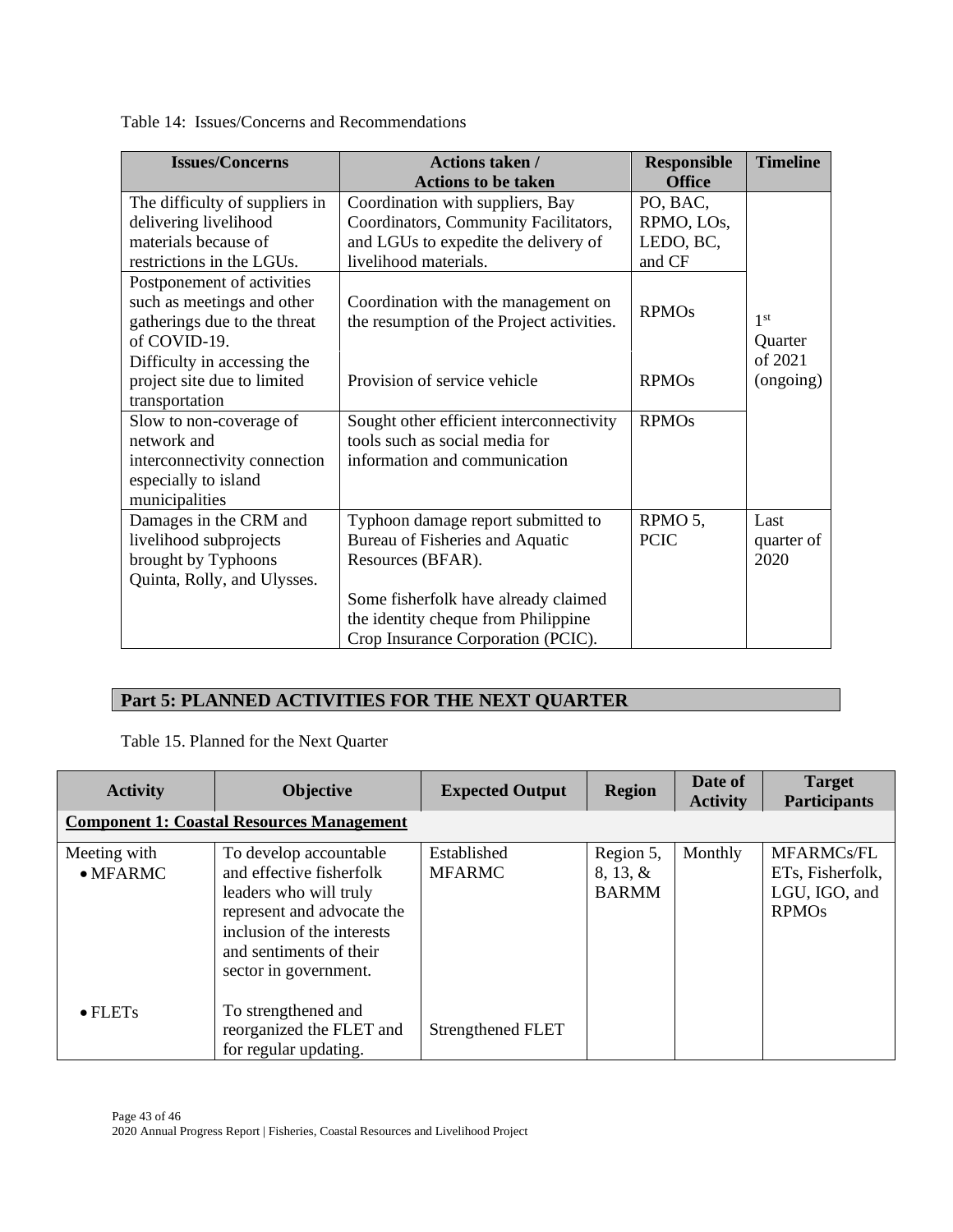| <b>Activity</b>                            | Objective                                               | <b>Expected Output</b>          | <b>Region</b>             | Date of<br><b>Activity</b> | <b>Target</b><br><b>Participants</b> |
|--------------------------------------------|---------------------------------------------------------|---------------------------------|---------------------------|----------------------------|--------------------------------------|
| <b>CRM</b> Planning                        | To formulate and update                                 | CRM plans updated               | Region 5,                 | Upon                       | MA, ATs,                             |
| workshop and plans                         | the CRM plans of each                                   | and completed                   | 8, 13 and                 | lifting of<br>lockdown     | MPDO,                                |
| finalization                               | LGUs                                                    |                                 | <b>BARMM</b>              |                            | FARMCs,                              |
| Dialogue on the                            | Delineation of Municipal                                | Delineated                      | Regions                   | Continuin                  | NAMRIA and                           |
| delineation of                             | waters                                                  | Municipal waters                | 5, 8, 13,                 | g activity                 | RPMO officers                        |
| Municipal waters<br>with the NAMRIA        |                                                         | backed-up with                  | and<br><b>BARMM</b>       |                            |                                      |
| <b>Component 2: Livelihood Development</b> |                                                         | NAMRIA map                      |                           |                            |                                      |
|                                            |                                                         |                                 |                           |                            |                                      |
| Continuous PO                              | To assist POs in                                        | Self-sustaining,                | Region 5,                 | Continuin                  | IGO, M&EO,                           |
| strengthening and                          | strengthening activities and                            | revitalized, and                | 8, 13 and                 | g activity                 | CRMOs and                            |
| capability training                        | to be able to strengthen and                            | productive POs; POs             | <b>BARMM</b>              |                            | Los                                  |
|                                            | provide technical expertise                             | has undergone                   |                           |                            |                                      |
|                                            | to the People's                                         | Capacity building on            |                           |                            |                                      |
|                                            | Organization                                            | strengthening                   |                           |                            |                                      |
| Selection and                              | Review, validate &                                      | Livelihood projects             | Region 5,                 | 1 <sup>st</sup>            | PO/FHH, CFs,                         |
| Implementation of                          | evaluate submitted                                      | established and                 | 8, 13 and                 | Quarter of                 | LGU, RPMO                            |
| livelihood projects                        | business plan/proposals                                 | implemented<br>PO beneficiaries | <b>BARMM</b>              | 2021<br>1 <sup>st</sup>    |                                      |
| Livelihood Training                        | To conduct skills training                              | trained and                     | Region 5,<br>8, 13 and    |                            | RPMO, CFs,<br>PO, LO.                |
|                                            | on operation and<br>management of fishery               | Capacitated                     | <b>BARMM</b>              | Quarter of<br>2021         | <b>SEAFDEC</b> (for                  |
|                                            | projects                                                |                                 |                           |                            | <b>BARMM</b> )                       |
| Fast-track the                             | To follow-up POs & BAC                                  | Materials and                   | Region 5,                 | 1 <sup>st</sup>            | CFs, RPMO,                           |
| movement of                                | to fast-track procurement                               | support received by             | 8, 13 and                 | Quarter of                 | Contractors/                         |
| Deliverable                                | process of post-harvest                                 | beneficiaries; Post-            | <b>BARMM</b>              | 2021                       | Suppliers, BAC                       |
| goods/materials                            | support; livelihood projects                            | harvest delivered and           |                           |                            |                                      |
|                                            | fully implemented and                                   | Constructed                     |                           |                            |                                      |
|                                            | operationalized                                         |                                 |                           |                            |                                      |
|                                            | <b>Component 3: Project Management and Coordination</b> |                                 |                           |                            |                                      |
| Monitoring of FS                           | Track down the degree of                                | Data on the FS                  | Region 5,                 | Continuin                  | CRM & M&E                            |
| markers,                                   | completion;                                             | delineation markers;            | Region 8,                 | g activity                 | officers                             |
| infrastructure                             |                                                         | LD projects                     | 13 and                    |                            | LEDO/LO,                             |
| projects,                                  | <b>Monitor Project</b>                                  | completely                      | <b>BARMM</b>              |                            | <b>RPMO</b>                          |
| mangroves, and                             | implementation on                                       | implemented                     |                           |                            |                                      |
| livelihood projects                        | livelihoods                                             |                                 |                           |                            |                                      |
| Monitoring of the                          | To monitor the progress of                              | Number of LP and                | Livelih                   | Monthly                    | LO, LEDO,                            |
| implementation of                          | project implementation                                  | status of                       | ood                       |                            | RPM, and M                           |
| Livelihood projects                        |                                                         | implementation                  | sites                     |                            | &E O                                 |
|                                            |                                                         | effectiveness                   |                           |                            |                                      |
|                                            |                                                         | monitored                       |                           |                            |                                      |
| Conduct of RPMO                            | Reporting and project                                   | Successful project              | Region 5,                 | Continuin                  | RPMO, BFAR,                          |
| monthly meeting                            | updating                                                | implementation                  | 8, 13 and<br><b>BARMM</b> | g activity                 | <b>CFs</b>                           |
|                                            |                                                         |                                 |                           |                            |                                      |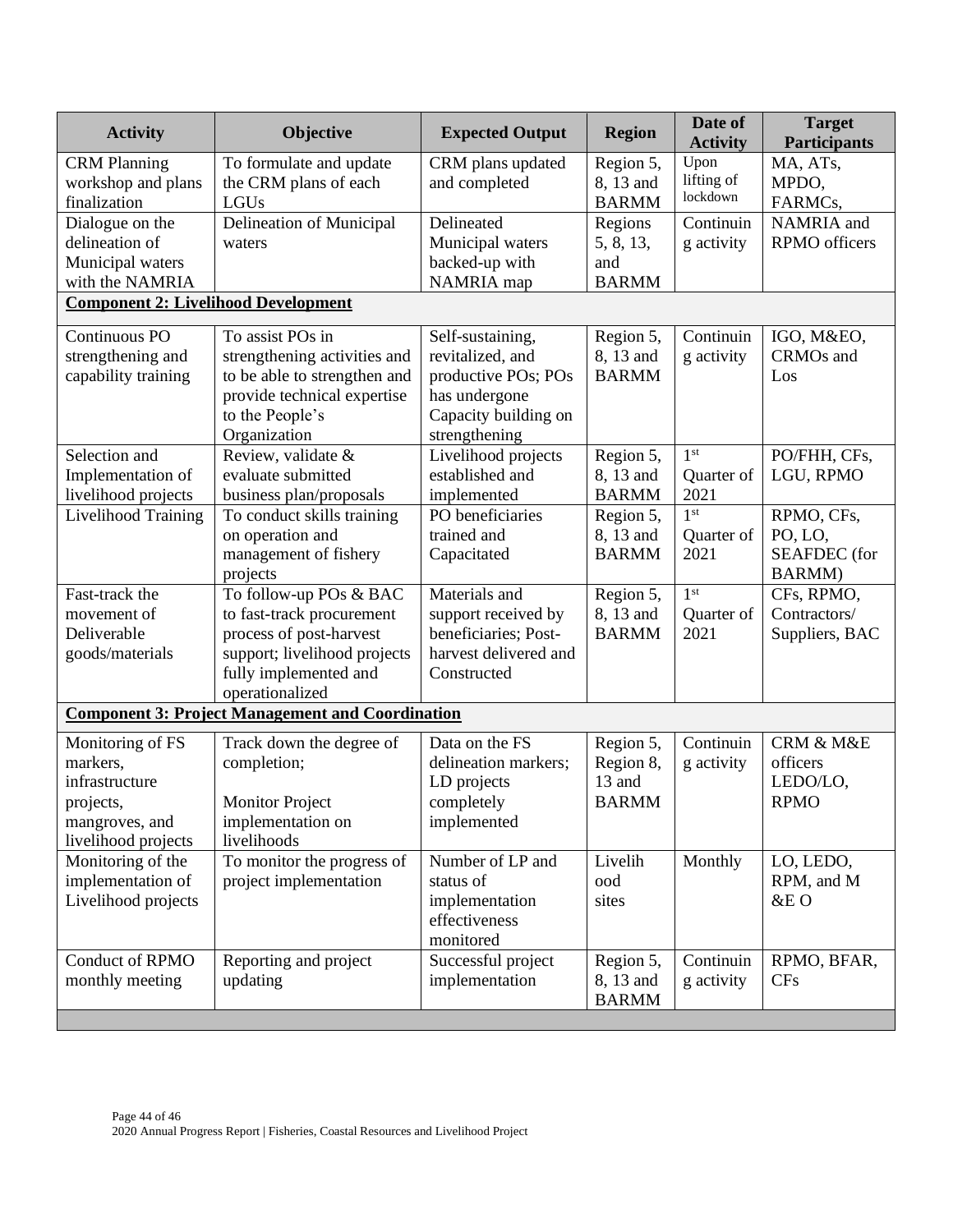# **Abbreviations and Acronyms**

| <b>AWPB</b>  | -Annual Work Plan and Budget                          |
|--------------|-------------------------------------------------------|
| ABS-GCC      | -Aqua-based Business School-Gender and Climate Change |
| AT           | -Agriculture Technician                               |
| <b>BAC</b>   | -Bids and Awards Committee                            |
| <b>BARMM</b> | -Bangsamoro Autonomous Region in Muslim Mindanao      |
| BC/L         | -Bay Coordinator/Leader                               |
| <b>BFAR</b>  | -Bureau of Fisheries and Aquatic Resources            |
| <b>BMMB</b>  | -Bay Management and Multi-purpose Building            |
| <b>BoatR</b> | -Boat Registration                                    |
| CF           | -Community Facilitator                                |
| <b>CFLC</b>  | -Community-based Fish Landing Center                  |
| <b>DBM</b>   | -Department of Budget and Management                  |
| <b>DOST</b>  | -Department of Science and Technology                 |
| <b>CRM</b>   | -Coastal Resource Management                          |
| DA           | -Department of Agriculture                            |
| <b>DENR</b>  | -Department of Environment and Natural Resources      |
| <b>DILG</b>  | -Department of the Interior and Local Government      |
| <b>DTI</b>   | -Department of Trade and Industry                     |
| <b>FARMC</b> | -Fisheries and Aquatic Resources Management Council   |
| F/HH         | -Fishing/Household                                    |
| FGDs         | -Focused Group Discussion                             |
| <b>FLET</b>  | -Fisheries Law Enforcement Team                       |
| FishCORAL    | -Fisheries Coastal Resources and Livelihood Project   |
| FishR        | -Fisherfolk Registration                              |
| FO           | -Fisherfolk Organizations                             |
| <b>FS</b>    | -Fish Sanctuary                                       |
| <b>GAD</b>   | -Gender and Development                               |
| HH           | -Household                                            |
| IAP          | -Annual Investment Plans                              |
| IGO/S        | -Institutions and Gender Officer/Specialist           |
| IP           | -Indigenous People                                    |
| <b>IFAD</b>  | -International Fund for Agricultural Development      |
| <b>IATF</b>  | -Inter-Agency Task Force                              |
| <b>LCE</b>   | -Local Chief Executives                               |
| LGU          | -Local Government Unit                                |
| LO           | -Livelihood Officer                                   |
| <b>LEDO</b>  | -Livelihood Enterprise Development Officer            |
| KM           | -Knowledge Management                                 |
| M&E          | -Monitoring and Evaluation                            |
| <b>MIS</b>   | -Management and Information System                    |
| M/CPMO       | -Municipal/City Project Management Office             |
| <b>MAO</b>   | -Municipal Agriculture Office                         |
| <b>MFRS</b>  | -Municipal Fisherfolk Registration System             |
| MoA          | -Memorandum of Agreement                              |
| <b>MPA</b>   | -Marine Protected Area                                |
| <b>MPDO</b>  | -Municipal Planning and Development Office            |
| <b>MPIU</b>  | -Municipal Project Implementing Unit                  |

Page 45 of 46

2020 Annual Progress Report | Fisheries, Coastal Resources and Livelihood Project